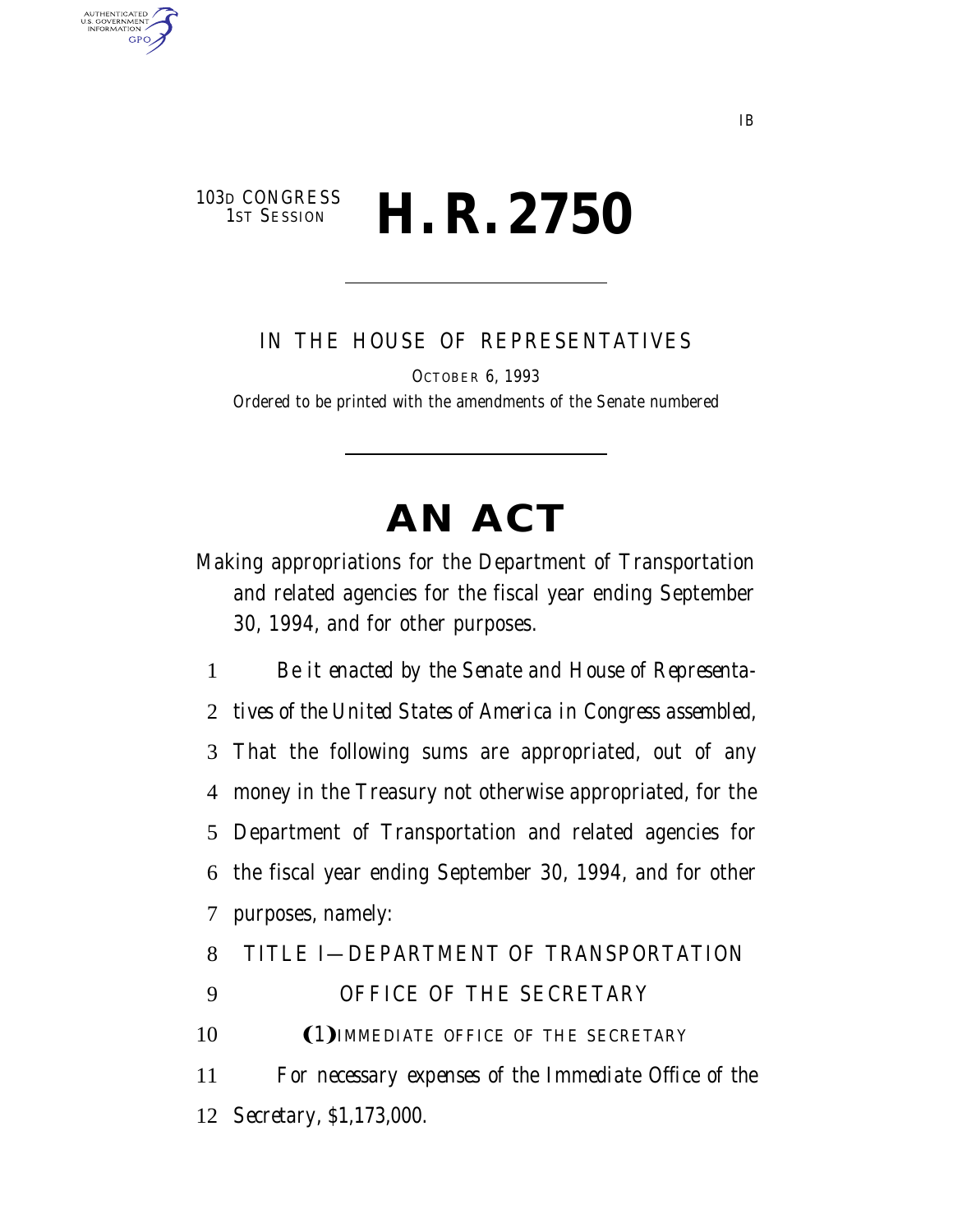**(2)** IMMEDIATE OFFICE OF THE DEPUTY SECRETARY *For necessary expenses of the Immediate Office of the Deputy Secretary, \$481,000.*

Ω3æ*OFFICE OF THE GENERAL COUNSEL*

 *For necessary expenses of the Office of the General Counsel, \$7,667,000.*

**(4)** For the necessary legal expenses of the 5 former *employees of the White House Travel Office who were placed on paid administrative leave during calendar year 1993, \$150,000 to be made available to the Office of the General Counsel: Provided, That such funds shall be deposited in a Fund established by the General Counsel: Provided fur- ther, That the General Counsel shall disburse a portion of such funds to any such employee—*

 *(1) after submission of a valid claim for reim- bursement of necessary legal expenses incurred as a result of an investigation conducted by the Federal Bureau of Investigation of the operations of the White House Travel Office during calendar year 1993; and (2) upon notification or finding by the Depart- ment of Justice that such employee is not a subject of such investigation.*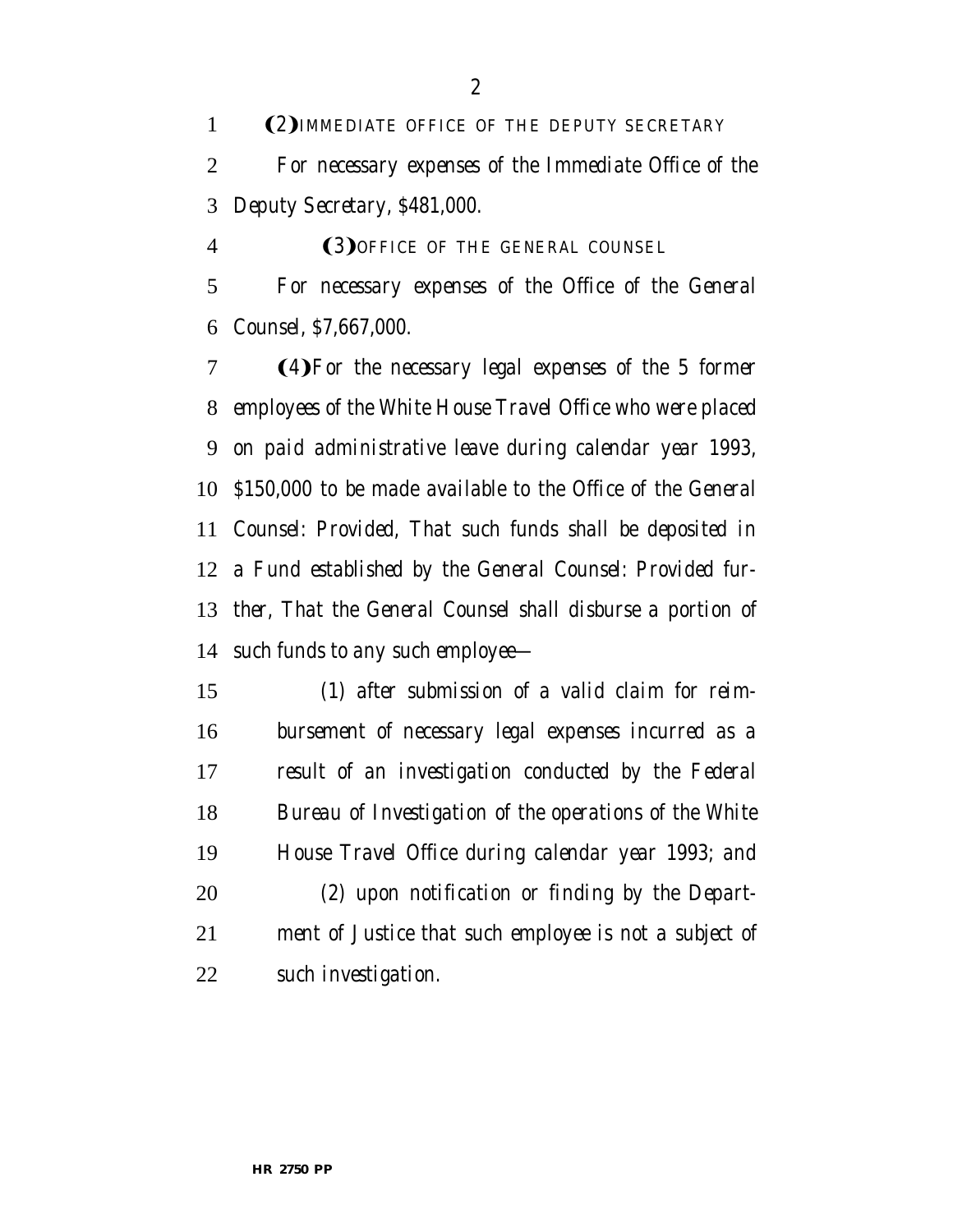| 1              | (5) OFFICE OF THE ASSISTANT SECRETARY FOR                      |
|----------------|----------------------------------------------------------------|
| 2              | TRANSPORTATION POLICY                                          |
| 3              | For necessary expenses of the Office of the Assistant          |
| $\overline{4}$ | Secretary for Transportation Policy, \$2,410,000.              |
| 5              | <b>(6) OFFICE OF THE ASSISTANT SECRETARY FOR AVIATION</b>      |
| 6              | AND INTERNATIONAL AFFAIRS                                      |
| 7              | For necessary expenses of the Office of the Assistant          |
| 8              | Secretary for Aviation and International Affairs,              |
| 9              | \$8,000,000.                                                   |
| 10             | (7) OFFICE OF THE ASSISTANT SECRETARY FOR BUDGET               |
| 11             | AND PROGRAMS                                                   |
| 12             | For necessary expenses of the Office of the Assistant          |
|                | 13 Secretary for Budget and Programs, \$2,826,000, including   |
| 14             | not to exceed \$60,000 for allocation within the Department    |
| 15             | for official reception and representation expenses as the Sec- |
| 16             | retary may determine.                                          |
| 17             | <b>(8) OFFICE OF THE ASSISTANT SECRETARY FOR</b>               |
| 18             | GOVERNMENTAL AFFAIRS                                           |
| 19             | For necessary expenses of the Office of the Assistant          |
|                | 20 Secretary for Governmental Affairs, \$2,225,000.            |
| 21             | (9) OFFICE OF THE ASSISTANT SECRETARY FOR                      |
| 22             | <b>ADMINISTRATION</b>                                          |
| 23             | For necessary expenses of the Office of the Assistant          |
|                | 24 Secretary for Administration, \$33,794,000, of which        |
|                | 25 \$6,417,000 shall remain available until expended.          |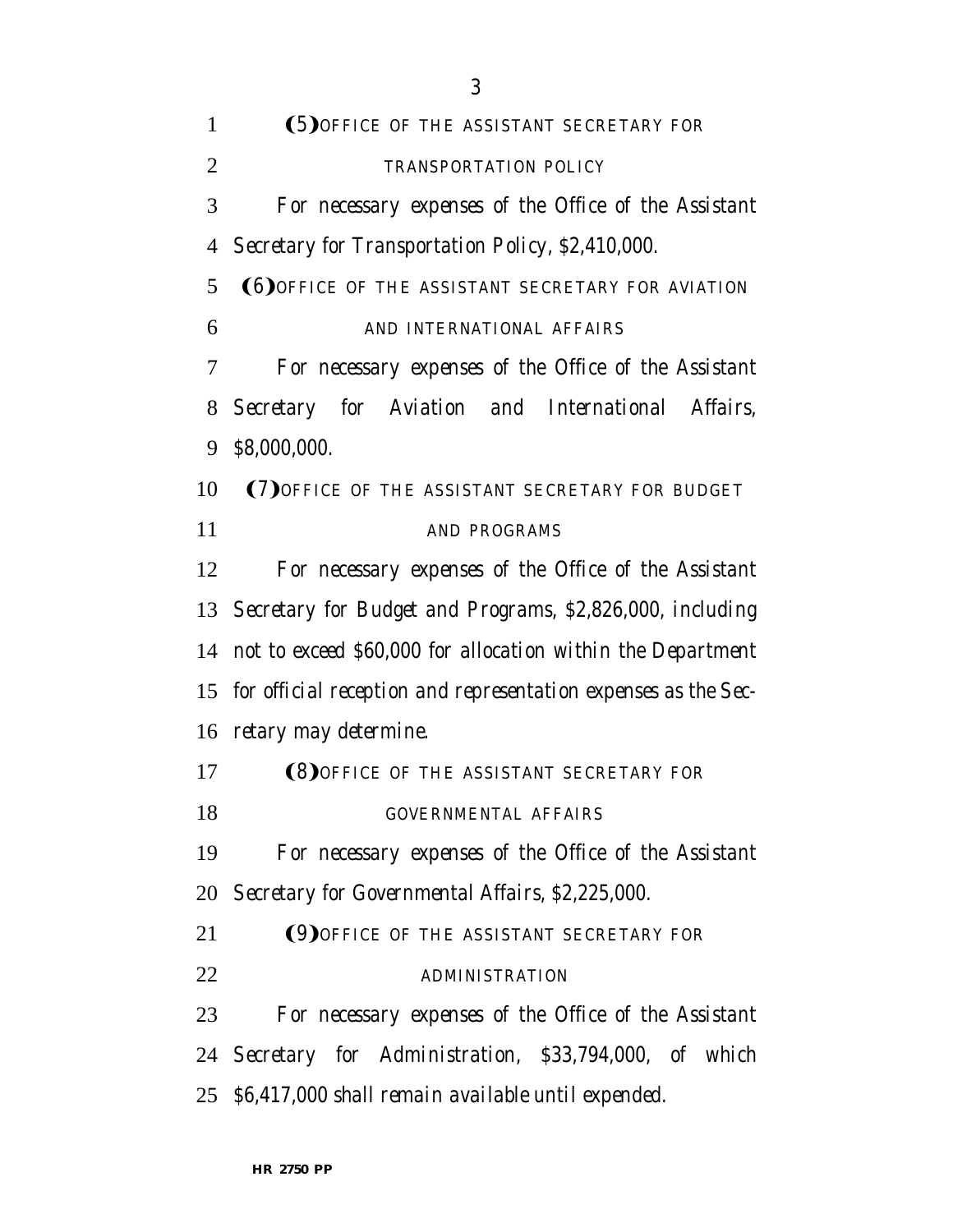| 1              | (10) OFFICE OF PUBLIC AFFAIRS                                |
|----------------|--------------------------------------------------------------|
| 2              | For necessary expenses of the Office of Public Affairs,      |
| 3              | \$1,338,000.                                                 |
| $\overline{4}$ | <b>(11)</b> EXECUTIVE SECRETARIAT                            |
| 5              | For necessary expenses of the Executive Secretariat,         |
| 6              | \$901,000.                                                   |
| 7              | (12) CONTRACT APPEALS BOARD                                  |
| 8              | For necessary expenses of the Contract Appeals Board,        |
| 9              | \$602,000.                                                   |
| 10             | (13) OFFICE OF CIVIL RIGHTS                                  |
| 11             | For necessary expenses of the Office of Civil Rights,        |
| 12             | \$1,430,000.                                                 |
| 13             | (14) OFFICE OF SMALL AND DISADVANTAGED BUSINESS              |
| 14             | UTILIZATION                                                  |
| 15             | For necessary expenses of the Office of Small and Dis-       |
| 16             | advantaged Business Utilization, \$934,000: Provided, That,  |
| 17             | notwithstanding any other provision of law, funds available  |
| 18             | for the purposes of the Minority Business Resource Center    |
| 19             | in this or any other Act may be used for business opportuni- |
| 20             | ties related to any mode of transportation.                  |
| 21             | (15) OFFICE OF INTELLIGENCE AND SECURITY                     |
| <u>22</u>      | For necessary expenses of the Office of Intelligence and     |
| 23             | Security, \$1,214,000.                                       |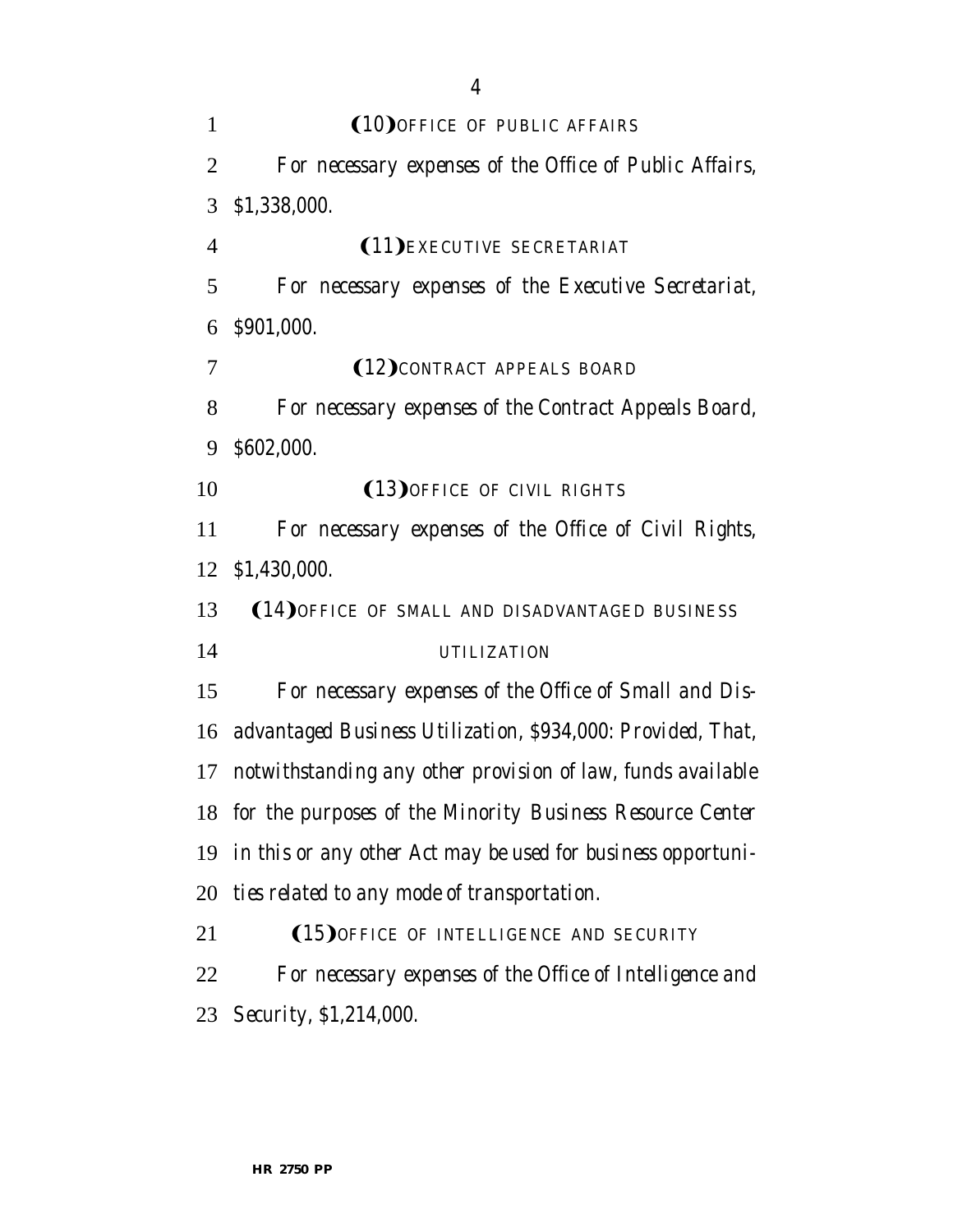|                | (16) TRANSPORTATION PLANNING, RESEARCH, AND<br>$1 \quad \blacksquare$ |
|----------------|-----------------------------------------------------------------------|
| $\overline{2}$ | DEVELOPMENT                                                           |
|                | 3 For necessary expenses for conducting transportation                |
|                | 4 planning, research, and development activities, including           |

 *the collection of national transportation statistics, to re-main available until expended, \$2,815,000.*

7 (17) OFFICE OF COMMERCIAL SPACE TRANSPORTATION *OPERATIONS AND RESEARCH*

 *For necessary expenses for operations and research ac- tivities related to commercial space transportation, \$4,990,000, of which \$1,500,000 shall remain available until expended: Provided, That notwithstanding any other provision of law, there may be credited to this account up to \$200,000 received from user fees established for regu-latory services.*

#### WORKING CAPITAL FUND

 Necessary expenses for operating costs and capital outlays of the Department of Transportation Working 19 Capital Fund not to exceed (18)\$92,220,000 *\$93,000,000*  shall be paid, in accordance with law, from appropriations made available by this Act and prior appropriations Acts to the Department of Transportation, together with ad- vances and reimbursements received by the Department of Transportation.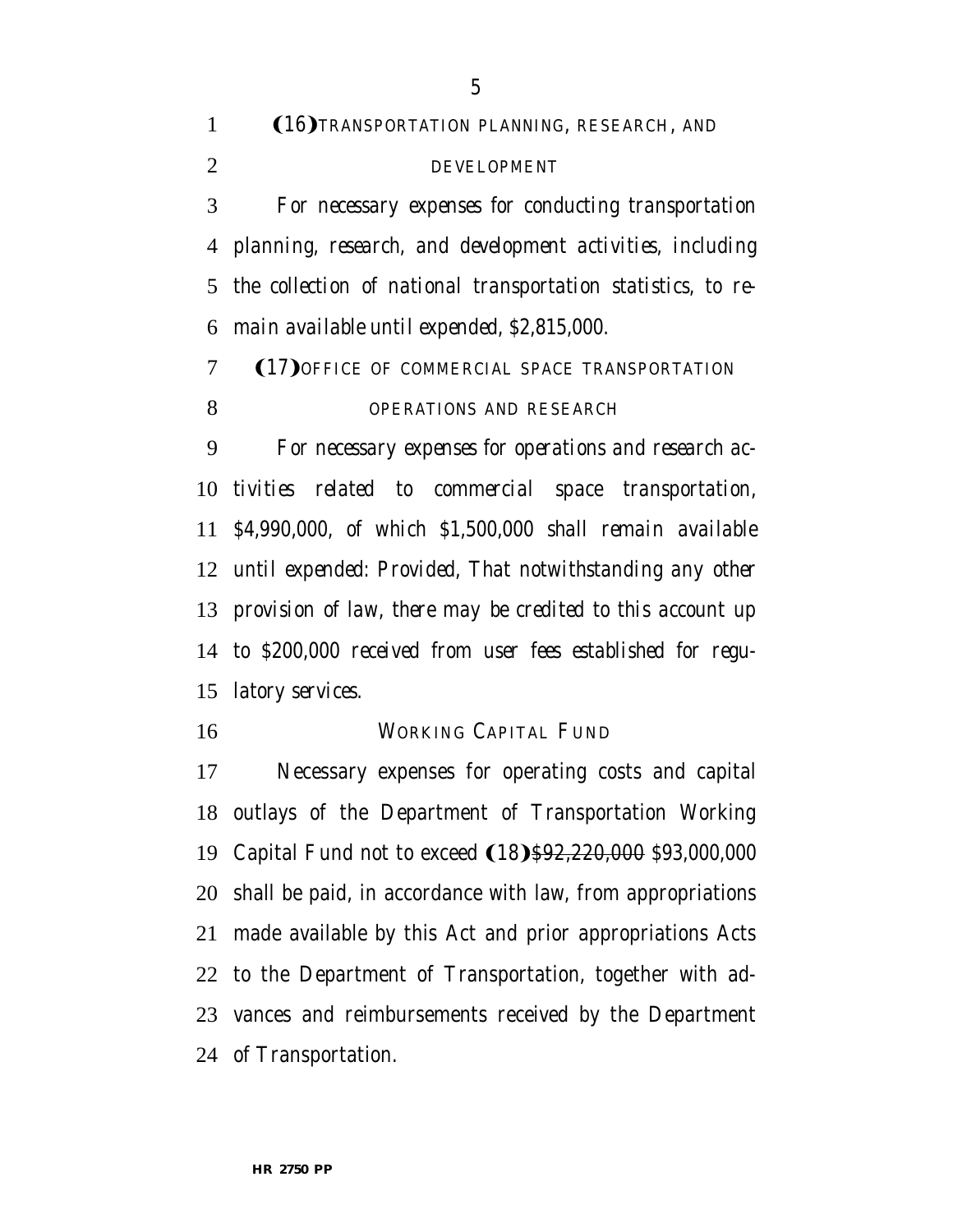PAYMENTS TO AIR CARRIERS (LIQUIDATION OF CONTRACT AUTHORIZATION) (AIRPORT AND AIRWAY TRUST FUND)

**HR 2750 PP** For liquidation of obligations incurred for payments to air carriers of so much of the compensation fixed and determined under section 419 of the Federal Aviation Act of 1958, as amended (49 U.S.C. 1389), as is payable by 8 the Department of Transportation, (19)\$15,540,000 *\$33,423,077*, to remain available until expended and to be derived from the Airport and Airway Trust Fund: *Pro- vided,* That none of the funds in this Act shall be available 12 for the implementation or execution of programs  $(20)$ *in excess of \$33,423,077* for the Payments to Air Carriers pro- gram in fiscal year 1994: *Provided further,* That none of the funds in this Act shall be used by the Secretary of Transportation to make payment of compensation under section 419 of the Federal Aviation Act of 1958, as amended, in excess of the appropriation in this Act for liquidation of obligations incurred under the ''Payments to air carriers'' program: *Provided further,* That none of the funds in this Act shall be used for the payment of claims for such compensation except in accordance with 23 this provision(21): Provided further, That none of the *funds in this Act shall be available for service to commu- nities in the forty-eight contiguous States that are located fewer than seventy highway miles from the nearest large*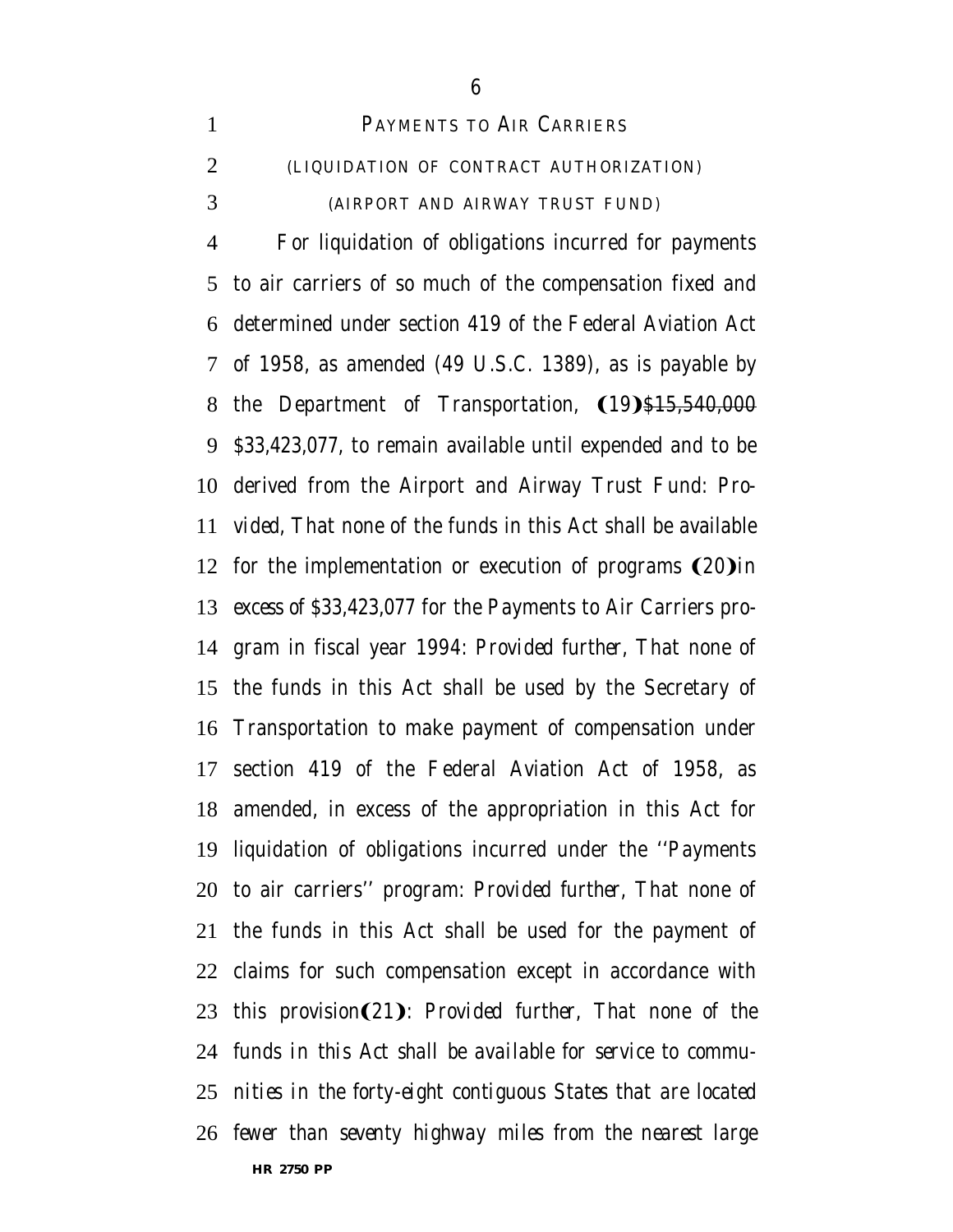*or medium hub airport, or that require a rate of subsidy per passenger in excess of \$200, unless such point is greater than two hundred and ten miles from the nearest large or medium hub airport.*

RENTAL PAYMENTS

 For necessary expenses for rental of headquarters and field space and related services assessed by the Gen- eral Services Administration, \$149,605,000: *Provided,* That of this amount, \$3,262,000 shall be derived from the Highway Trust Fund, \$37,114,000 shall be derived from the Airport and Airway Trust Fund, \$576,000 shall be derived from the Pipeline Safety Fund, and \$175,000 shall be derived from the Harbor Maintenance Trust Fund: *Provided further,* That in addition, for assessments by the General Services Administration related to the space needs of the Federal Highway Administration, \$17,524,000, to be derived from ''Federal-aid Highways'', subject to the ''Limitation on General Operating Ex-penses''.

MINORITY BUSINESS RESOURCE CENTER PROGRAM

21 For the cost of direct loans,  $(22)$ \$180,000 *\$300,000*, 22 as authorized by 49 U.S.C. 332: *Provided*, (23) That of *this amount, \$120,000 shall be derived from unobligated balances of the Office of Small and Disadvantaged Business Utilization: Provided further,* That such costs, including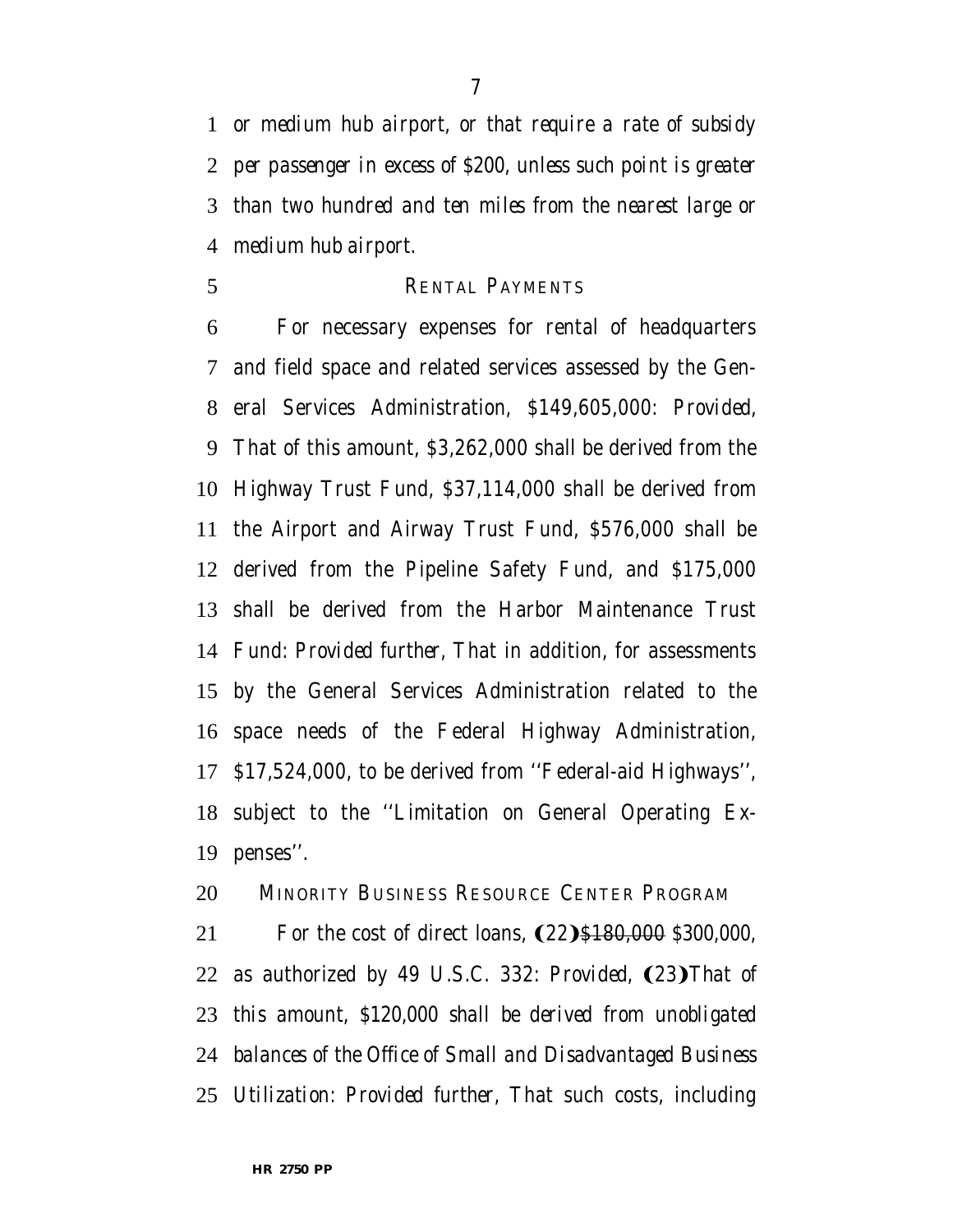the cost of modifying such loans, shall be as defined in section 502 of the Congressional Budget Act of 1974: *Pro- vided further,* That these funds are available to subsidize gross obligations for the principal amount of direct loans 5 not to exceed  $(24)$ \$4,500,000 \$7,500,000. In addition, for administrative expenses to carry out the direct loan pro-7 gram,  $(25)$ \$220,000 *\$400,000*(26)*: Provided further, That of this amount \$180,000 shall be derived from unobli- gated balances of the Office of Small and Disadvantaged Business Utilization*.

- COAST GUARD
- 12 OPERATING EXPENSES

# For necessary expenses for the operation and mainte- nance of the Coast Guard, not otherwise provided for; pur- chase of not to exceed four passenger motor vehicles for replacement only; payments pursuant to section 156 of Public Law 97–377, as amended (42 U.S.C. 402 note), and section 229(b) of the Social Security Act (42 U.S.C. 19 429(b)); and recreation and welfare; (27) \$2,555,695,000 *\$2,590,083,000*, of which \$25,000,000 shall be derived from the Oil Spill Liability Trust Fund; and of which \$32,250,000 shall be expended from the Boat Safety Ac- count: *Provided,* That the number of aircraft on hand at any one time shall not exceed two hundred and 25 (28) twenty-three *twenty-one*, exclusive of aircraft and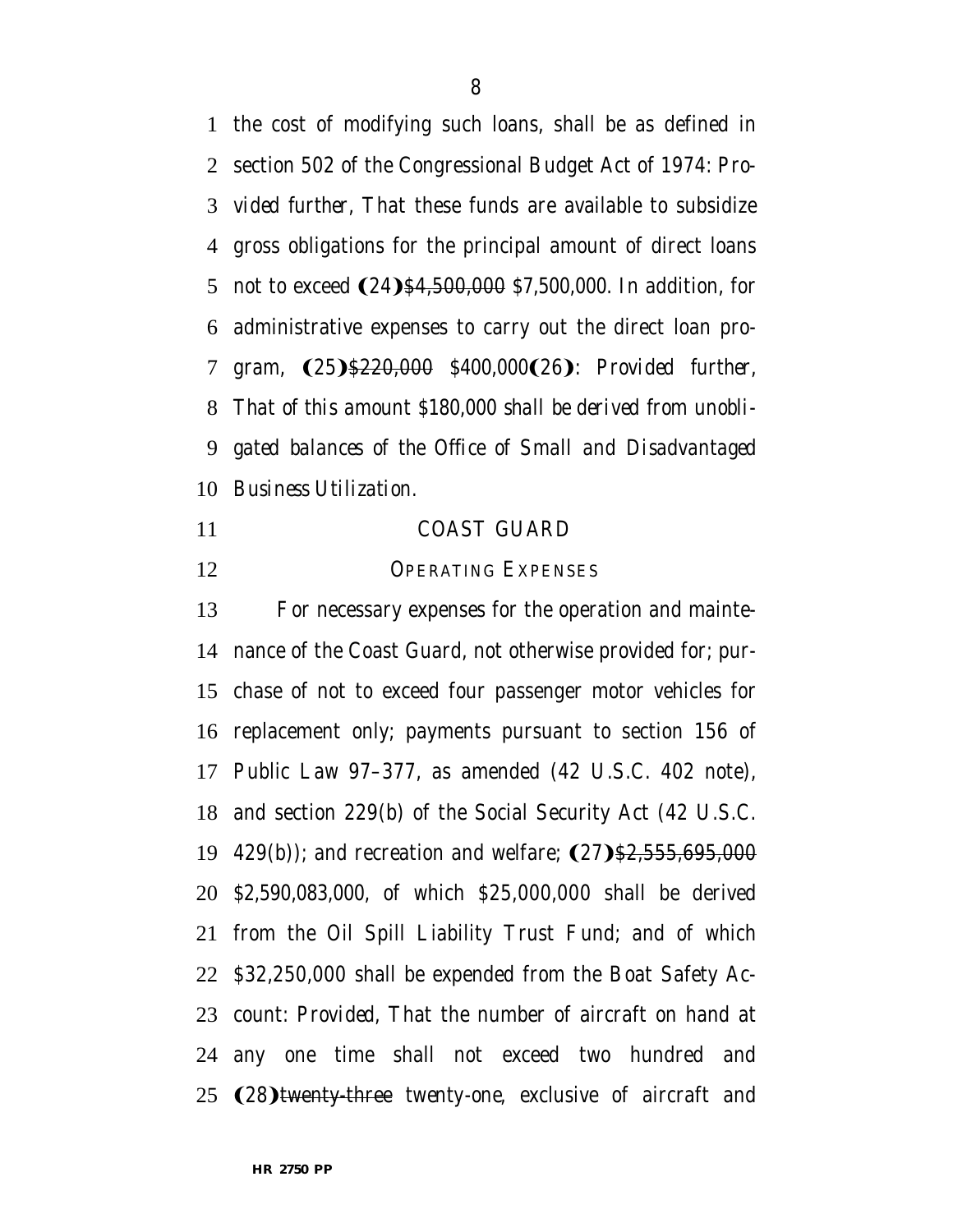parts stored to meet future attrition: *Provided further,* That none of the funds appropriated in this or any other Act shall be available for pay or administrative expenses in connection with shipping commissioners in the United States: *Provided further,* That none of the funds provided in this Act shall be available for expenses incurred for yacht documentation under 46 U.S.C. 12109, except to the extent fees are collected from yacht owners and cred-9 ited to this appropriation: *Provided further*, **(29)**That of the funds provided under this head, not less than \$8,000,000 in vessel maintenance and overhaul work cur- rently scheduled to be conducted at the Coast Guard Yard is to be awarded based upon a competitive solicitation of both public and private shipyards *That the Commandant shall reduce both military and civilian employment levels for the purpose of complying with Executive Order No. 12839*.

ACQUISITION, CONSTRUCTION, AND IMPROVEMENTS

 For necessary expenses of acquisition, construction, rebuilding, and improvement of aids to navigation, shore facilities, vessels, and aircraft, including equipment related 22 thereto, (30)<del>\$310,700,000</del> *\$354,690,000*, of which \$20,000,000 shall be derived from the Oil Spill Liability 24 Trust Fund; of which (31) \$79,200,000 \$103,690,000 shall be available to acquire, repair, renovate or improve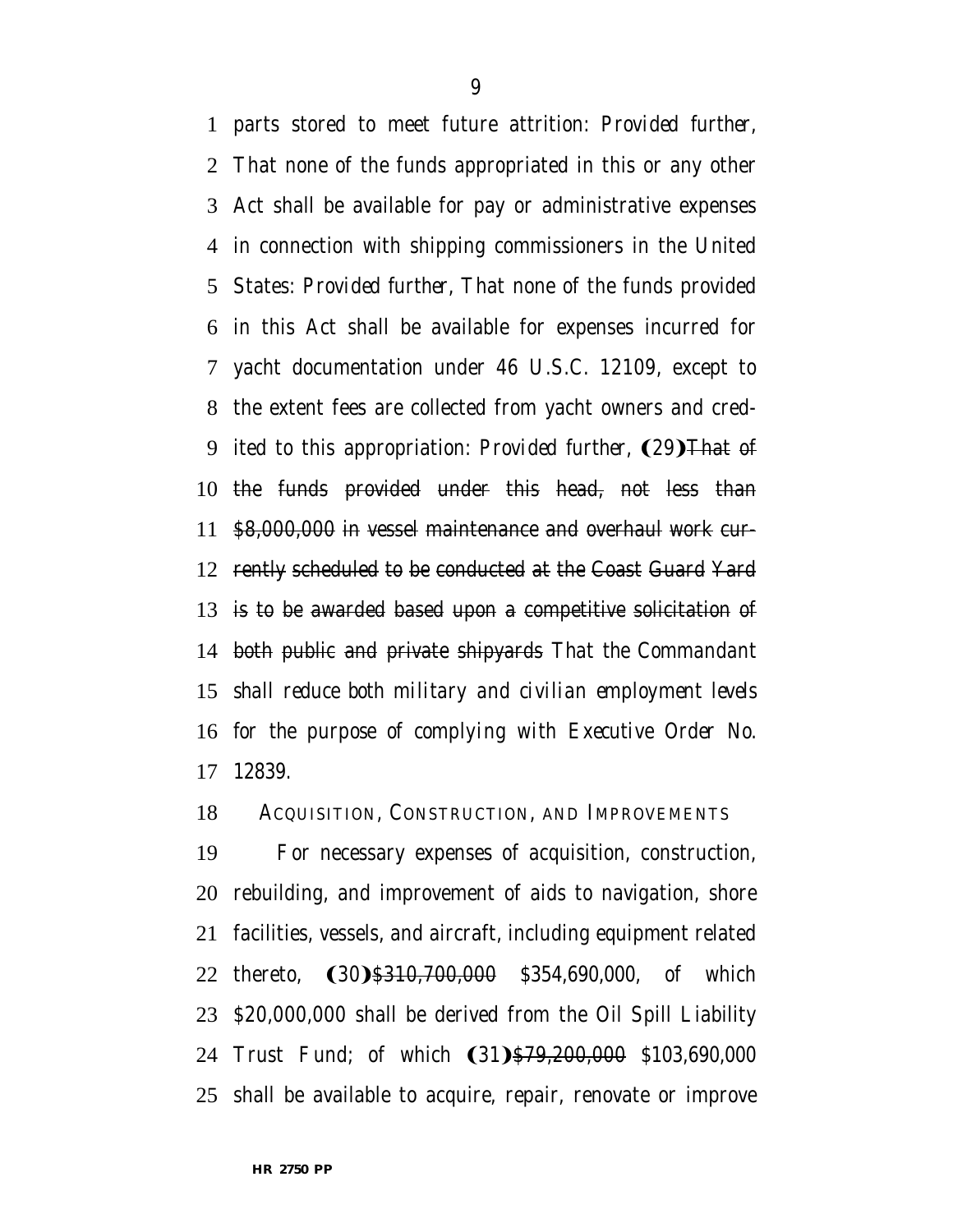vessels, small boats and related equipment, to remain 2 available until September 30, 1998; (32)\$27,100,000 *\$64,285,000* shall be available to acquire new aircraft and increase aviation capability, to remain available until Sep-5 tember 30, 1996; (33)<del>\$47,700,000</del> \$50,200,000 shall be available for other equipment, to remain available until 7 September 30, 1996; (34)<del>\$119,200,000</del> \$95,900,000 shall be available for shore facilities and aids to navigation fa- cilities, to remain available until September 30, 1996; and 10 (35) \$37,500,000 *\$40,615,000* shall be available for per- sonnel compensation and benefits and related costs, to re-12 main available until September 30, 1994(36): Provided, *That funds received from the sale of the VC–11A and VC– 4 aircraft shall be credited to this appropriation for the purpose of acquiring new aircraft and increasing aviation capacity*.

#### 17 (37) RESCISSION)

 Of the funds provided under this heading in Public Law 102–388, \$20,000,000 are rescinded.

ENVIRONMENTAL COMPLIANCE AND RESTORATION

 For necessary expenses to carry out the Coast Guard's environmental compliance and restoration func- tions under chapter 19 of title 14, United States Code, **(38) \$22,100,000** *\$23,000,000*, to remain available until expended.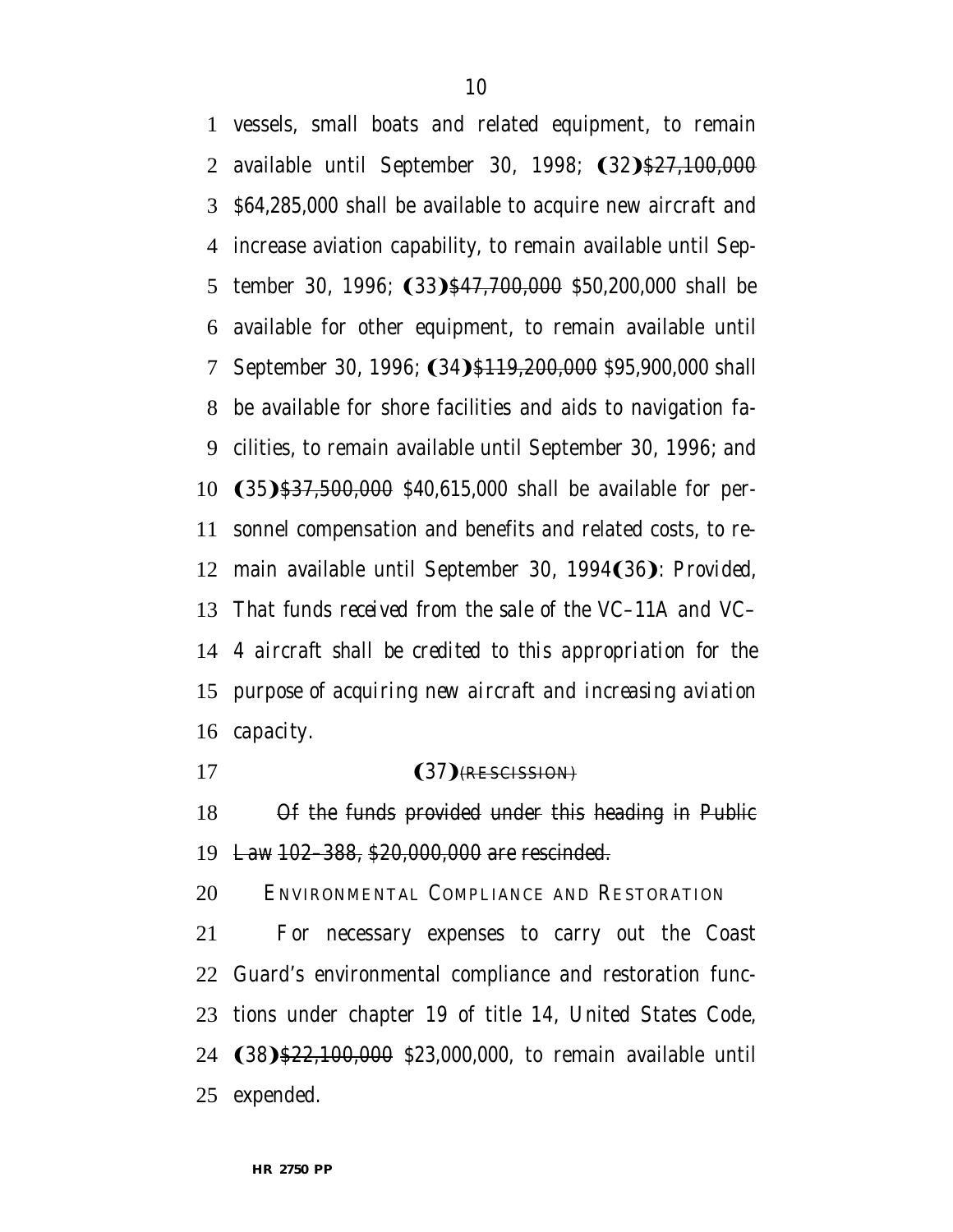#### ALTERATION OF BRIDGES

 For necessary expenses for alteration or removal of 3 obstructive bridges, (39)\$5,940,000 \$12,940,000, to re-main available until expended.

RETIRED PAY

 For retired pay, including the payment of obligations therefor otherwise chargeable to lapsed appropriations for this purpose, and payments under the Retired Service- man's Family Protection and Survivor Benefits Plans, and for payments for medical care of retired personnel and their dependents under the Dependents Medical Care Act (10 U.S.C. ch. 55), \$548,774,000.

RESERVE TRAINING

 For all necessary expenses for the Coast Guard Re- serve, as authorized by law; maintenance and operation of facilities; and supplies, equipment, and services; \$64,000,000.

RESEARCH, DEVELOPMENT, TEST, AND EVALUATION

 For necessary expenses, not otherwise provided for, for applied scientific research, development, test, and eval- uation; maintenance, rehabilitation, lease and operation of facilities and equipment, as authorized by law, 23 (40)\$22,500,000 *\$25,000,000*, to remain available until expended, of which \$4,457,000 shall be derived from the Oil Spill Liability Trust Fund: *Provided,* That there may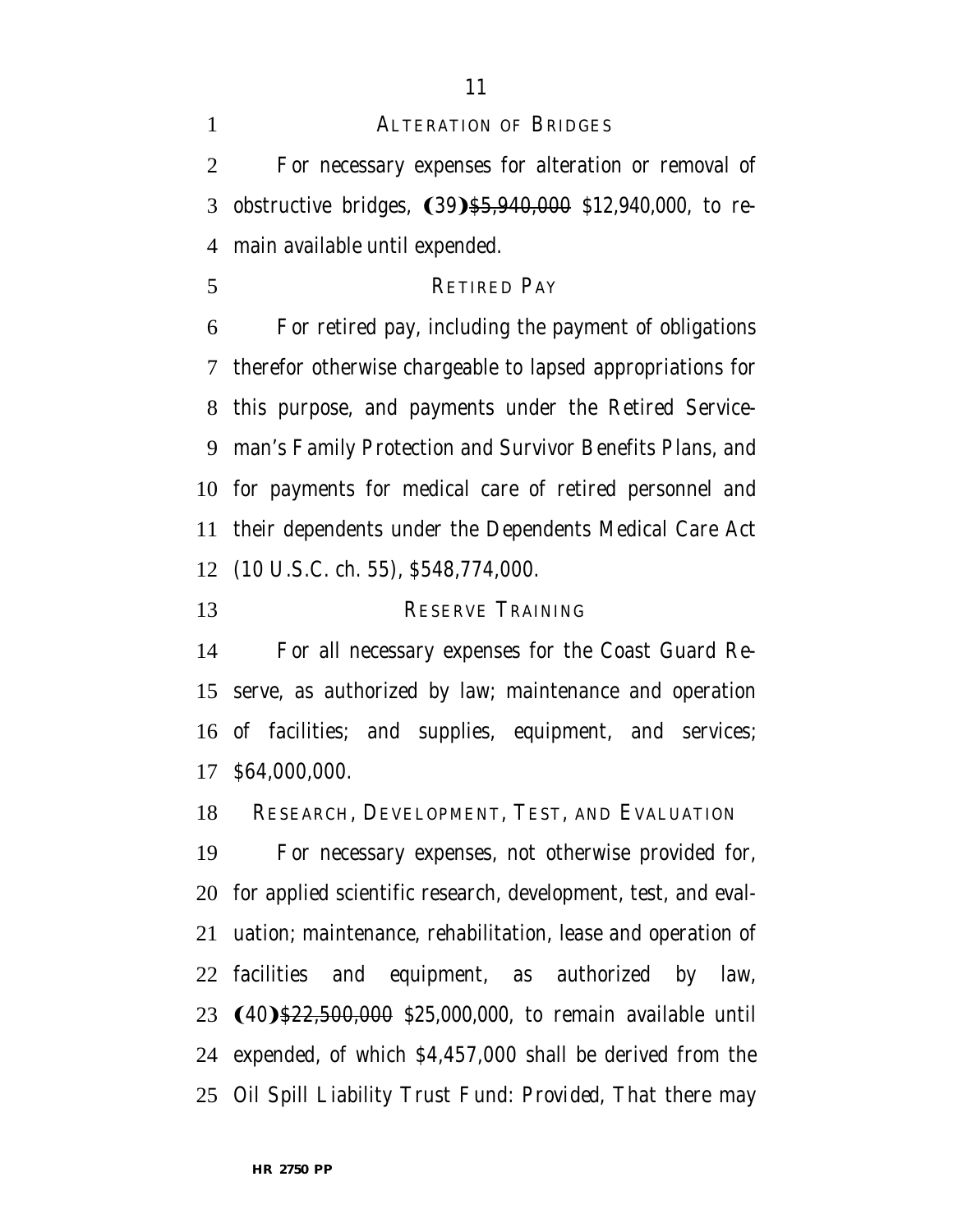be credited to this appropriation funds received from State and local governments, other public authorities, private sources, and foreign countries, for expenses incurred for research, development, testing, and evaluation.

- BOAT SAFETY
- 

#### (AQUATIC RESOURCES TRUST FUND)

 For payment of necessary expenses incurred for rec- reational boating safety assistance under Public Law 92– 75, as amended, \$32,250,000, to be derived from the Boat Safety Account and to remain available until expended.

FEDERAL AVIATION ADMINISTRATION

12 OPERATIONS

 For necessary expenses of the Federal Aviation Ad- ministration, not otherwise provided for, including admin- istrative expenses for research and development, establish- ment of air navigation facilities and the operation (includ- ing leasing) and maintenance of aircraft, and carrying out the provisions of the Airport and Airway Development Act, as amended, or other provisions of law authorizing the ob- ligation of funds for similar programs of airport and air- way development or improvement, lease or purchase of four passenger motor vehicles for replacement only, **(41)**\$4,568,219,000 *\$4,584,584,000*, of which **(42) \$2,294,500,000** *\$2,292,292,000* shall be derived from the Airport and Airway Trust Fund: *Provided,* That there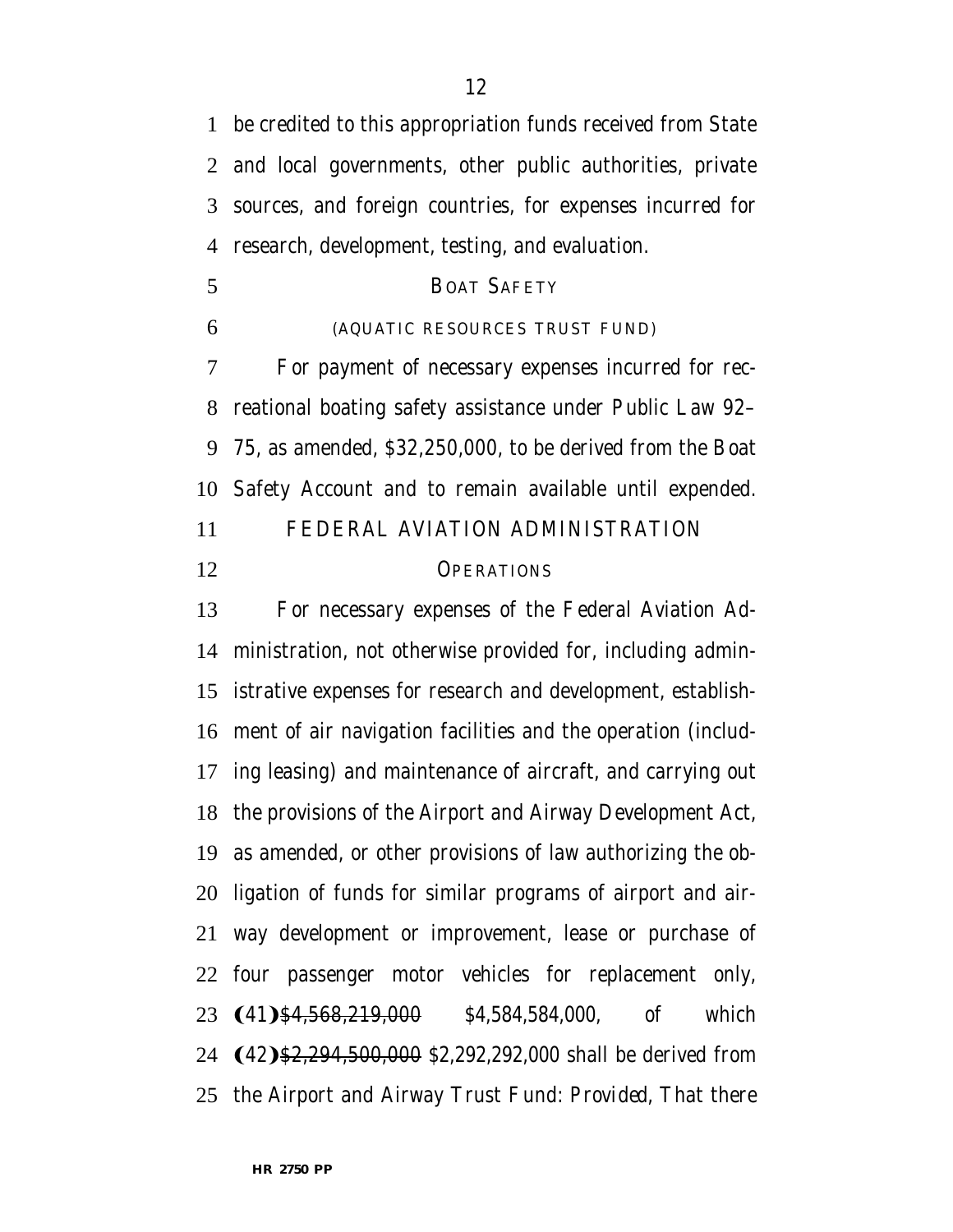may be credited to this appropriation funds received from States, counties, municipalities, foreign authorities, other public authorities, and private sources, for expenses in- curred in the maintenance and operation of air navigation facilities and for issuance, renewal or modification of cer- tificates, including airman, aircraft, and repair station cer- tificates, or for tests related thereto, or for processing 8 major repair or alteration forms(43):–Provided further, That, of the funds available under this head, \$2,000,000 shall be made available for the Mid-American Aviation Re- source Consortium in Minnesota to operate an air traffic controller training program: *Provided further,* That funds may be used to enter into a grant agreement with a non- profit standard setting organization to assist in the devel-15 opment of aviation safety standards (44):—*Provided fur- ther,* That no funds under this head may be used for the implementation, execution or enforcement of section 91.21 of title 14 of the Code of Federal Regulations pertaining 19 to the use of portable electronic devices on aircraft(45). *Provided further, That none of the funds provided shall be made available for pay raises or bonuses in fiscal year 1994 for Federal Aviation Administration employees whose re- sponsibilities include noise abatement policy function, man- aging aircraft route design or changes, and responsibility for preparing, managing, and overseeing the environmental*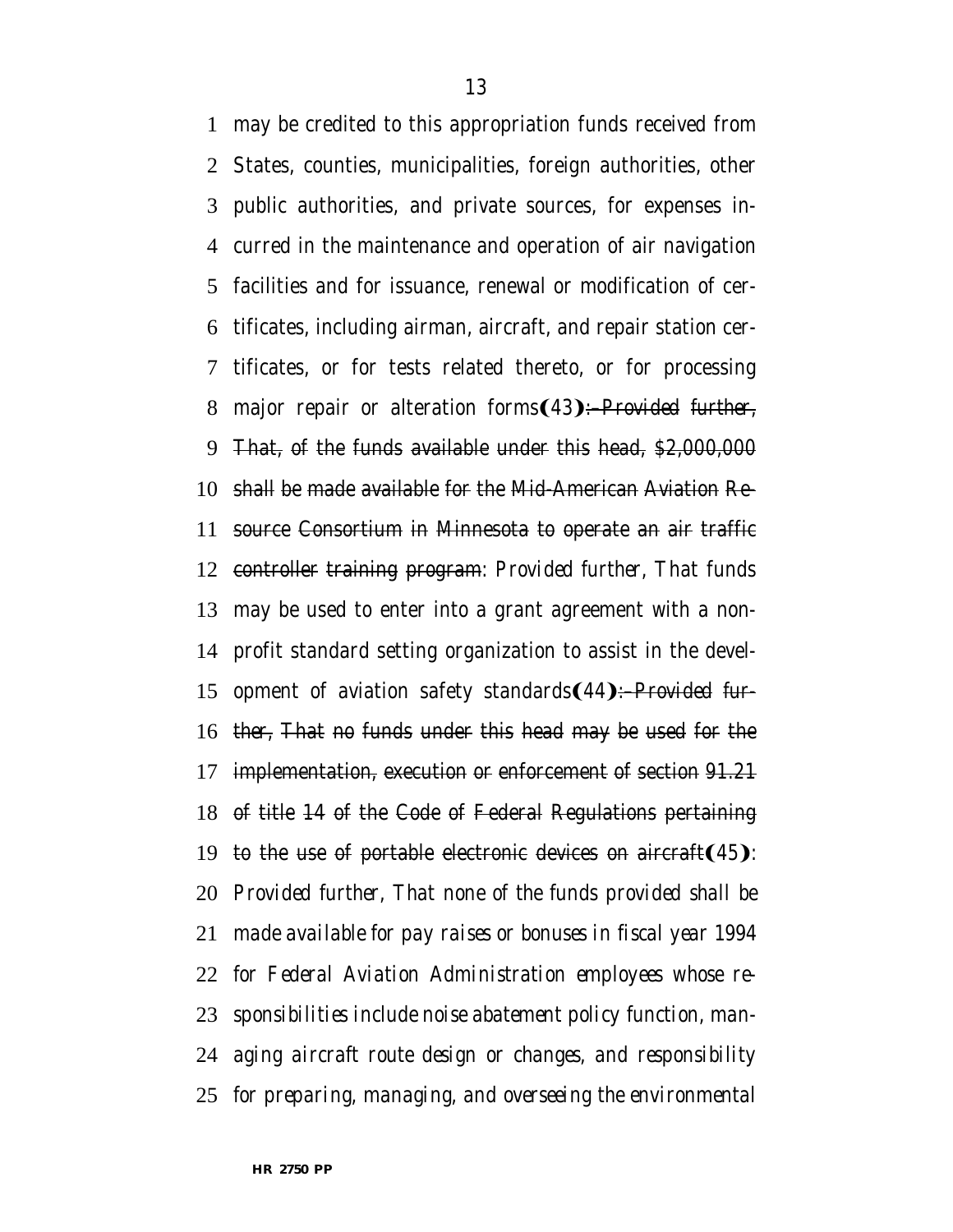*impact statement mandated by section 9199 of Public Law 91–508, until the final report on such impact statement is issued*: *Provided further,* That none of these funds shall be available for new applicants for the second career train-ing program.

 FACILITIES AND EQUIPMENT (AIRPORT AND AIRWAY TRUST FUND)

 For necessary expenses, not otherwise provided for, for acquisition, establishment, and improvement by con- tract or purchase, and hire of air navigation and experi- mental facilities and equipment as authorized by the Fed- eral Aviation Act of 1958, as amended (49 U.S.C. App. 1301 et seq.), including initial acquisition of necessary sites by lease or grant; engineering and service testing in- cluding construction of test facilities and acquisition of necessary sites by lease or grant; and construction and furnishing of quarters and related accommodations of offi- cers and employees of the Federal Aviation Administration stationed at remote localities where such accommodations are not available; and the purchase, lease or transfer of aircraft from funds available under this head; to be de- rived from the Airport and Airway Trust Fund, 23 (46) \$<del>2,142,000,000</del> *\$2,162,578,000*, of which 24 (47) \$1,945,500,000 *\$1,988,488,000* shall remain avail-able until September 30, 1996, and of which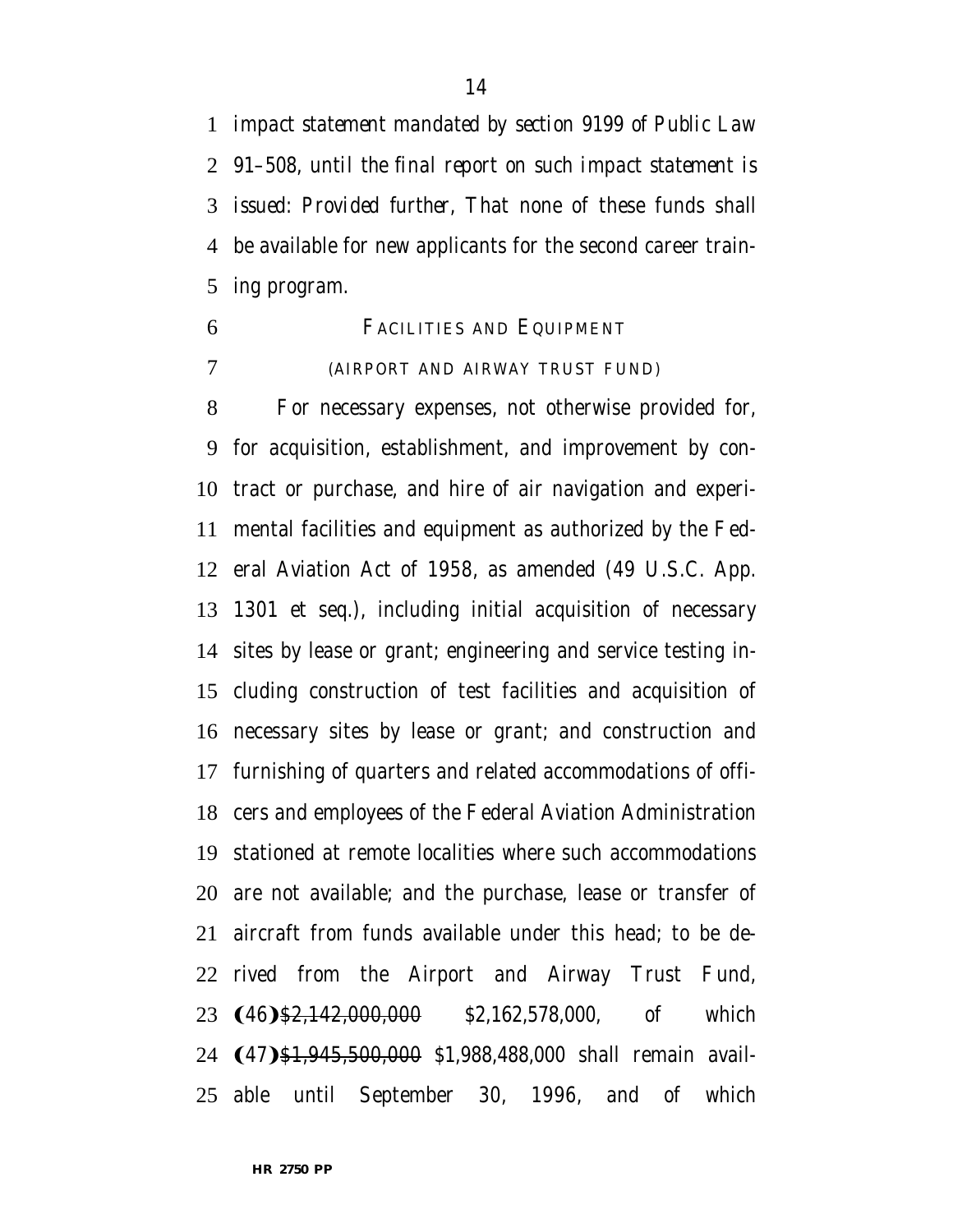**(48)**\$196,500,000 *\$201,662,000* shall remain available until September 30, 1995: *Provided,* That there may be credited to this appropriation funds received from States, counties, municipalities, other public authorities, and pri- vate sources, for expenses incurred in the establishment and modernization of air navigation facilities.

RESEARCH, ENGINEERING, AND DEVELOPMENT

## (AIRPORT AND AIRWAY TRUST FUND)

 For necessary expenses, not otherwise provided for, for research, engineering, and development, in accordance with the provisions of the Federal Aviation Act of 1958, as amended (49 U.S.C. App. 1301 et seq.), including con- struction of experimental facilities and acquisition of nec-14 essary sites by lease or grant,  $(49)$ \$240,000,000 *\$254,000,000*, to be derived from the Airport and Airway Trust Fund and to remain available until expended: *Pro- vided,* That there may be credited to this appropriation funds received from States, counties, municipalities, other public authorities, and private sources, for expenses in-curred for research, engineering, and development.

GRANTS-IN-AID FOR AIRPORTS

(LIQUIDATION OF CONTRACT AUTHORIZATION)

(AIRPORT AND AIRWAY TRUST FUND)

 For liquidation of obligations incurred for grants-in-aid for airport planning and development, and for noise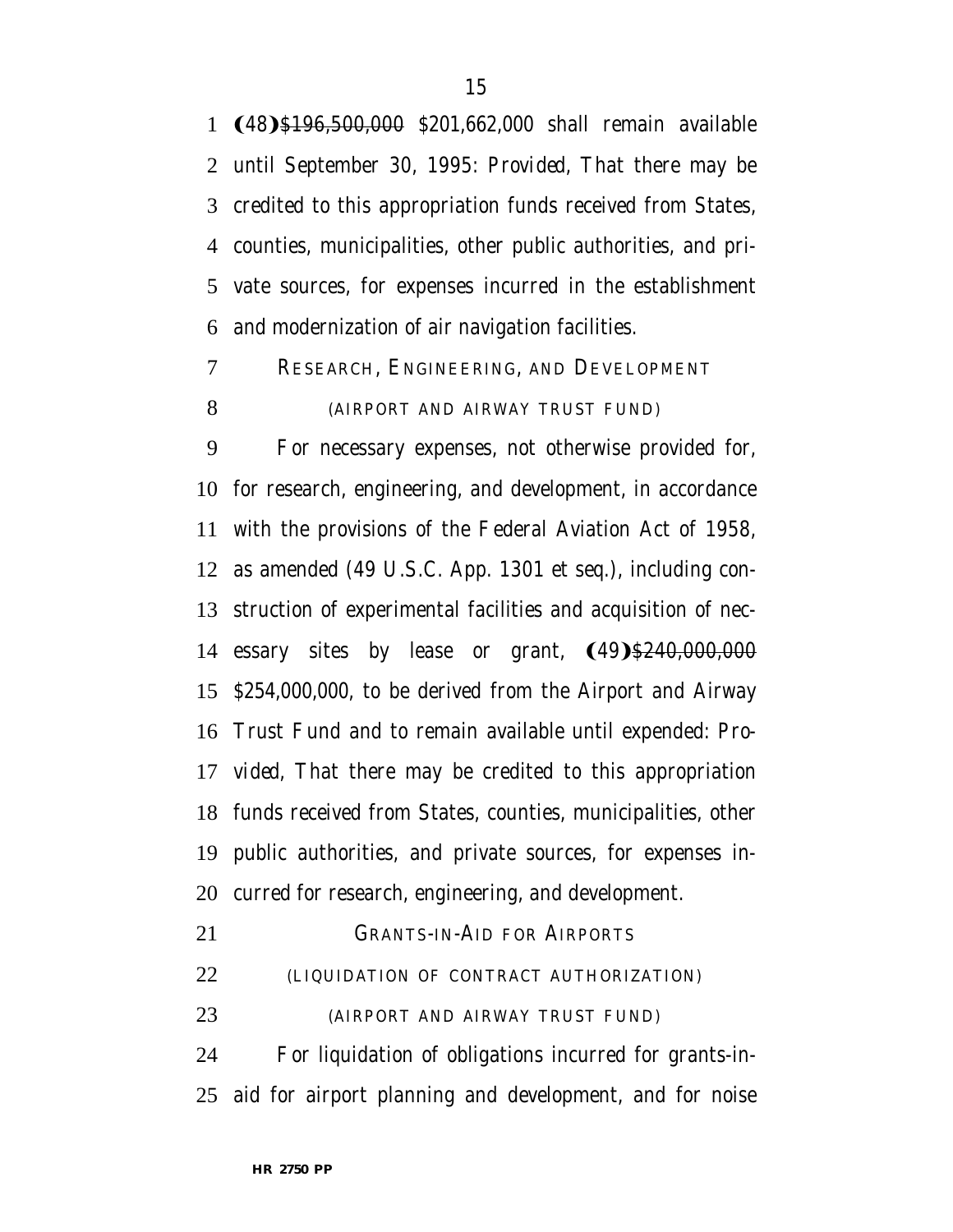compatibility planning and programs under the Airport and Airway Improvement Act of 1982, as amended, and under other law authorizing such obligations, \$2,200,000,000, to be derived from the Airport and Air- way Trust Fund and to remain available until expended: *Provided,* That none of the funds in this Act shall be avail- able for the planning or execution of programs the com-8 mitments for which are in excess of  $(50)$ \$1,500,000,000 *\$1,800,000,000* in fiscal year 1994 for grants-in-aid for airport planning and development, and noise compatibility 11 planning and programs, notwithstanding section  $506(e)(4)$  of the Airport and Airway Improvement Act of 1982, as amended.

## AVIATION INSURANCE REVOLVING FUND

 The Secretary of Transportation is hereby authorized to make such expenditures and investments, within the limits of funds available pursuant to section 1306 of the Federal Aviation Act of 1958, as amended (49 U.S.C. App. 1536), and in accordance with section 104 of the Government Corporation Control Act, as amended (31 U.S.C. 9104), as may be necessary in carrying out the program for aviation insurance activities under title XIII of the Federal Aviation Act of 1958.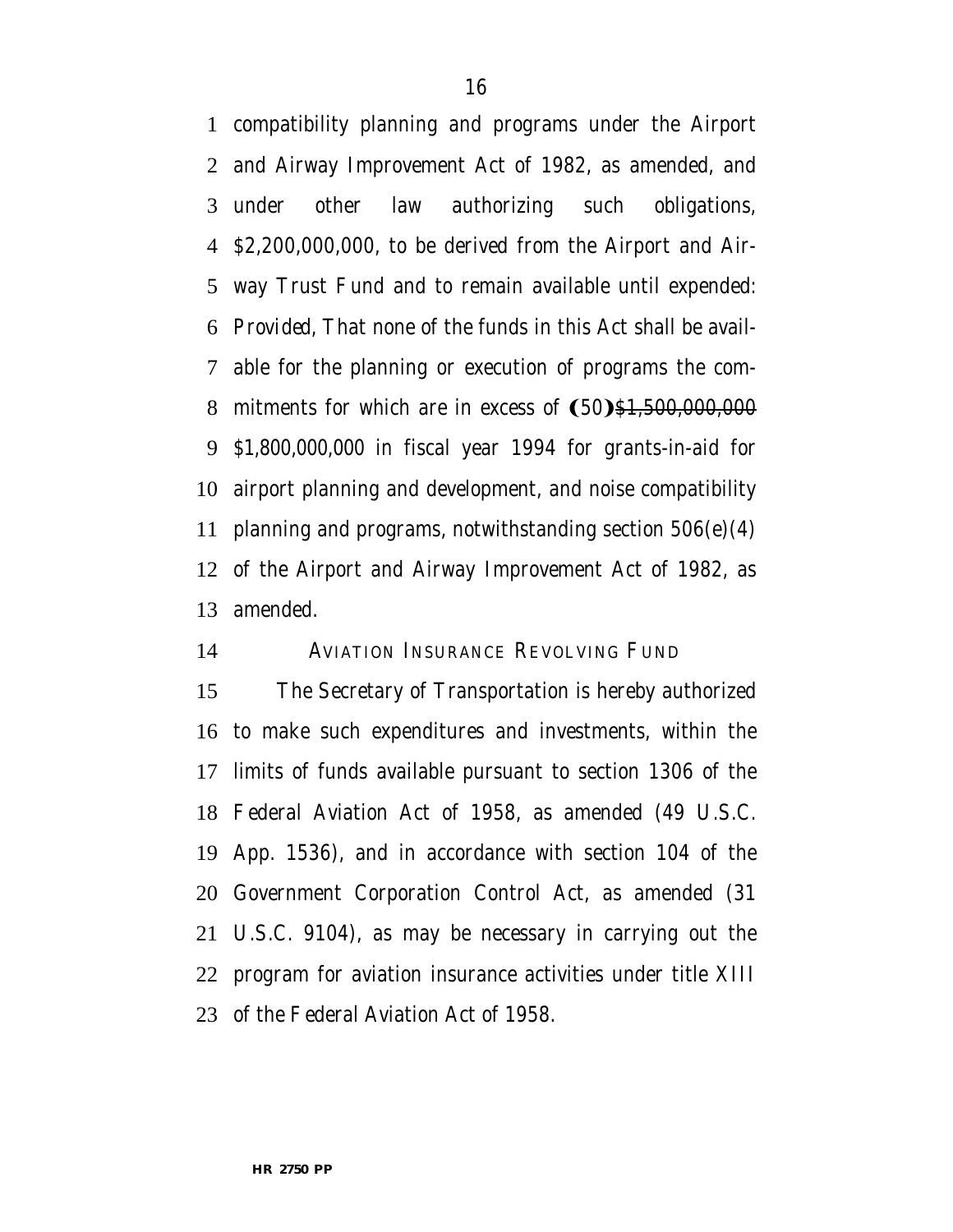AIRCRAFT PURCHASE LOAN GUARANTEE PROGRAM

 The Secretary of Transportation may hereafter issue notes or other obligations to the Secretary of the Treas- ury, in such forms and denominations, bearing such matu- rities, and subject to such terms and conditions as the Sec- retary of the Treasury may prescribe. Such obligations may be issued to pay any necessary expenses required pur- suant to any guarantee issued under the Act of September 7, 1957, Public Law 85–307, as amended (49 U.S.C. 1324 note). None of the funds in this Act shall be available for activities under this head the obligations for which are in excess of \$9,970,000 during fiscal year 1994. Such obligations shall be redeemed by the Secretary from appropriations authorized by this section. The Sec- retary of the Treasury shall purchase any such obligations, and for such purpose he may use as a public debt trans- action the proceeds from the sale of any securities issued under the Second Liberty Bond Act, as now or hereafter in force. The purposes for which securities may be issued under such Act are extended to include any purchase of notes or other obligations issued under the subsection. The Secretary of the Treasury may sell any such obligations at such times and price and upon such terms and condi- tions as he shall determine in his discretion. All purchases, redemptions, and sales of such obligations by such Sec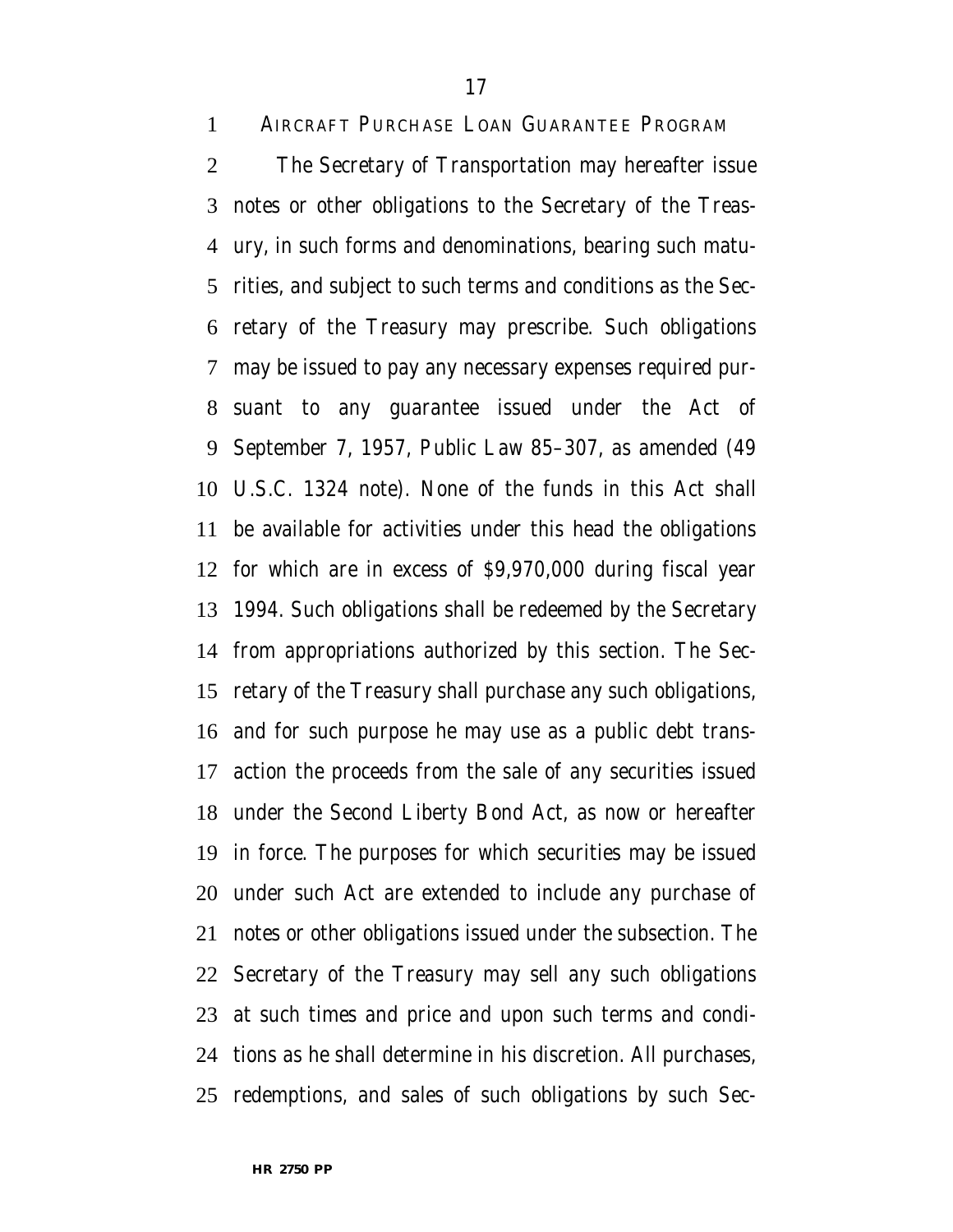retary shall be treated as public debt transactions of the United States.

# FEDERAL HIGHWAY ADMINISTRATION

#### LIMITATION ON GENERAL OPERATING EXPENSES

 Necessary expenses for administration, operation, in- cluding motor carrier safety program operations, and re- search of the Federal Highway Administration not to ex-8 ceed (51) \$462,961,000 \$475,731,000 shall be paid in ac- cordance with law from appropriations made available by this Act to the Federal Highway Administration together with advances and reimbursements received by the Fed- eral Highway Administration: *Provided,* That not to ex-13 ceed (52) \$166,460,000 \$173,850,000 of the amount pro- vided herein shall remain available until expended: *Pro- vided further,* That, notwithstanding any other provision of law, there may be credited to this account funds re- ceived from States, counties, municipalities, other public authorities, and private sources, for training expenses in-curred for non-Federal employees.

- **HIGHWAY-RELATED SAFETY GRANTS**  (LIQUIDATION OF CONTRACT AUTHORIZATION) (HIGHWAY TRUST FUND) (INCLUDING TRANSFER OF FUNDS) For payment of obligations incurred in carrying out the provisions of title 23, United States Code, section 402
- **HR 2750 PP** administered by the Federal Highway Administration, to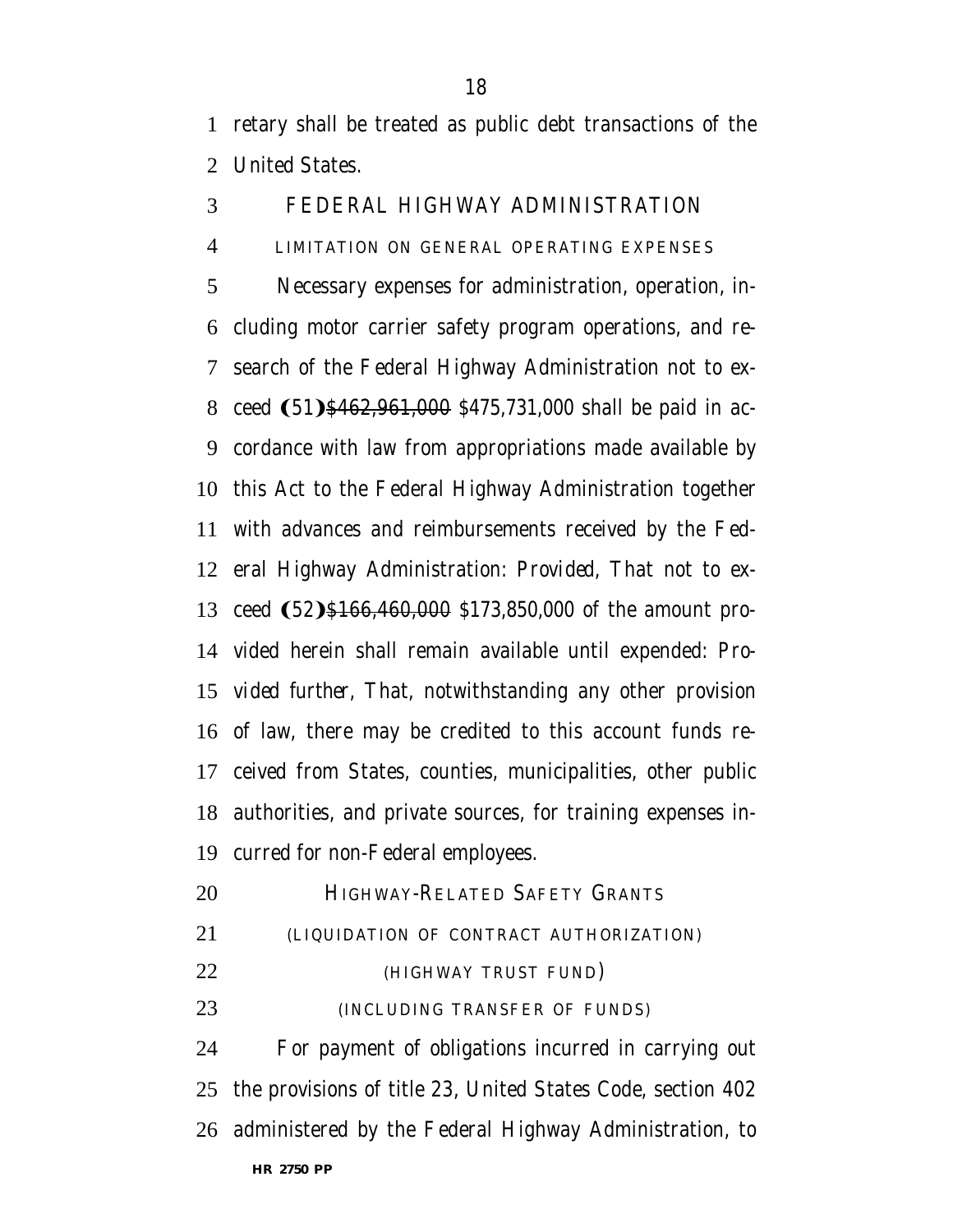remain available until expended, \$10,000,000 to be de- rived from the Highway Trust Fund: *Provided,* That not to exceed \$100,000 of the amount appropriated herein shall be available for ''Limitation on general operating ex- penses'': *Provided further,* That none of the funds in this Act shall be available for the planning or execution of pro- grams the obligations for which are in excess of \$10,000,000 in fiscal year 1994 for ''Highway-Related Safety Grants''.

## 10 (53) RAILROAD-HIGHWAY CROSSINGS PROJECTS

 For necessary expenses of certain railroad-highway crossings projects as authorized by section 163 of the Fed- eral-Aid Highway Act of 1973, as amended, to remain available until expended, \$12,828,000.

- FEDERAL-AID HIGHWAYS
- (LIMITATION ON OBLIGATIONS)
- (HIGHWAY TRUST FUND)

 None of the funds in this Act shall be available for the implementation or execution of programs the obliga-20 tions for which are in excess of  $(54)$ \$17,482,663,000 *\$18,020,000,000* for Federal-aid highways and highway safety construction programs for fiscal year 1994.

# (RESCISSION)

(HIGHWAY TRUST FUND)

 Of the funds made available for the functional re-placement of publicly-owned facilities located within the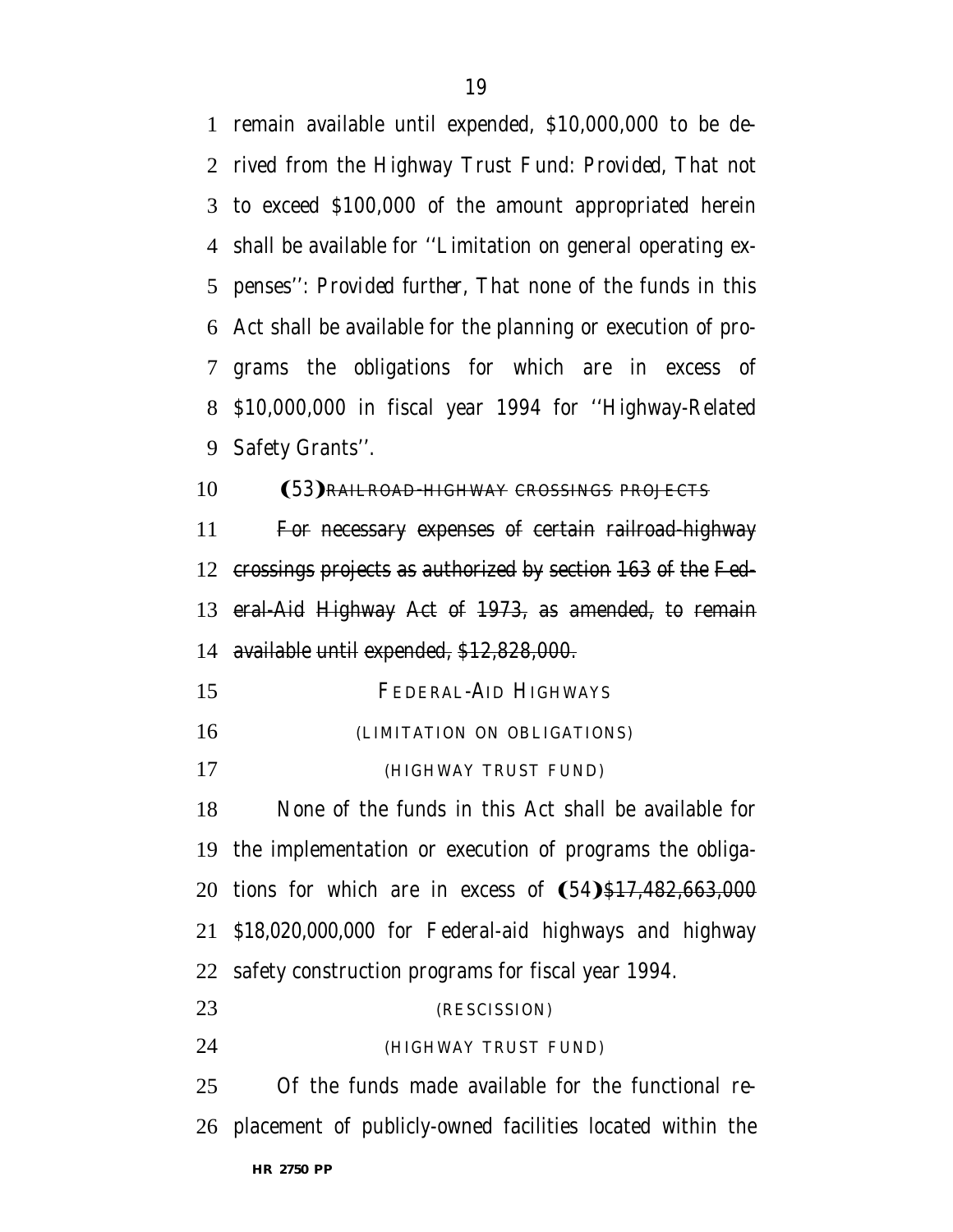proposed right-of-way of Interstate Route 170 in Public Law 96–131, \$200,000 are rescinded. (RESCISSION) (HIGHWAY TRUST FUND) Of the funds made available under this heading in Public Law 100–71, \$364,180 are rescinded. (RESCISSION) 8 (55) HHGHWAY TRUST FUND Of the authority made available for the intersection safety demonstration project in Public Law 100–457 11 (56) and Public Law 101–516, \$3,059,960 are rescinded. FEDERAL-AID HIGHWAYS (LIQUIDATION OF CONTRACT AUTHORIZATION) (HIGHWAY TRUST FUND) For carrying out the provisions of title 23, United States Code, that are attributable to Federal-aid high- ways, including the National Scenic and Recreational Highway as authorized by 23 U.S.C. 148, not otherwise provided, including reimbursements for sums expended pursuant to the provisions of 23 U.S.C. 308, \$18,000,000,000 or so much thereof as may be available in and derived from the Highway Trust Fund, to remain available until expended.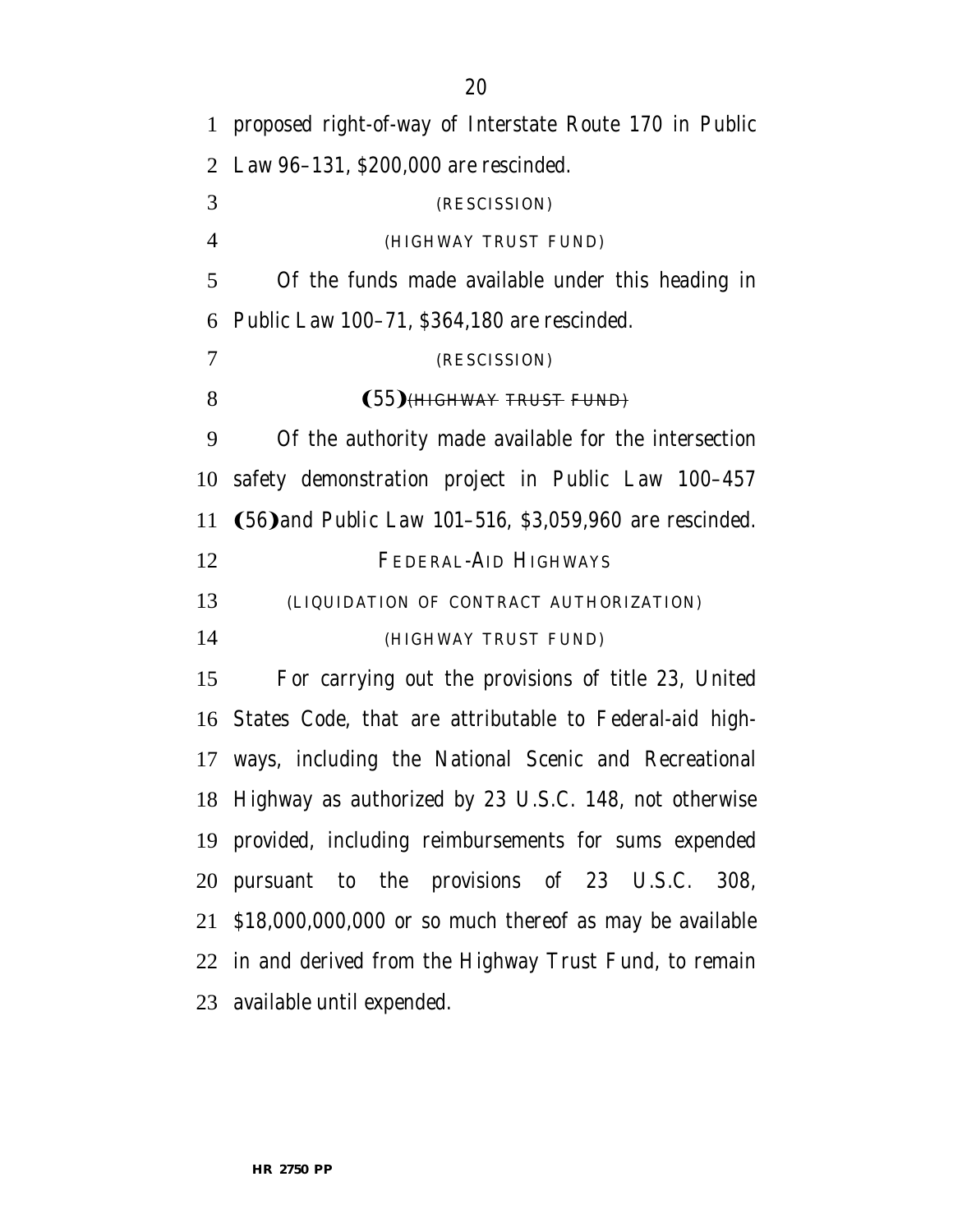| $\mathbf{1}$   | RIGHT-OF-WAY REVOLVING FUND                                    |
|----------------|----------------------------------------------------------------|
| $\overline{2}$ | (LIMITATION ON DIRECT LOANS)                                   |
| 3              | (HIGHWAY TRUST FUND)                                           |
| $\overline{4}$ | During fiscal year 1994 and with the resources and             |
| 5              | authority available, gross obligations for the principal       |
| 6              | amount of direct loans shall not exceed \$42,500,000.          |
| 7              | <b>MOTOR CARRIER SAFETY GRANTS</b>                             |
| 8              | (LIQUIDATION OF CONTRACT AUTHORIZATION)                        |
| 9              | (HIGHWAY TRUST FUND)                                           |
| 10             | For payment of obligations incurred in carrying out            |
| 11             | the provisions of section 402 of Public Law 97-424,            |
|                | 12 \$68,000,000, to be derived from the Highway Trust Fund     |
|                | 13 and to remain available until expended: Provided, That      |
| 14             | none of the funds in this Act shall be available for the       |
| 15             | implementation or execution of programs the obligations        |
|                | 16 for which are in excess of \$65,000,000 for "Motor Carrier" |
|                | 17 Safety Grants".                                             |
| 18             | (57) BALTIMORE-WASHINGTON PARKWAY                              |
| 19             | For necessary expenses, not otherwise provided, to             |
| 20             | carry out the provisions of the Federal-Aid Highway Act        |
| 21             | of 1970 and section 1069 of Public Law 102-240 for the         |

 Baltimore-Washington Parkway, to remain available until expended, \$16,000,000.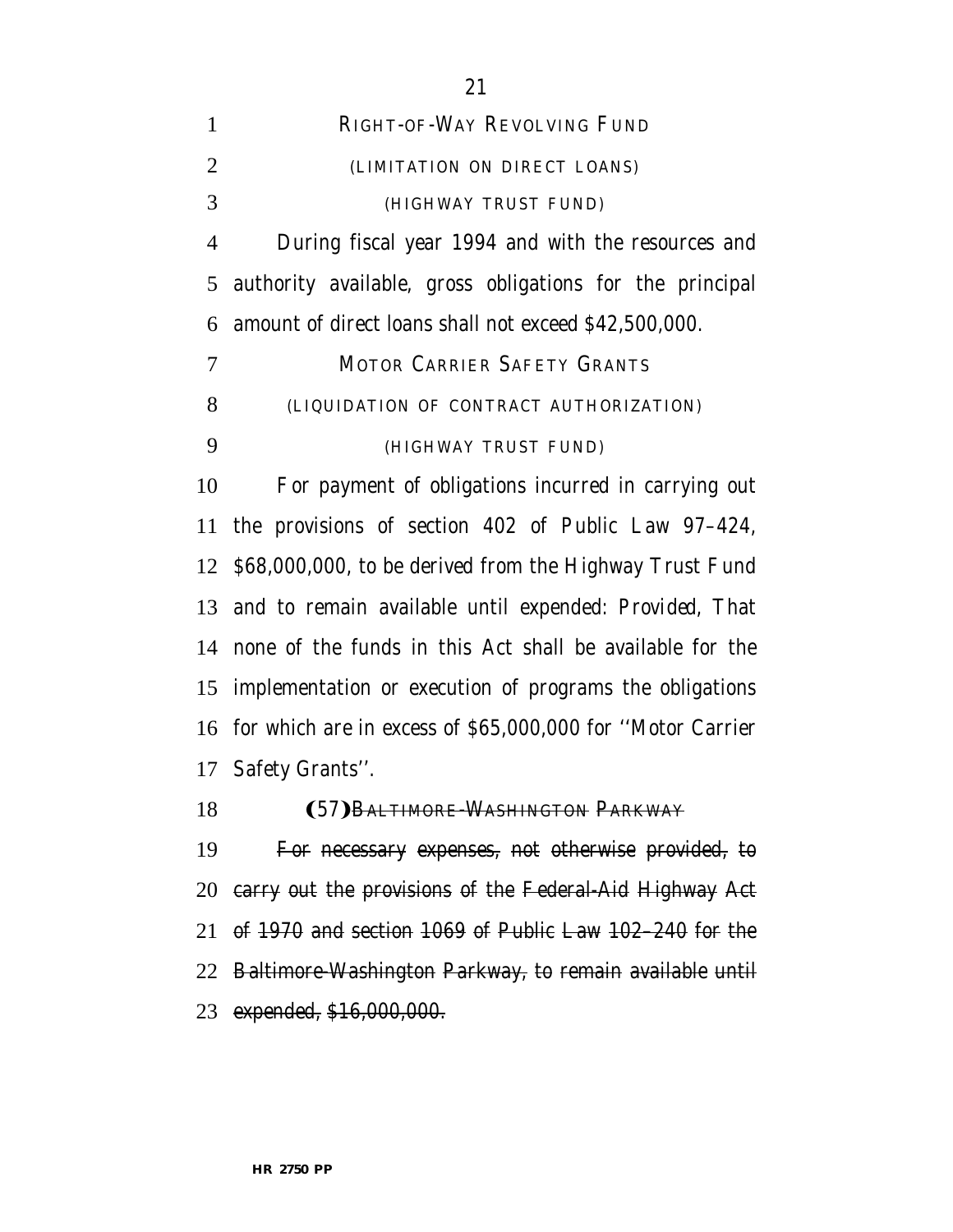| $\mathbf{1}$ | (58) KENTUCKY BRIDGE PROJECT                                |
|--------------|-------------------------------------------------------------|
| 2            | For up to 80 percent of the expenses necessary for          |
| 3            | continuing construction to replace the Glover Cary Bridge   |
| 4            | in Owensboro, Kentucky, \$12,000,000.                       |
| 5            | (59) BORDER HIGHWAY PROJECT                                 |
| 6            | For up to 80 percent of the expenses necessary for          |
| 7            | the border highway project authorized in Public Law 89-     |
| 8            | <del>795, \$8,000,000.</del>                                |
| 9            | NATIONAL HIGHWAY TRAFFIC SAFETY                             |
| 10           | <b>ADMINISTRATION</b>                                       |
| 11           | <b>(60) OPERATIONS AND RESEARCH</b>                         |
| 12           | For expenses necessary to discharge the functions of        |
|              | 13 the Secretary with respect to traffic and highway safety |
| 14           | under the Motor Vehicle Information and Cost Savings        |
|              | 15 Act (Public Law 92-513, as amended) and the National     |
| 16           | Traffic and Motor Vehicle Safety Act, \$74,221,000, to re-  |
| 17           | main available until September 30, 1996.                    |
| 18           | <b>OPERATIONS AND RESEARCH</b>                              |
| 19           | (HIGHWAY TRUST FUND)                                        |
| 20           | For expenses necessary to discharge the functions of        |
|              | 21 the Secretary with respect to traffic and highway safety |
| 22           | under 23 U.S.C. 403 and section 2006 of the Intermodal      |
|              | 23 Surface Transportation Efficiency Act of 1991, (61) the  |
|              | 24 Motor Vehicle Information and Cost Savings Act (Public   |
|              | 25 Law 92–513, as amended) and the National Traffic and     |
|              |                                                             |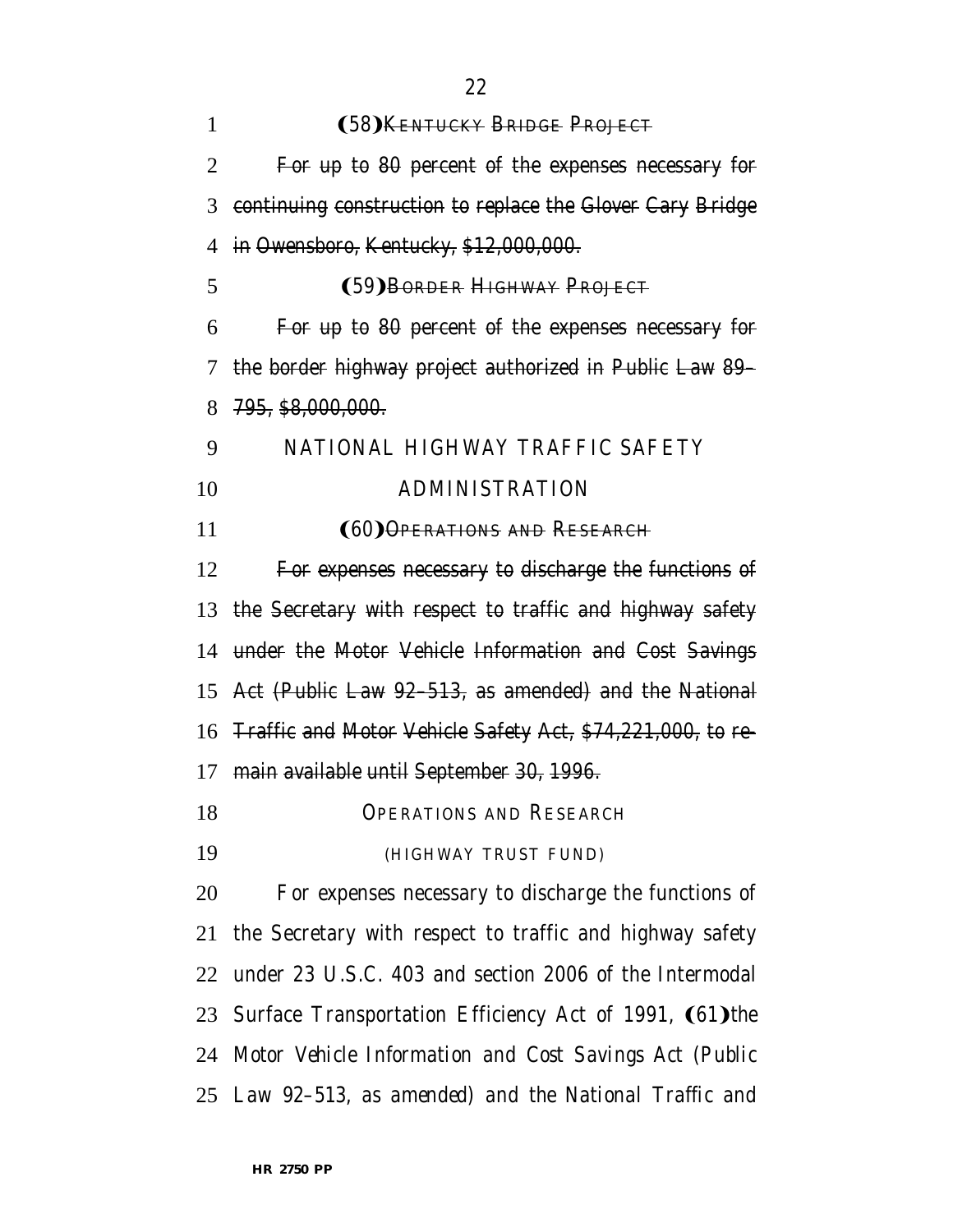*Motor Vehicle Safety Act*, to be derived from the Highway 2 Trust Fund, **(62)**\$46,780,000 *\$128,311,000*, to remain available until September 30, 1996.

 HIGHWAY TRAFFIC SAFETY GRANTS (LIQUIDATION OF CONTRACT AUTHORIZATION) (HIGHWAY TRUST FUND)

 For payment of obligations incurred carrying out the provisions of 23 U.S.C. 153, 402, 406, 408, and 410, sec- tion 2007 of the Intermodal Surface Transportation Effi- ciency Act of 1991, and section 209 of Public Law 95– 599, as amended, to remain available until expended, \$138,550,000, to be derived from the Highway Trust Fund: *Provided,* That, notwithstanding subsection 2009(b) of the Intermodal Surface Transportation Effi- ciency Act of 1991, none of the funds in this Act shall be available for the planning or execution of programs the total obligations for which, in fiscal year 1994, are in ex- cess of \$163,500,000 for programs authorized under 23 U.S.C. 402 and 410, as amended, of which \$123,000,000 shall be for ''State and community highway safety grants'', \$12,000,000 shall be for section 153 ''Safety belt and motorcycle helmet use'' grants, \$3,500,000 shall be for the ''National Driver Register'', and \$25,000,000 shall be for section 410 ''Alcohol-impaired driving counter- measures programs'': *Provided further,* That none of these funds shall be used for construction, rehabilitation or re-

**HR 2750 PP**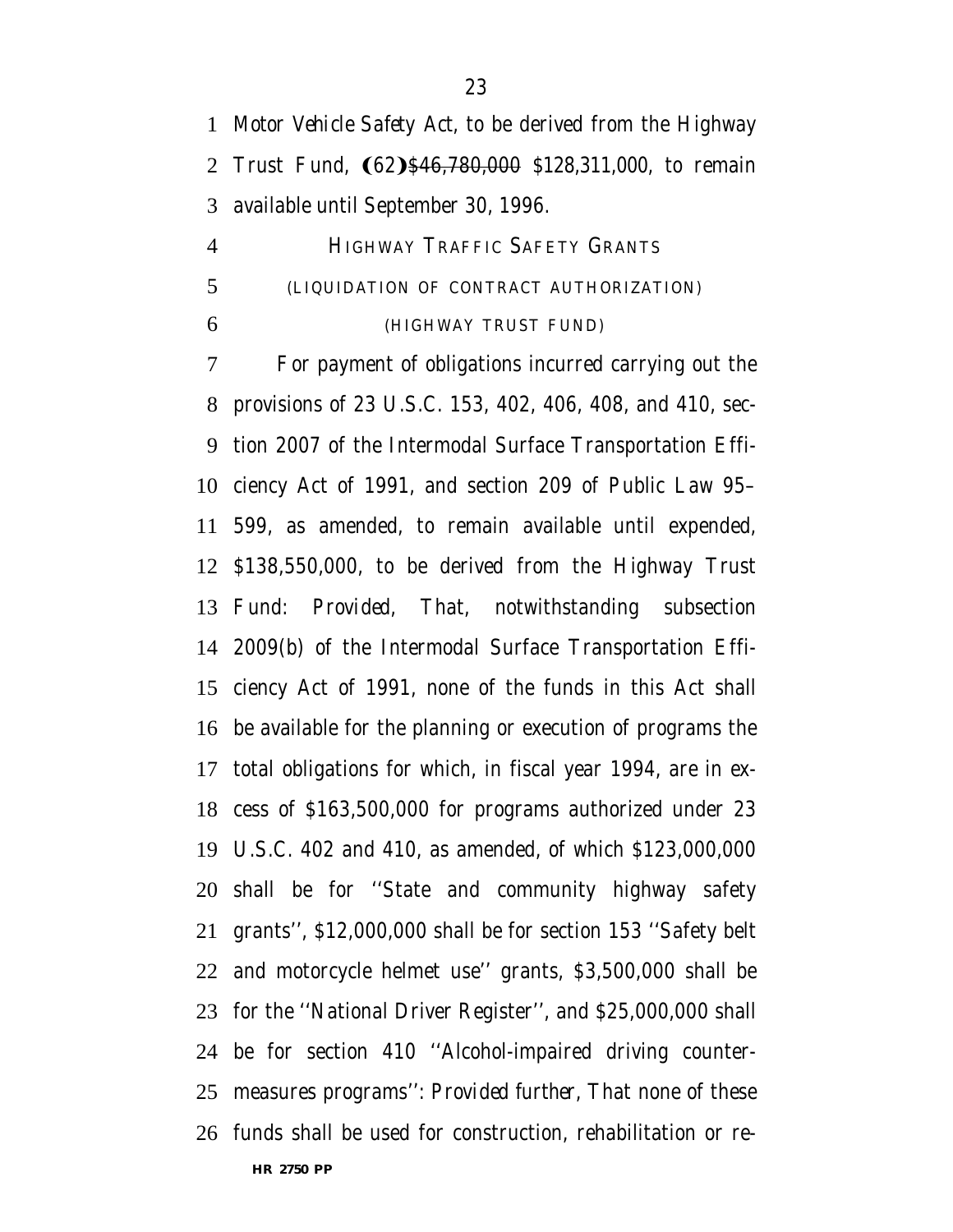modeling costs, or for office furnishings and fixtures for State, local, or private buildings or structures: *Provided further,* That none of the funds in this Act shall be avail- able for the planning or execution of programs the total obligations for which are in excess of \$10,500,000 for ''Al- cohol safety incentive grants'' authorized under 23 U.S.C. 7 408: *Provided further*. That not to exceed (63)<del>\$5,153,000</del> *\$4,800,000* of the funds made available for section 402 9 may be available for **(64)** all costs, including salary costs *associated with* administering ''State and community high- way safety grants'': *Provided further,* That not to exceed \$500,000 of the funds made available for section 410 may be available for technical assistance to the States: *Pro- vided further,* That none of the funds in this Act shall be available for the planning or execution of programs au- thorized under section 209 of Public Law 95–599, as amended, the total obligations for which are in excess of \$4,750,000 in fiscal years 1982 through 1994.

FEDERAL RAILROAD ADMINISTRATION

20 OFFICE OF THE ADMINISTRATOR

 For necessary expenses of the Federal Railroad Ad- ministration, not otherwise provided for, 23 (65)\$14,865,000 *\$9,990,000*, of which (66)\$2,485,000 *\$1,435,000* shall remain available until expended: *Pro-vided,* That none of the funds in this Act shall be available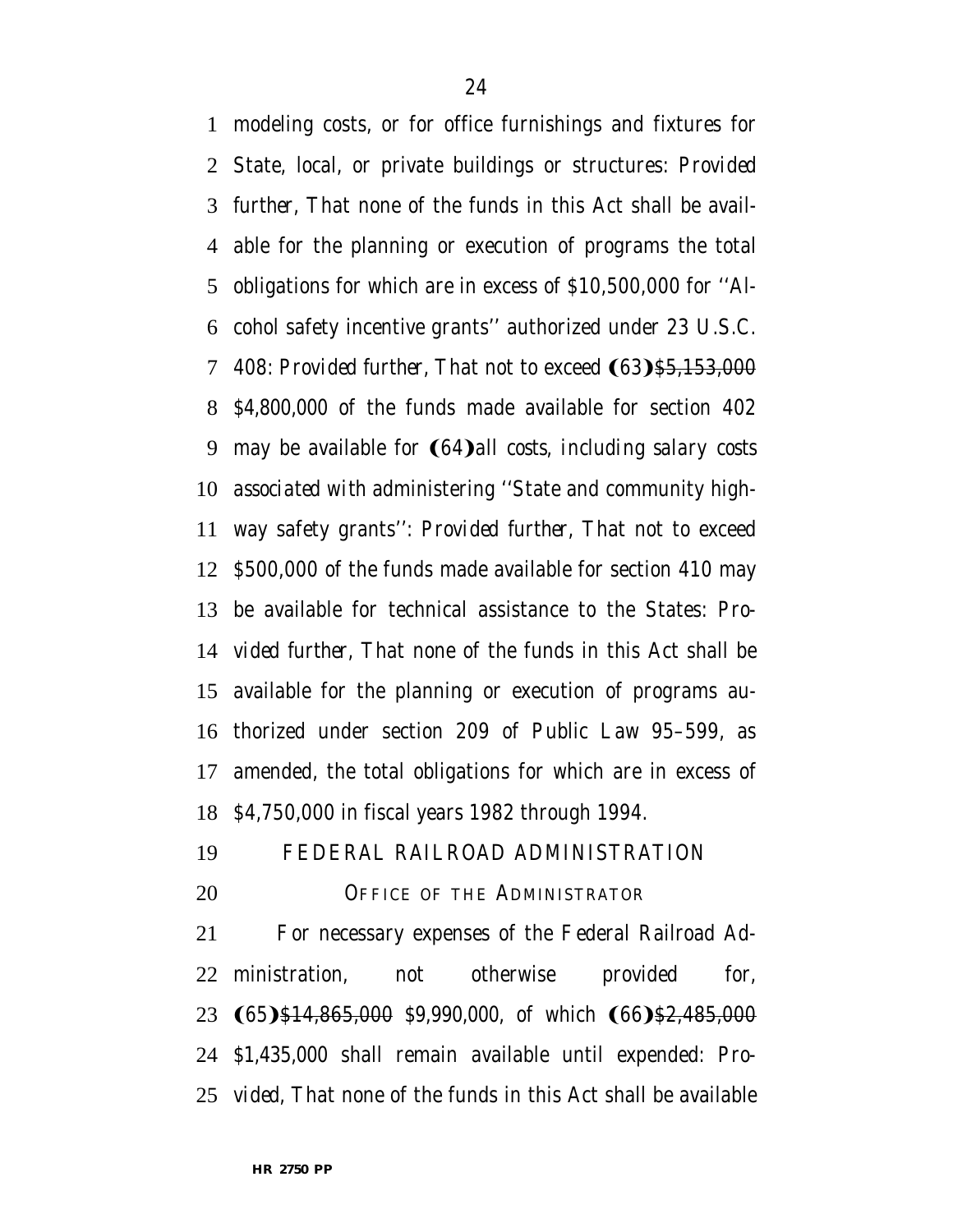for the planning or execution of a program making com- mitments to guarantee new loans under the Emergency Rail Services Act of 1970, as amended, and that no new commitments to guarantee loans under section 211(a) or 211(h) of the Regional Rail Reorganization Act of 1973, as amended, shall be made: *Provided further,* That, as part of the Washington Union Station transaction in which the Secretary assumed the first deed of trust on the property and, where the Union Station Redevelopment Corporation or any successor is obligated to make payments on such deed of trust on the Secretary's behalf, including pay- ments on and after September 30, 1988, the Secretary is authorized to receive such payments directly from the Union Station Redevelopment Corporation, credit them to the appropriation charged for the first deed of trust, and make payments on the first deed of trust with those funds: *Provided further,* That such additional sums as may be necessary for payment on the first deed of trust may be advanced by the Administrator from unobligated balances available to the Federal Railroad Administration, to be re- imbursed from payments received from the Union Station Redevelopment Corporation.

LOCAL RAIL FREIGHT ASSISTANCE

 For necessary expenses for rail assistance under section 5(q) of the Department of Transportation Act,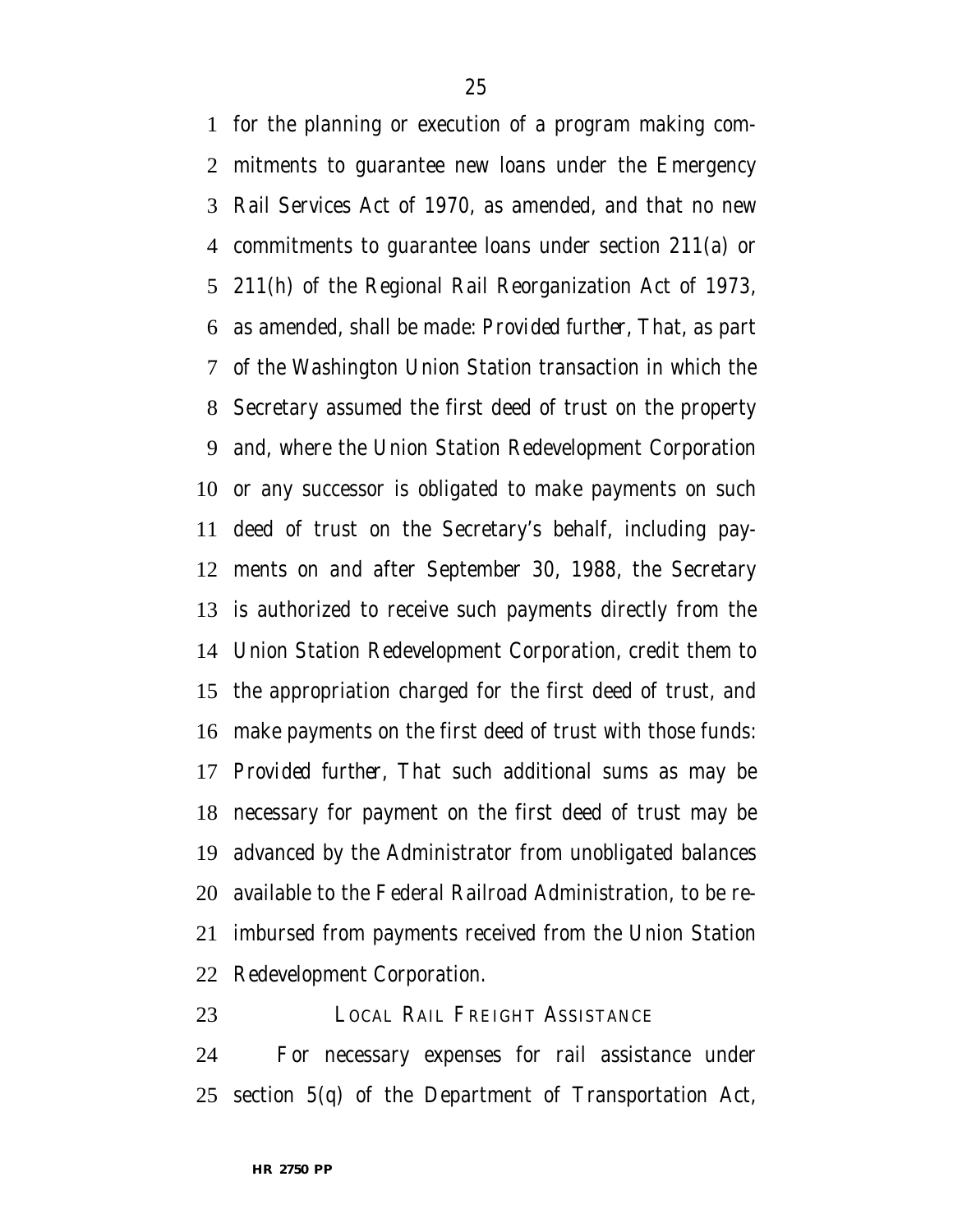1 as amended, (67)\$10,000,000 \$20,000,000, to remain available until expended.

# RAILROAD SAFETY

 For necessary expenses in connection with railroad 5 safety, not otherwise provided for,  $(68)$ \$43,927,000 *\$44,434,000*, of which (69) \$1,357,000 *\$2,711,000* shall re- main available until expended: *Provided,* That there may be credited to this appropriation funds received from non- Federal sources for expenses incurred in training safety employees of private industry, State and local authorities, or other public authorities other than State rail safety in- spectors participating in training pursuant to section 206 of the Federal Railroad Safety Act of 1970.

RAILROAD RESEARCH AND DEVELOPMENT

 For necessary expenses for railroad research and de-16 velopment, (70)\$20,166,000 \$17,113,000, to remain available until expended: *Provided,* That up to \$100,000 shall be made available to support, by financial assistance agreement, railroad-highway grade crossing safety pro- grams, including Operation Lifesaver: *Provided further,* That \$100,000 is available until expended to support by financial assistance agreement railroad metallurgical and welding studies at the Oregon Graduate Institute.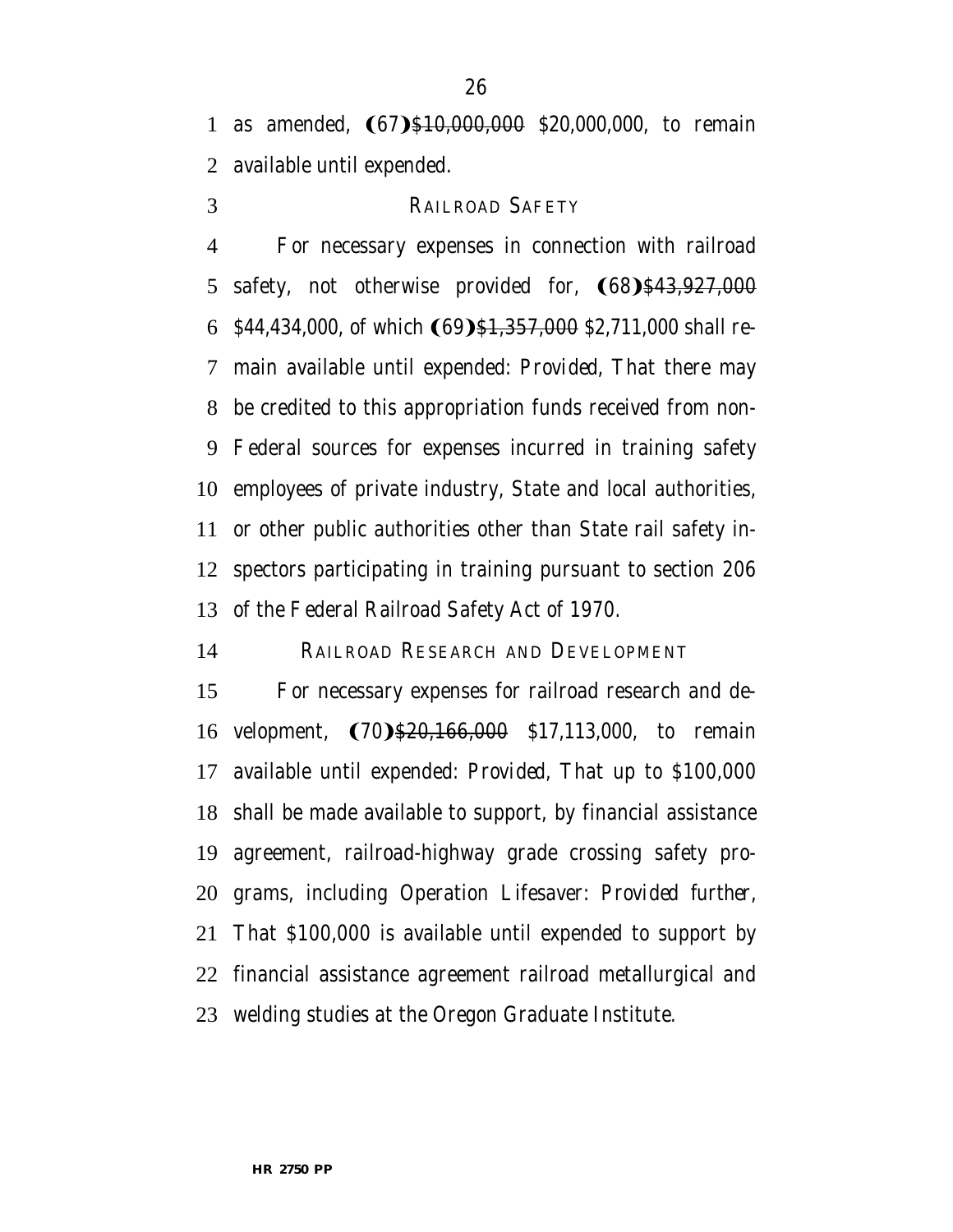NORTHEAST CORRIDOR IMPROVEMENT PROGRAM For necessary expenses related to Northeast Corridor improvements authorized by title VII of the Railroad Revi- talization and Regulatory Reform Act of 1976, as amend- ed (45 U.S.C. 851 et seq.) and the Rail Safety Improve-6 ment Act of 1988, (71)<del>\$130,000,000</del> \$250,000,000, to re-*main available until expended*.

# GRANTS TO THE NATIONAL RAILROAD PASSENGER CORPORATION

 To enable the Secretary of Transportation to make grants to the National Railroad Passenger Corporation authorized by 45 U.S.C. 601, to remain available until 13 expended, (72) \$431,000,000 *\$559,580,000*, of which 14 (73) \$331,000,000 *\$351,000,000* shall be available for op- erating losses incurred by the Corporation and for labor 16 protection costs, and of which  $(74)$ \$100,000,000 *\$208,580,000, not to become available until July 1, 1994,* shall be available for capital improvements: *Provided,* That none of the funds herein appropriated shall be used for lease or purchase of passenger motor vehicles or for the hire of vehicle operators for any officer or employee, other than the president of the Corporation, excluding the lease of passenger motor vehicles for those officers or employees 24 while in official travel status(75):–*Provided further*, That the Secretary shall make no commitments to guarantee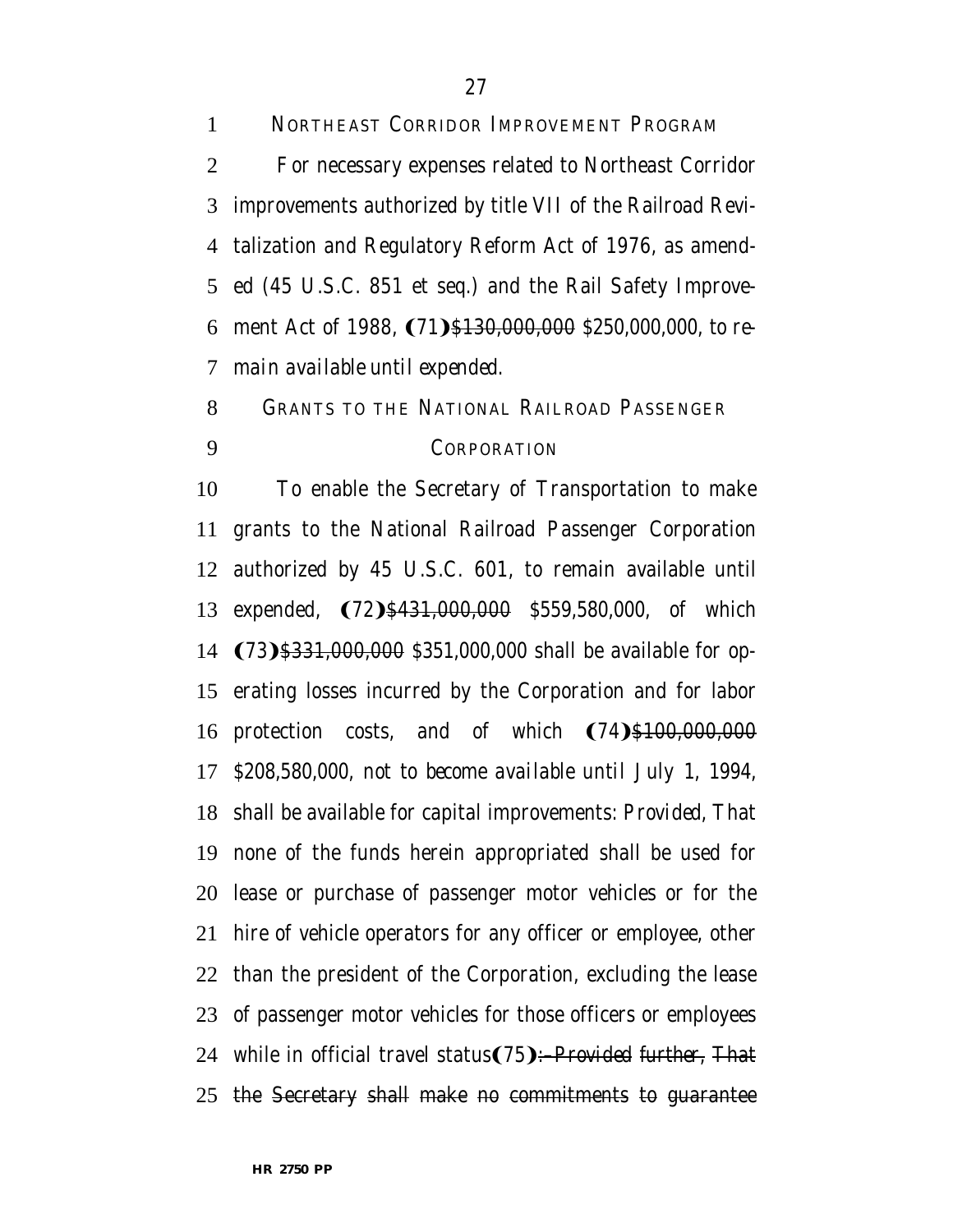new loans or loans for new purposes under 45 U.S.C. 602 2 in fiscal year 1994(76):–*Provided further*, That no funds are required to be expended or reserved for expenditure 4 pursuant to 45 U.S.C. 601(e)(77): *Provided further,*  That funds provided to cover operating losses incurred by the Corporation shall be utilized only for the following ex- pense categories: train operations, maintenance of equip- ment, maintenance of way, on-board services, and station 9 services(78):–*Provided further*, That the Corporation shall maintain adequate information in its financial man- agement systems to monitor and account for the specific uses of funds appropriated herein: *Provided further,* That no funds in this Act may be used, either directly or indi- rectly, to support intercity bus routes unconnected by a rail segment provided by the National Railroad Passenger Corporation Thruway Bus Service Program.

MANDATORY PASSENGER RAIL SERVICE PAYMENTS

 To enable the Secretary of Transportation to pay ob- ligations and liabilities of the National Railroad Passenger Corporation, \$137,000,000, to remain available until ex- pended: *Provided*, That this amount is available only for the payment of: (1) tax liabilities under section 3221 of the Internal Revenue Code of 1986 due in fiscal year 1994 in excess of amounts needed to fund benefits for individ-uals who retired from the National Railroad Passenger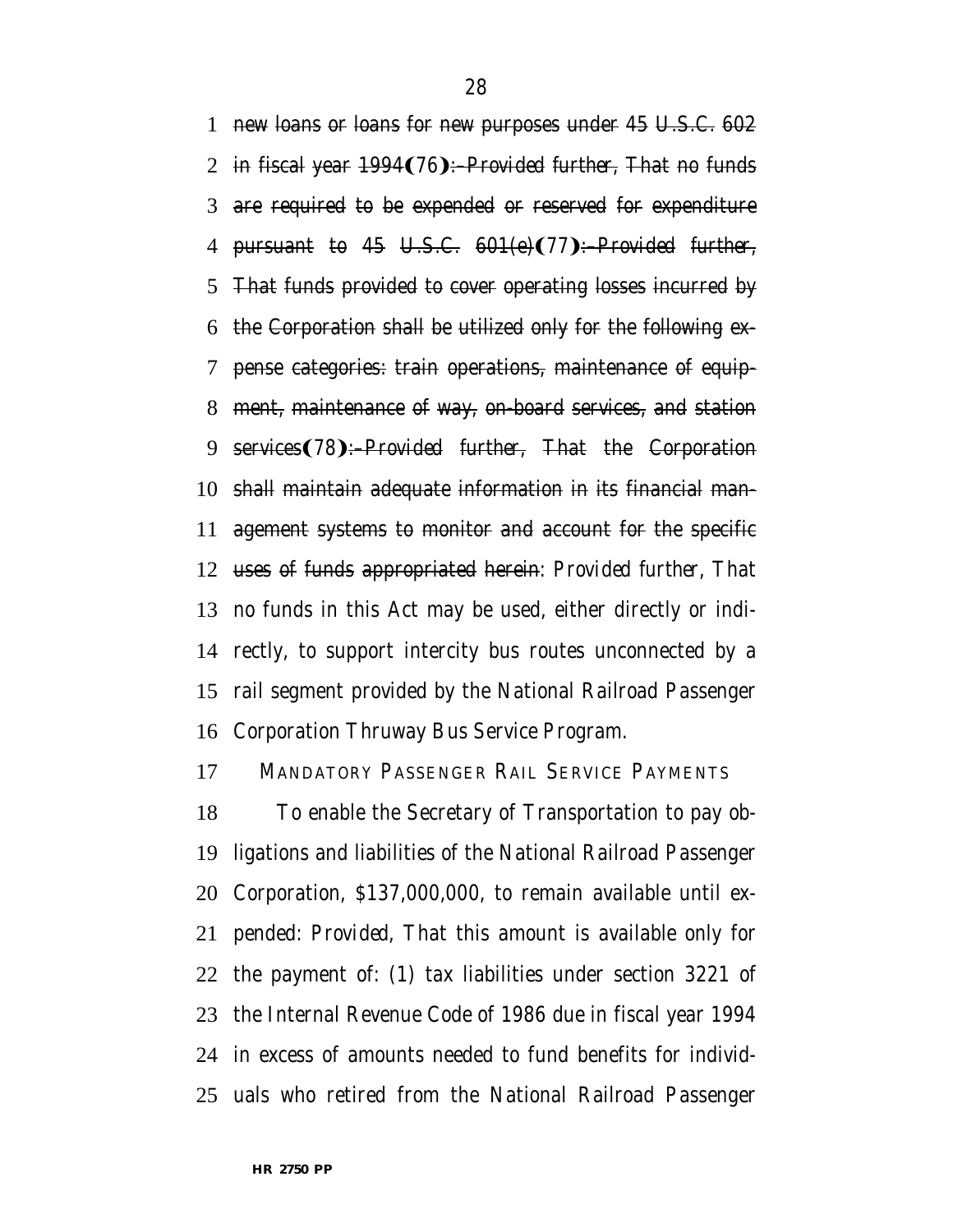Corporation and for their beneficiaries; (2) obligations of the National Railroad Passenger Corporation under sec- tion 358(a) of title 45, United States Code, due in fiscal year 1994 in excess of its obligations calculated on an ex- perience-rated basis; and (3) obligations of the National Railroad Passenger Corporation due under section 3321 of the Internal Revenue Code of 1986.

RAILROAD REHABILITATION AND IMPROVEMENT

## PROGRAM

 The Secretary of Transportation is authorized to issue to the Secretary of the Treasury notes or other obli- gations pursuant to section 512 of the Railroad Revitaliza- tion and Regulatory Reform Act of 1976 (Public Law 94– 210), as amended, in such amounts and at such times as may be necessary to pay any amounts required pursuant to the guarantee of the principal amount of obligations under sections 511 through 513 of such Act, such author- ity to exist as long as any such guaranteed obligation is 19 outstanding: *Provided*, That (79) no new *not more than \$5,000,000 in* loan guarantee commitments shall be made 21 during fiscal year 1994 **(80)** and \$250,000 is hereby made *available for the cost of such loan guarantee commitments*: *Provided further,* That, notwithstanding any other provi- sion of law, for fiscal year 1989 and each fiscal year there-after all amounts realized from the sale of notes or securi-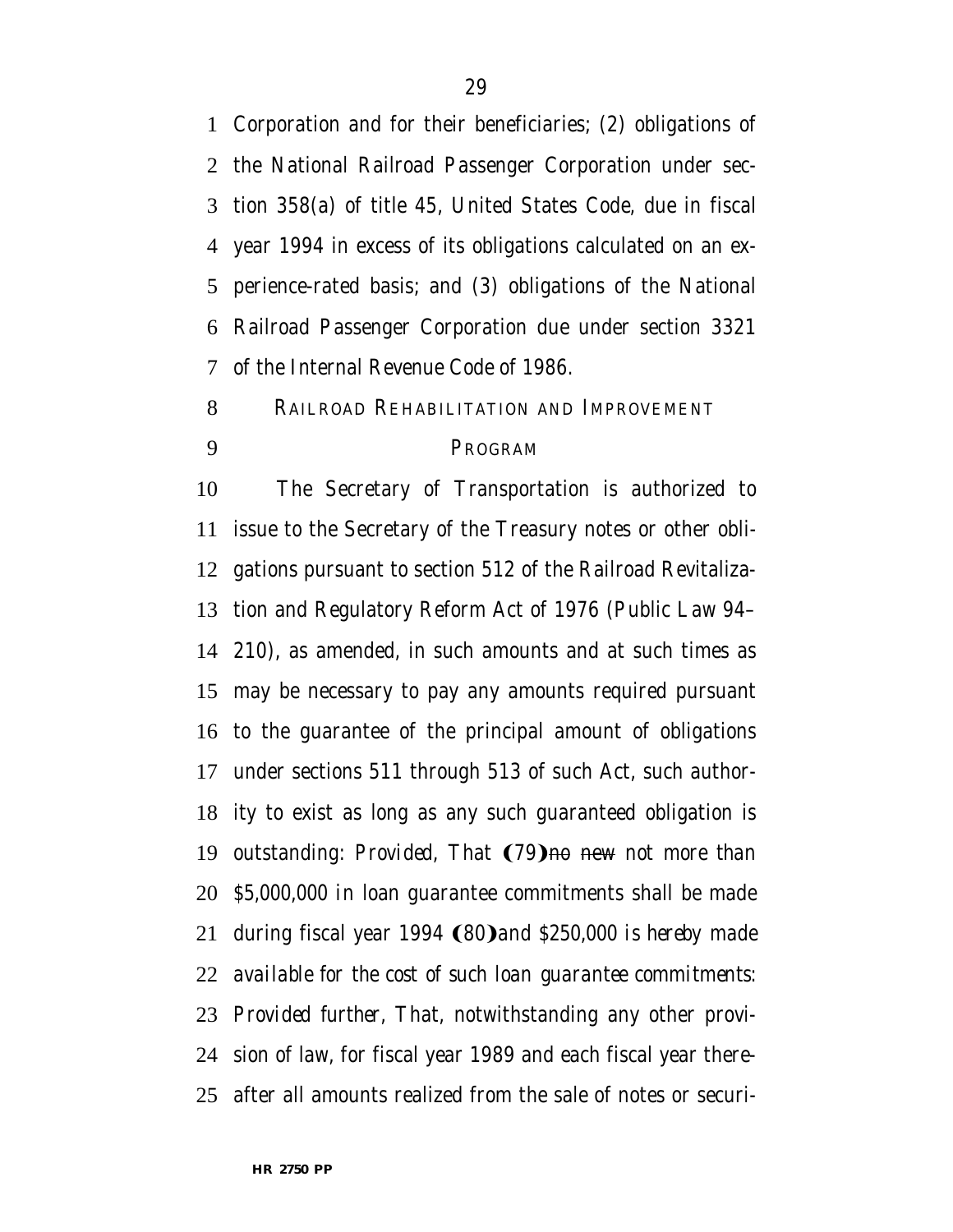ties sold under authority of this section shall be considered as current year domestic discretionary outlay offsets and not as ''asset sales'' or ''loan prepayments'' as defined by section 257(12) of the Balanced Budget and Emergency Deficit Control Act of 1985, as amended: *Provided further,* That any underwriting fees and related expenses shall be derived solely from the proceeds of the sales. NATIONAL MAGNETIC LEVITATION PROTOTYPE DEVELOPMENT (LIMITATION ON OBLIGATIONS) (HIGHWAY TRUST FUND) None of the funds in this Act shall be available for 13 the planning or execution of **(81)** *programs the obligation of which are in excess of \$27,900,000 for* the National Mag- netic Levitation Prototype Development program as de-16 fined in subsections  $1036(b)$  and  $1036(d)(1)(A)$  of the Intermodal Surface Transportation Efficiency Act of 1991. **(82)** *(LIQUIDATION OF CONTRACT AUTHORIZATION) (HIGHWAY TRUST FUND) For payment of obligations incurred in carrying out the National Magnetic Levitation Prototype Development program as defined in subsections 1036(b) and 1036(d)(1)(A) of the Intermodal Surface Transportation Efficiency Act of 1991, \$27,900,000, to remain available*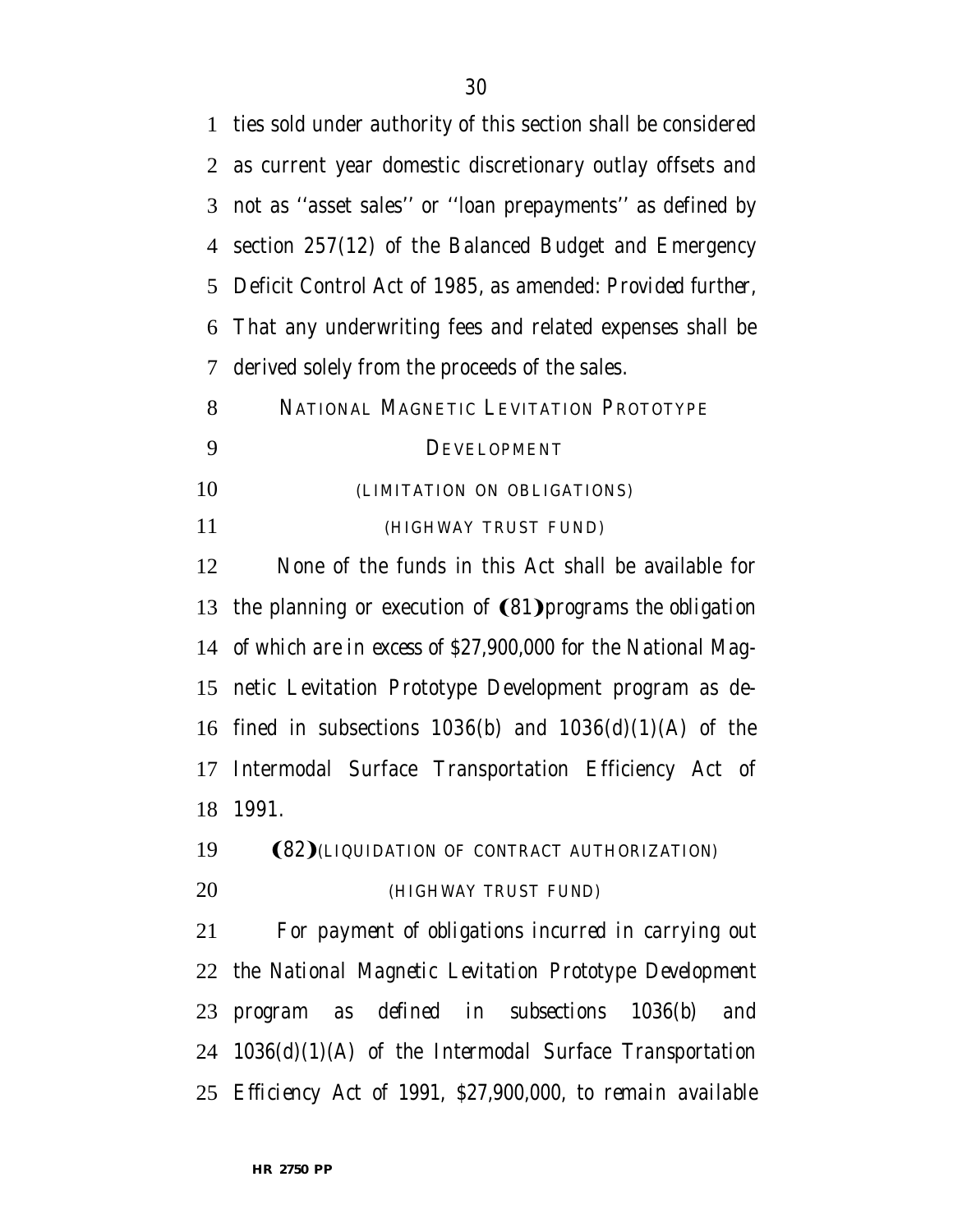*until expended and to be derived from the Highway Trust Fund.*

# **(83) HIGH-SPEED GROUND TRANSPORTATION**  (LIQUIDATION OF CONTRACT AUTHORIZATION) (HIGHWAY TRUST FUND)

 For payment of obligations incurred in carrying out the provisions of the High-Speed Ground Transportation program as defined in subsections 1036(c) and 1036(d)(1)(B) of the Intermodal Surface Transportation Efficiency Act of 1991, \$4,000,000, to be derived from the Highway Trust Fund and to remain available until expended: *Provided,* That none of the funds in this Act shall be available for the implementation or execution of 14 programs the obligations for which are in excess of \$3,500,000 for the ''High-Speed Ground Transportation'' program.

- Ω84æ*HIGH-SPEED GROUND TRANSPORTATION*
- *DEVELOPMENT*

 *For necessary expenses for high-speed ground transpor- tation development, to remain available until expended, \$2,091,000: Provided, That no more than \$79,191,000 of budget authority shall be available for these purposes.*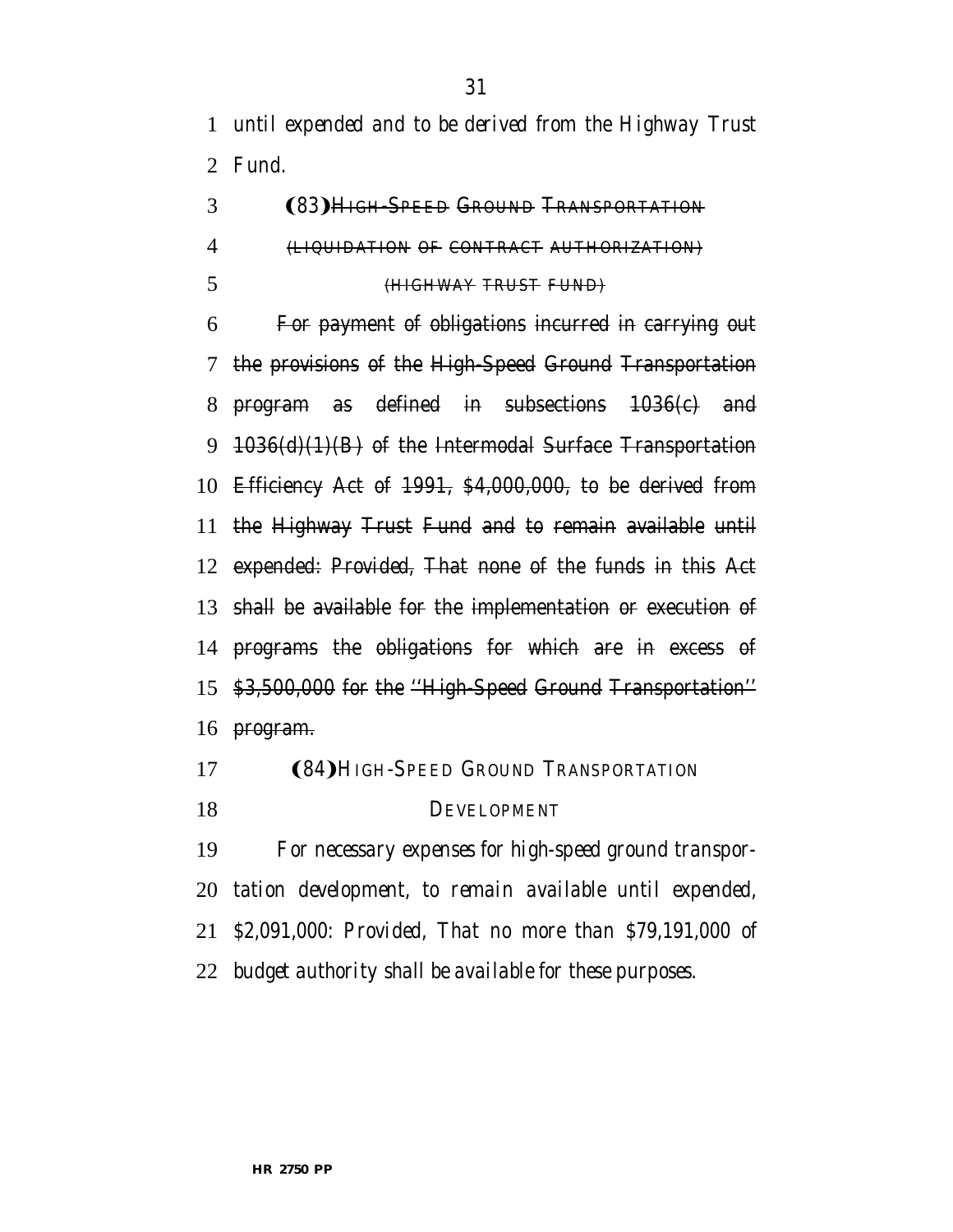| $\mathbf{1}$   | <b>(85) TRUST FUND SHARE OF HIGH-SPEED GROUND</b>           |
|----------------|-------------------------------------------------------------|
| $\overline{2}$ | TRANSPORTATION DEVELOPMENT                                  |
| 3              | (LIQUIDATION OF CONTRACT AUTHORIZATION)                     |
| $\overline{4}$ | (HIGHWAY TRUST FUND)                                        |
| 5              | In addition to amounts otherwise available under this       |
| 6              | heading, and subject to the same terms and conditions,      |
| $\mathcal{T}$  | \$77,100,000 for payment of obligations incurred in carry-  |
| 8              | ing out section 1036 of the Intermodal Surface Transpor-    |
| 9              | tation Efficiency Act of 1991 and other High-Speed Ground   |
| 10             | Transportation Development activities, to remain available  |
| 11             | until expended and to be derived from the Highway Trust     |
|                | 12 Fund: Provided, That \$77,100,000 shall be paid from the |
|                | 13 Highway Trust Fund to the Federal Railroad Administra-   |
|                | 14 tion High-Speed Ground Transportation Development Ac-    |
| 15             | count.                                                      |

## FEDERAL TRANSIT ADMINISTRATION

ADMINISTRATIVE EXPENSES

 For necessary administrative expenses of the Federal Transit Administration's programs authorized by the Fed- eral Transit Act and 23 U.S.C. chapter 1 in connection with these activities, including hire of passenger motor ve- hicles and services as authorized by 5 U.S.C. 3109, **(86)**\$19,569,000 *\$21,295,000: Provided,* That no more 24 than (87) \$37,731,000 \$39,457,000 of budget authority shall be available for these purposes.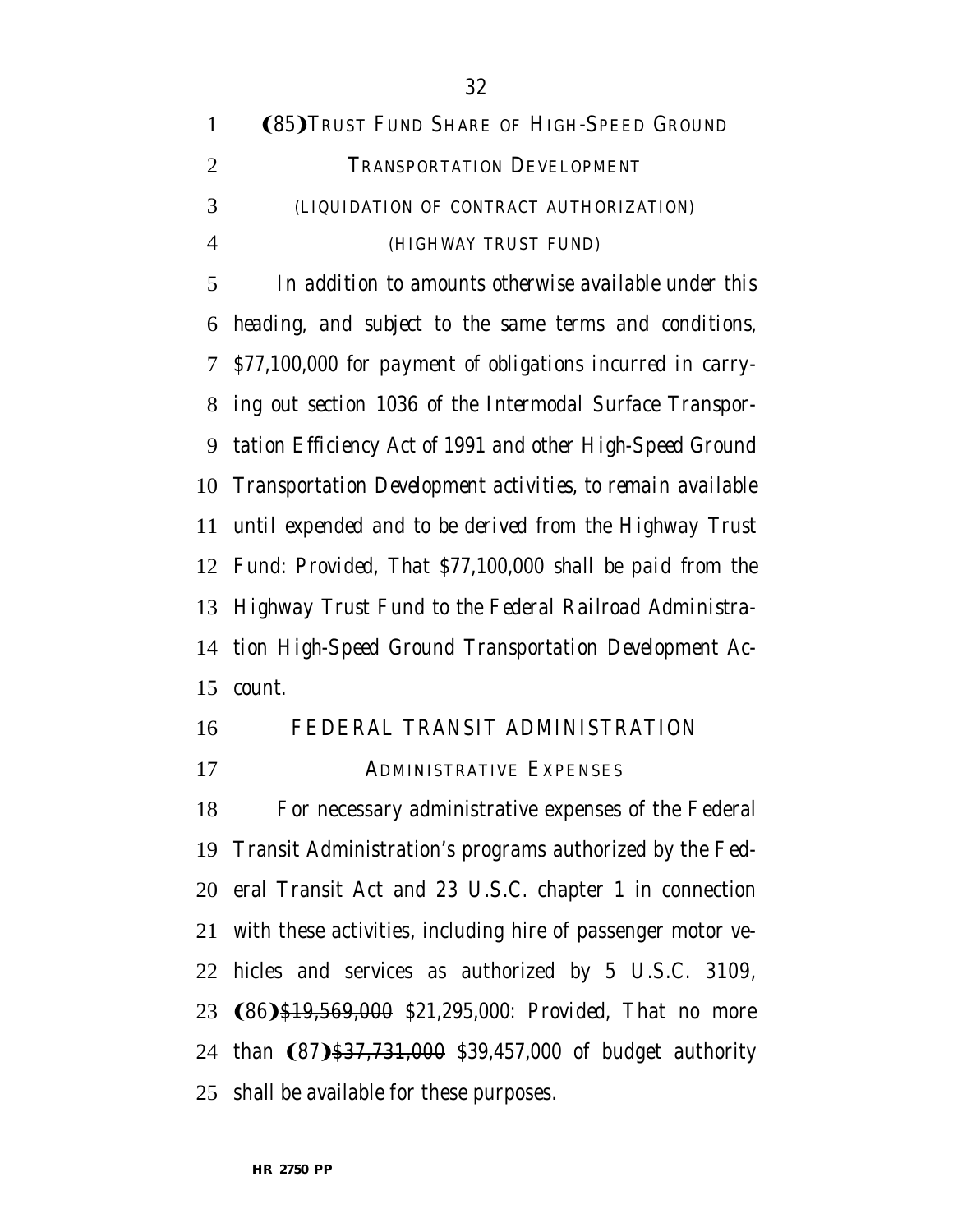#### **FORMULA GRANTS**

 For necessary expenses to carry out the provisions of sections 9, 16(b)(2), and 18 of the Federal Transit Act, to remain available until expended, \$1,324,916,000: *Pro-vided*, That no more than (88)\$2,404,867,000 *\$2,336,000,000* of budget authority shall be available for these purposes: *Provided further,* That of the funds pro- vided under this head for formula grants no more than 9 (89)\$752,278,000 *\$802,278,000* may be used for operat-10 ing assistance under section  $9(k)(2)$  of the Federal Tran-sit Act.

12 UNIVERSITY TRANSPORTATION CENTERS

 For necessary expenses for university transportation centers as authorized by section 11(b) of the Federal Transit Act, to remain available until expended, \$3,238,000: *Provided,* That no more than \$6,000,000 of budget authority shall be available for these purposes.

18 TRANSIT PLANNING AND RESEARCH

 For necessary expenses for transit planning and re- search as authorized by section 26 of the Federal Transit 21 Act, to remain available until expended, (90)\$37,000,000 *\$50,875,000*: *Provided,* That no more than 23 (91) \$76,125,000 *\$95,000,000* of budget authority shall be available for these purposes: *Provided further,* That there may be credited to this appropriation funds received from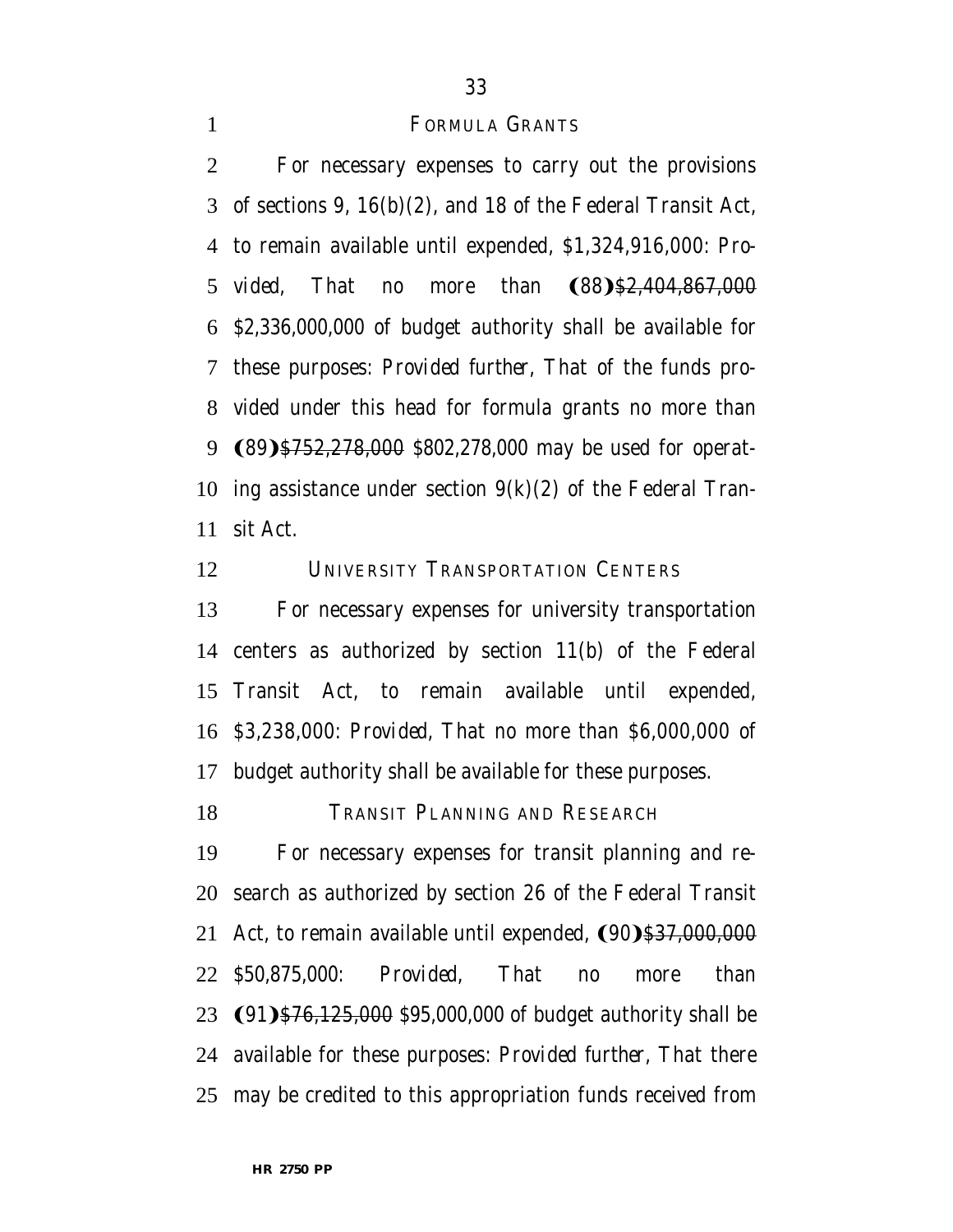States, counties, municipalities, other public authorities, and private sources, for expenses incurred for training.

# TRUST FUND SHARE OF TRANSIT PROGRAMS (LIQUIDATION OF CONTRACT AUTHORIZATION) (HIGHWAY TRUST FUND)

 For payment of obligations incurred in carrying out section 21(a) of the Federal Transit Act, **(92)**\$1,140,000,000 *\$1,076,133,000*, to remain available until expended and to be derived from the Highway Trust Fund: *Provided,* That \$18,162,000 shall be paid from the Mass Transit Account of the Highway Trust Fund to the Federal Transit Administration's administrative expenses 13 account: *Provided further*, That  $(93)$ \$1,079,951,000 *\$1,011,084,000* shall be paid from the Mass Transit Ac- count of the Highway Trust Fund to the Federal Transit Administration's formula grants account: *Provided fur- ther,* That \$2,762,000 shall be paid from the Mass Transit Account of the Highway Trust Fund to the Federal Tran- sit Administration's university transportation centers ac-20 count: *Provided further*, That  $(94)$ \$39,125,000 *\$44,125,000* shall be paid from the Mass Transit Account of the Highway Trust Fund to the Federal Transit Ad-ministration's transit planning and research account.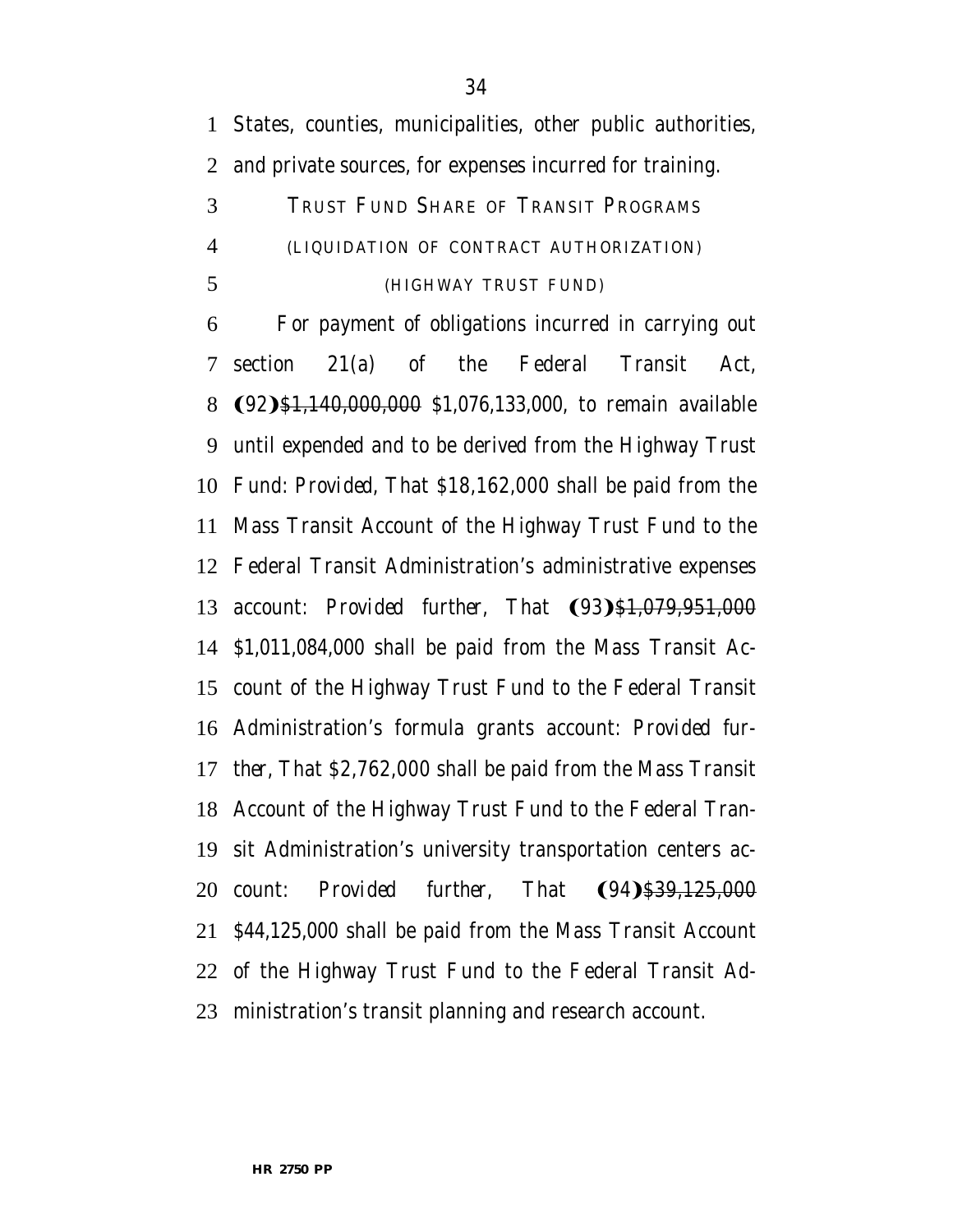None of the funds in this Act shall be available for the implementation or execution of programs the obliga-6 tions for which are in excess of  $(95)$ \$1,707,425,000 *\$1,785,000,000* in fiscal year 1994 for grants under the contract authority in section 21(b) of the Federal Transit Act: *Provided,* That notwithstanding any provision of law, there shall be available for fixed guideway modernization, \$760,060,000; there shall be available for the replacement, rehabilitation, and purchase of buses and related equip- ment and the construction of bus-related facilities, 14 (96) \$354,315,000 *\$357,000,000*; and there shall be avail-15 able for new fixed guideway systems,  $(97)$ \$593,050,000 *\$667,940,000*, as follows—

 \$10,000,000 for alternatives analysis only for 18 the South Boston Piers Transitway Project;

**(98)**\$55,000,000 *\$5,000,000* for the Chicago Central Area Circulator Project;

**(99)**\$1,600,000 for the Cleveland Dual Hub Corridor Project; *\$14,500,000 for the Boston, Massa- chusetts to Portland, Maine Commuter Rail Project;* **(100)**\$60,000,000 *\$38,720,000* for the Dallas

South Oak Cliff LRT Project;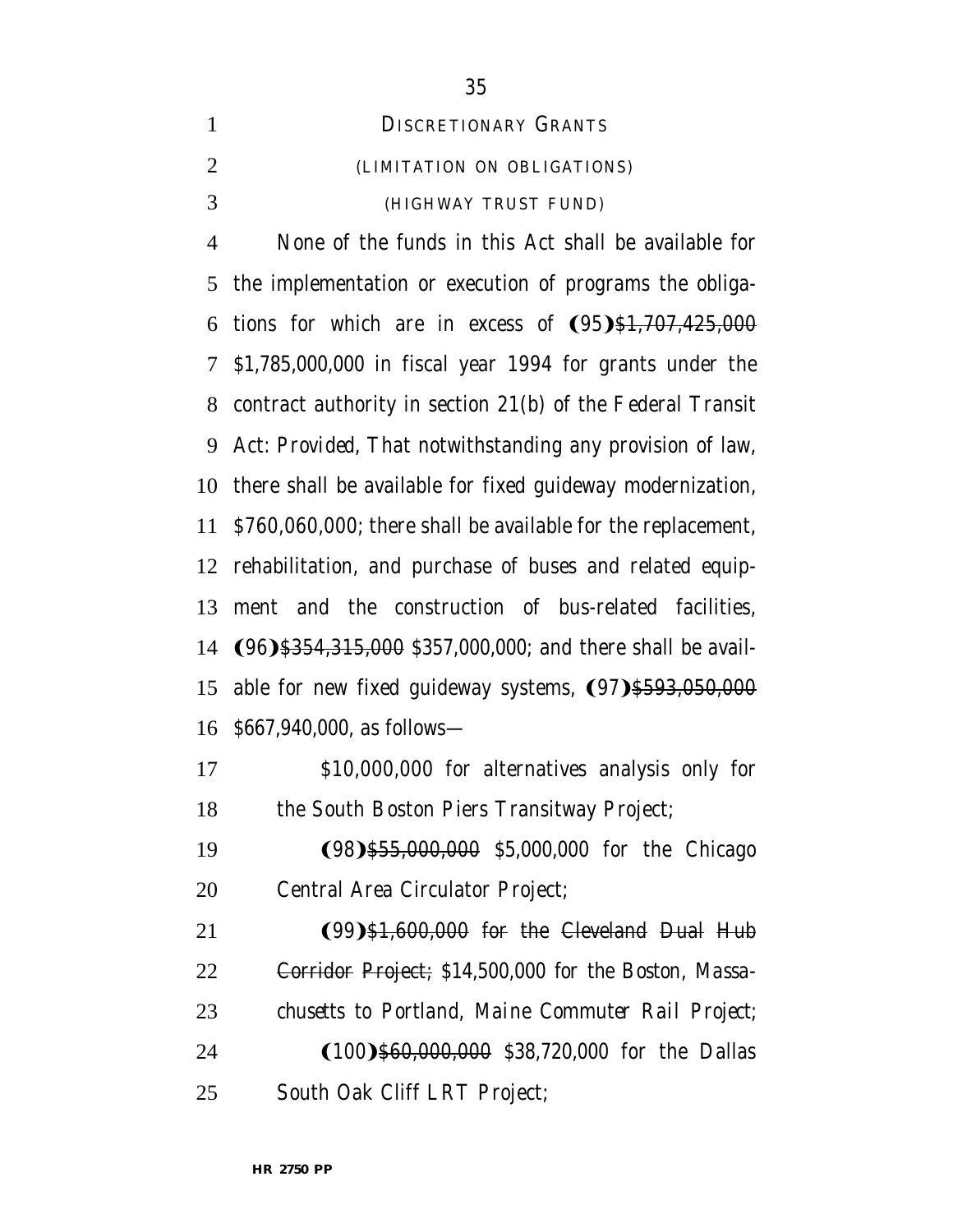| $\mathbf{1}$   | $(101)$ \$40,500,000 \$14,500,000 for the Houston           |
|----------------|-------------------------------------------------------------|
| $\overline{2}$ | Regional Bus Plan Program of Projects;                      |
| 3              | (102) \$2,000,000 for alternatives analysis only            |
| 4              | for the Kansas City South Corridor LRT Project;             |
| 5              | \$64,800,000 for the New Jersey Urban Core;                 |
| 6              | $(103)$ \$163,050,000 \$190,000,000 for the Los             |
| 7              | Angeles Metro Rail MOS-2 and MOS-3 Projects;                |
| 8              | $(104)$ \$2,400,000 \$4,800,000 for alternatives            |
| 9              | analysis $(105)$ only preliminary engineering, and en-      |
| 10             | vironmental analysis for the New Orleans Canal              |
| 11             | <b>Street Corridor Project;</b>                             |
| 12             | $(106)$ \$1,000,000 for the Northeast Ohio Com-             |
| 13             | muter Rail Project; \$500,000 for the South Jersey al-      |
| 14             | ternatives analysis;                                        |
| 15             | $(107)$ \$13,000,000 \$25,000,000 $(108)$ for de-           |
| 16             | sign only for the Orange County Transitway System           |
| 17             | Project;                                                    |
| 18             | (109)\$50,000,000 for the Pittsburgh Busway                 |
| 19             | <b>Projects</b> ; \$70,000,000 for the New York Queens Con- |
| 20             | nection Project;                                            |
| 21             | $(110)\$ \$3,800,000 for the Orlando Streetcar              |
| 22             | Project;                                                    |
| 23             | (111) \$70,000,000 \$99,000,000 for the Port-               |
| 24             | land Westside LRT Project;                                  |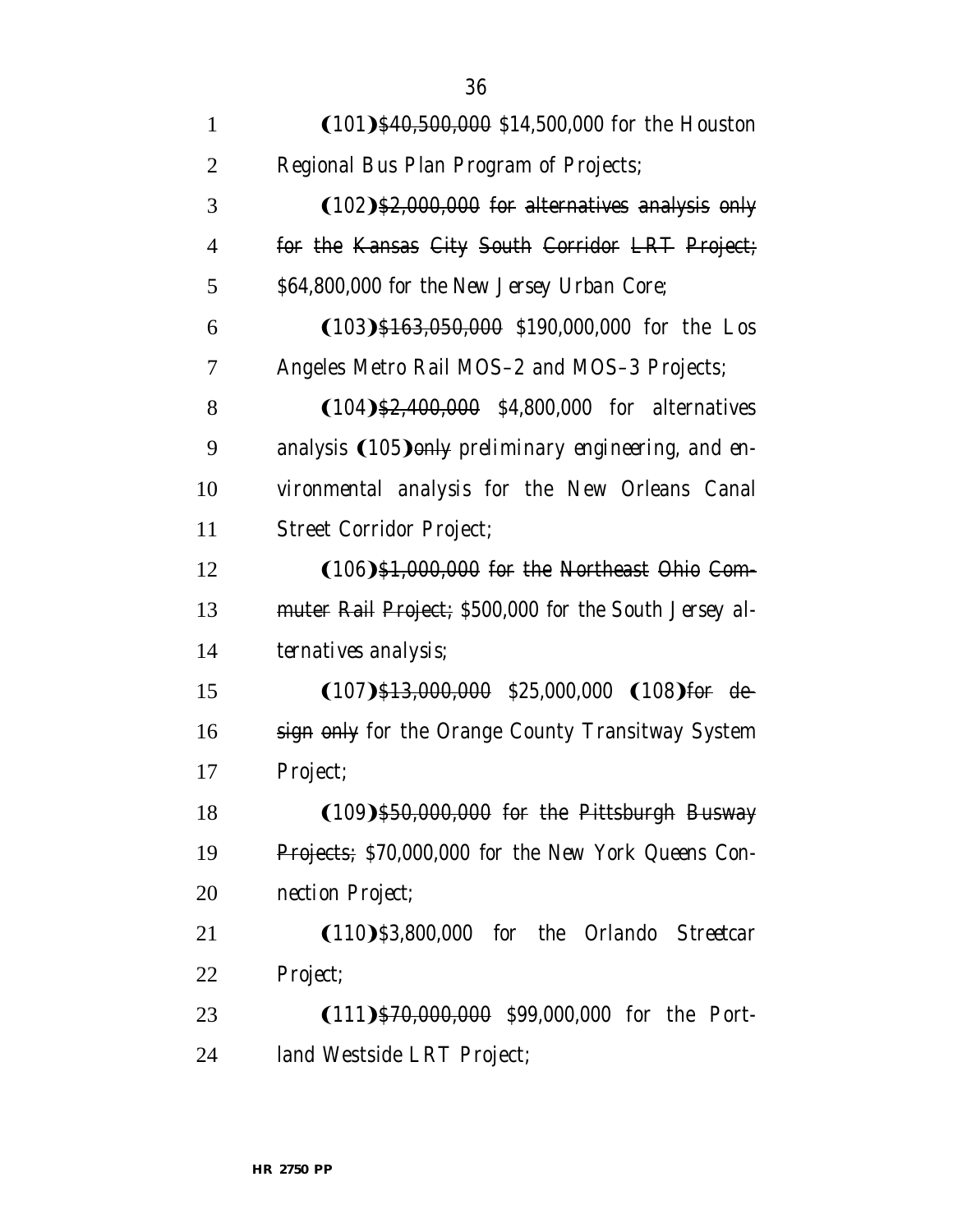| $\mathbf{1}$   | $(112)$ \$1,500,000 \$1,000,000 for the Sac-            |
|----------------|---------------------------------------------------------|
| $\overline{2}$ | ramento LRT Extension Project;                          |
| 3              | $(113)$ \$28,200,000 \$44,820,000 for the San           |
| 4              | Francisco Airport BART Extension Project and the        |
| 5              | Tasman Corridor LRT Project;                            |
| 6              | $(114)$ \$2,000,000 $$6,000,000$<br>for                 |
| 7              | (115) preliminary engineering only for the Salt Lake    |
| 8              | City South LRT Project;                                 |
| 9              | $(116)$ \$19,600,000 \$15,200,000 for the St.           |
| 10             | Louis METRO Link LRT to Airport Project;                |
| 11             | $(117)$ \$10,000,000 \$12,000,000 for the Florida       |
| 12             | Tri-County Commuter Rail Project;                       |
| 13             | $(118)$ \$3,200,000 for preliminary engineering         |
| 14             | only for the Twin Cities Central Corridor Project;      |
| 15             | \$25,000,000 for the Maryland Commuter Rail             |
| 16             | Project;                                                |
| 17             | $(119)$ \$10,000,000 <i>\$8,000,000</i> for the Wiscon- |
| 18             | sin Central Commuter Line Project; (120) and            |
| 19             | $(121)$ \$3,000,000 for the Lakewood Freehold and       |
| 20             | Matawan or Jamesburg Commuter Rail Project;             |
| 21             | (122) \$6,700,000 for the Hawthorne-Warwick             |
| 22             | Commuter Rail Project;                                  |
| 23             | $(123)\$ \$3,150,000 for the Baltimore LRT Exten-       |
| 24             | sions Project;                                          |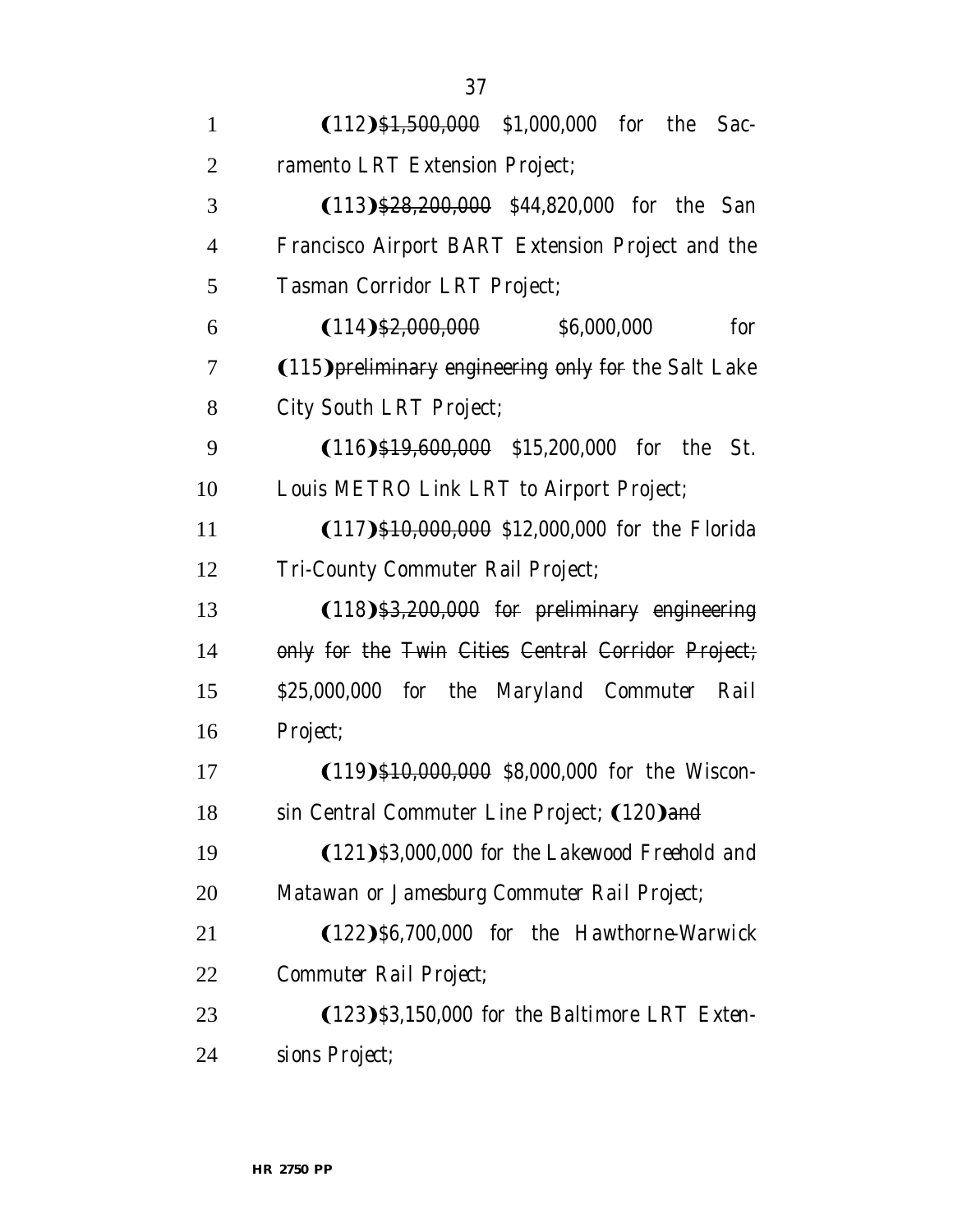**(125)** \$600,000 for Memphis, Tennessee Regional *Rail Plan*

5 (126) \$50,000,000 which shall be allocated at the discretion of the Secretary of Transportation: *Provided further,* That Public Law 102–388 is amended under Federal Transit Administration, ''Discretionary grants'' by deleting ''not less than \$76,500,000 for the Honolulu Rapid Transit Starter Line of Projects;'': *Provided further,* That of the funds affected by the preceding proviso, 13 (127) \$26,500,000 shall be for the South Boston Piers Transitway and \$50,000,000 *\$4,000,000 shall be for the Milwaukee, Wisconsin East-West Corridor Project and \$3,200,000 shall be for the RAILTRAN Corridor project of Dallas, Texas and Fort Worth, Texas, and \$69,300,000* shall be allocated at the dis-cretion of the Secretary.

- MASS TRANSIT CAPITAL FUND (LIQUIDATION OF CONTRACT AUTHORIZATION)
- (HIGHWAY TRUST FUND)

 For payment of obligations incurred in carrying out section 21(b) of the Federal Transit Act, administered by the Federal Transit Administration, \$1,000,000,000, to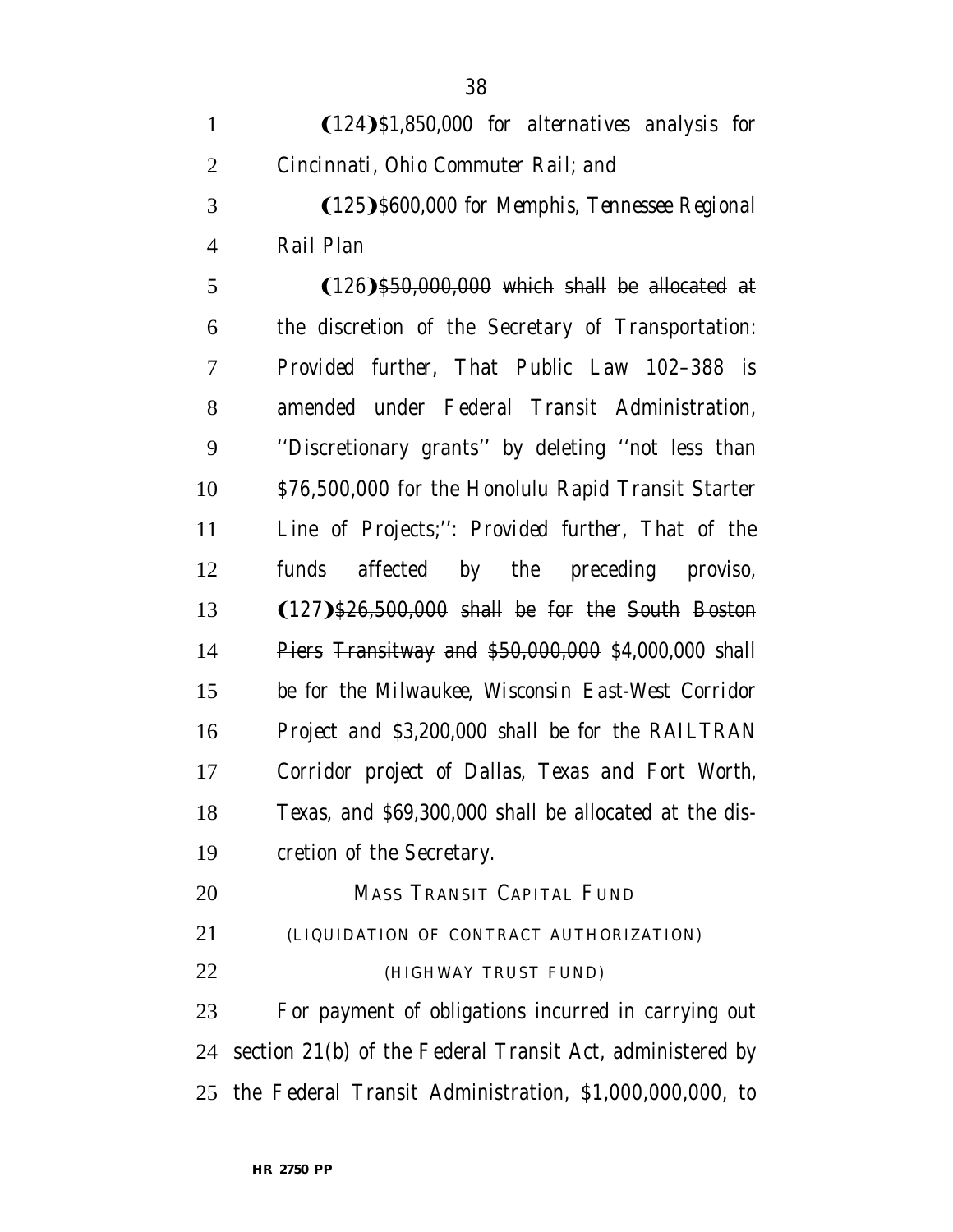be derived from the Highway Trust Fund and to remain available until expended.

3 (128) INTERSTATE TRANSFER GRANT—TRANSIT

 *For necessary expenses to carry out the provisions of 23 U.S.C. 103(e)(4) related to transit projects, \$45,000,000, to remain available until expended.*

 WASHINGTON METROPOLITAN AREA TRANSIT 8 AUTHORITY

 For necessary expenses to carry out the provisions of section 14 of Public Law 96–184 and Public Law 101– 551, \$200,000,000, to remain available until expended. SAINT LAWRENCE SEAWAY DEVELOPMENT CORPORATION

 The Saint Lawrence Seaway Development Corpora- tion is hereby authorized to make such expenditures, with- in the limits of funds and borrowing authority available to the Corporation, and in accord with law, and to make such contracts and commitments without regard to fiscal year limitations as provided by section 104 of the Govern- ment Corporation Control Act, as amended, as may be necessary in carrying out the programs set forth in the Corporation's budget for the current fiscal year.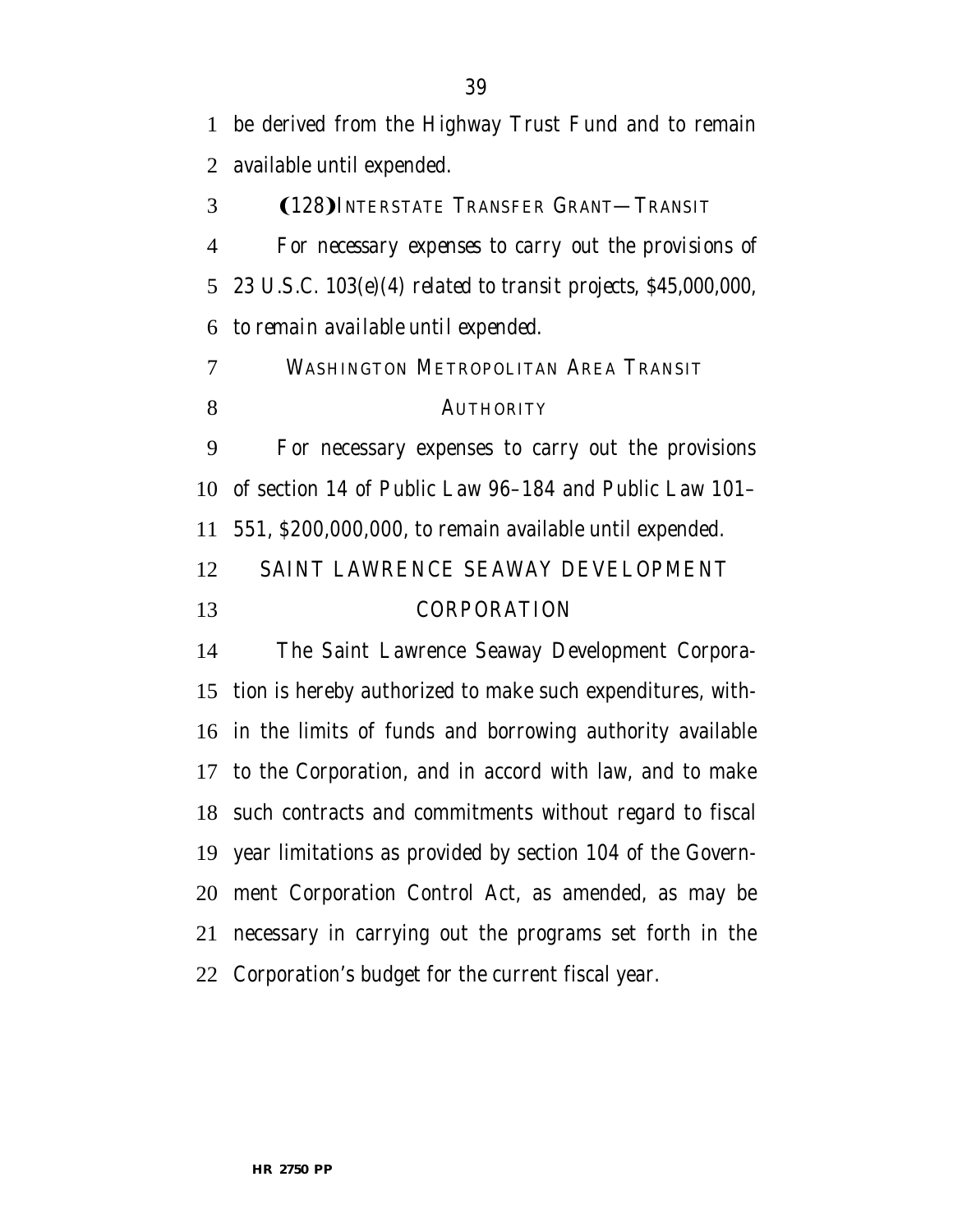| $\mathbf{1}$   | <b>OPERATIONS AND MAINTENANCE</b>                            |
|----------------|--------------------------------------------------------------|
| $\overline{2}$ | (HARBOR MAINTENANCE TRUST FUND)                              |
| 3              | For necessary expenses for operation and mainte-             |
| 4              | nance of those portions of the Saint Lawrence Seaway op-     |
| 5              | erated and maintained by the Saint Lawrence Seaway De-       |
| 6              | velopment Corporation, (129) \$10,901,000 \$10,265,000,      |
| 7              | to be derived from the Harbor Maintenance Trust Fund,        |
| 8              | pursuant to Public Law 99-662.                               |
| 9              | <b>ADDITIONAL HIGHWAY PROJECTS</b>                           |
| 10             | APPALACHIAN CORRIDOR IMPROVEMENT PROJECT                     |
| 11             | For 80 percent of the expenses necessary to continue         |
| 12             | construction on (130) Kentucky Corridor B West Virginia      |
|                | 13 Corridor L of the Appalachian Development Highway Sys-    |
| 14             | tem, as authorized by section $1069(y)$ of Public Law 102-   |
|                | 15 240, (131) \$3,800,000 \$62,200,000.                      |
| 16             | (132) CUMBERLAND GAP TUNNEL PROJECT                          |
| 17             | For 80 percent of the expenses necessary for the             |
|                | 18 Cumberland Gap Tunnel Project, as authorized by           |
|                | 19 1069(c) of Public Law 102-240, \$10,000,000.              |
| 20             | (133) PITTSBURGH BUSWAY                                      |
| 21             | For 80 percent of the expenses necessary for the Pitts-      |
|                | 22  burgh Busway, as authorized by section 1069(e) of Public |
|                | 23 Law 102–240, \$28,000,000.                                |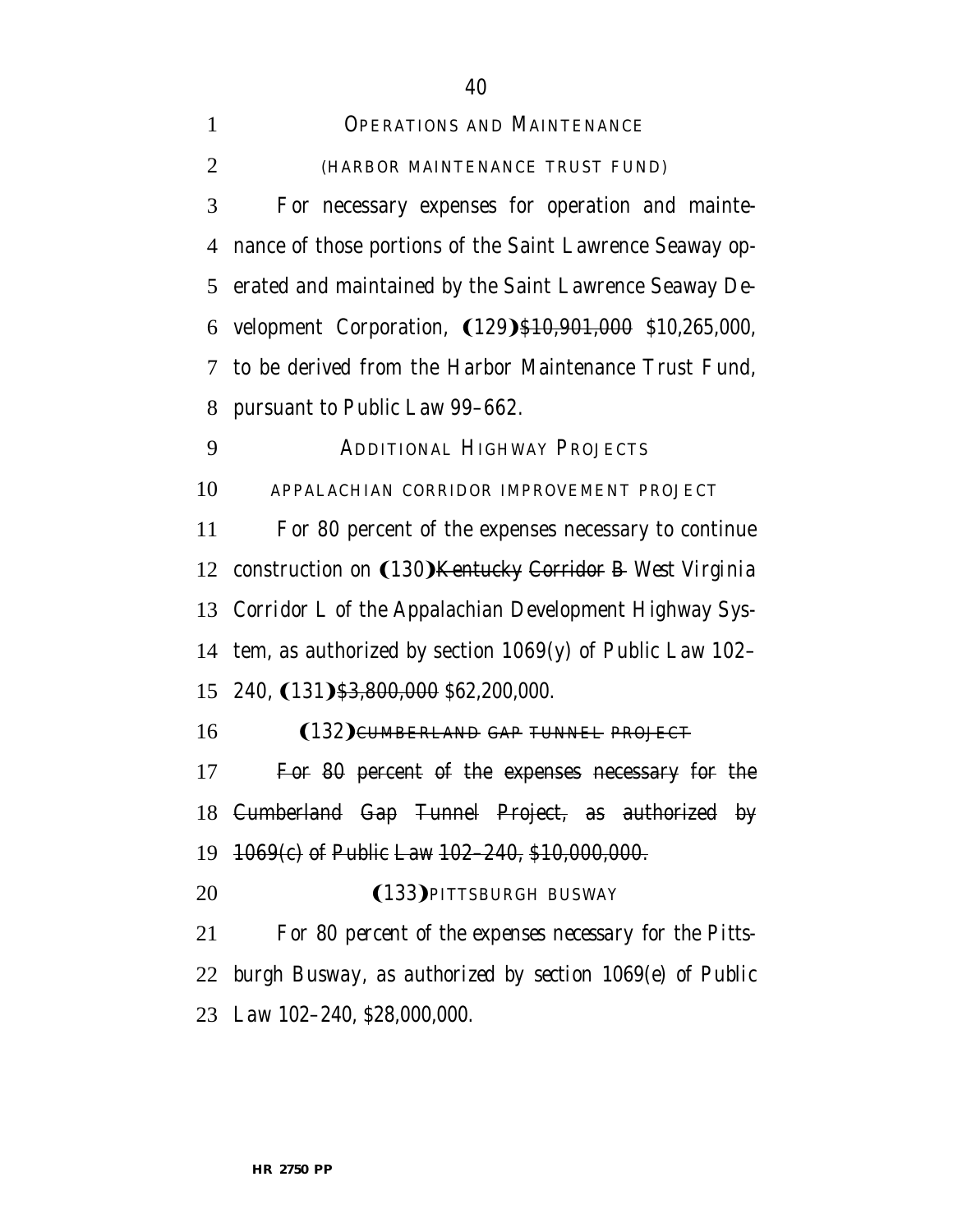| $\mathbf{1}$   | (134) MINEOLA GRADE CROSSING                                 |
|----------------|--------------------------------------------------------------|
| $\overline{2}$ | For 80 percent of the expenses necessary for the Min-        |
| 3              | eola, New York grade crossing, as authorized by Public Law   |
| $\overline{4}$ | 99-591, \$7,800,000.                                         |
| 5              | (135) CONGESTION MITIGATION                                  |
| 6              | For 80 percent of the expenses necessary for the Syra-       |
| 7              | cuse, New York congestion mitigation project, as authorized  |
| 8              | by section 1069(bb) of Public Law 102–240, \$2,000,000.      |
| 9              | (136) CROSS WESTCHESTER EXPRESSWAY                           |
| 10             | For 80 percent of the expenses necessary for the I-287       |
| 11             | Cross Westchester, New York Expressway high occupancy        |
| 12             | vehicle lane project, as authorized by section 1069(ff) of   |
| 13             | Public Law 102-240, \$15,000,000.                            |
| 14             | (137) SCHENECTADY BRIDGE                                     |
| 15             | For 80 percent of the expenses necessary for construc-       |
| 16             | tion of the Exit 26 bridge in Schenectady County, New        |
| 17             | York, as authorized by section 1069(b) of Public Law 102-    |
|                | 18 240, \$4,000,000.                                         |
| 19             | (138) COLUMBIA GORGE HIGHWAY                                 |
| 20             | For 80 percent of the expenses necessary for the Hood        |
| 21             | River to Mosier Connection project, as authorized by section |
|                | 22 16(b) 3 of Public Law 99–663, \$2,800,000.                |
|                |                                                              |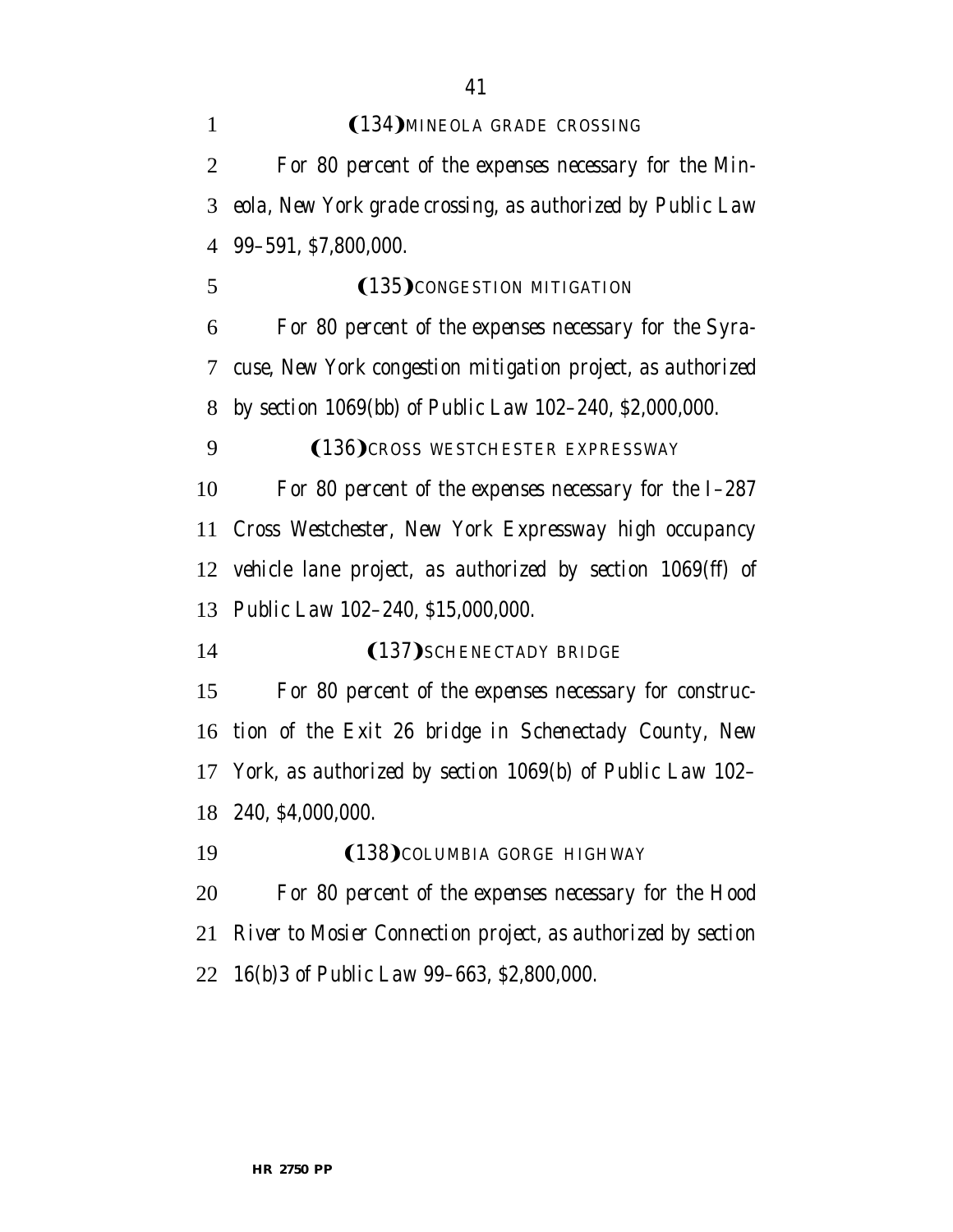| $\mathbf{1}$   | (139) MANASSAS BATTLEFIELD BYPASS                                  |
|----------------|--------------------------------------------------------------------|
| $\overline{2}$ | For 80 percent of the expenses necessary for the Manas-            |
| 3              | sas Battlefield highway projects, as authorized by section         |
| $\overline{4}$ | 1004(d) of Public Law 100–647, \$3,200,000.                        |
| 5              | RESEARCH AND SPECIAL PROGRAMS                                      |
| 6              | <b>ADMINISTRATION</b>                                              |
| 7              | (140) HAZARDOUS MATERIALS SAFETY                                   |
| 8              | For expenses necessary to discharge the functions of               |
| 9              | Hazardous Materials Safety and for expenses for conduct-           |
| 10             | ing research and development, \$12,721,000, of which               |
| 11             | \$1,334,000 shall remain available until expended: Provided,       |
|                | 12 That up to \$1,000,000 in fees collected under section          |
| 13             | $106(c)(11)$ of the Hazardous Materials Transportation Act         |
|                | 14 (49 U.S.C. App. 1805 $(c)(11)$ ) shall be deposited in the gen- |
|                | 15 eral fund of the Treasury as offsetting receipts: Provided      |
|                | 16 further, That there may be credited to this appropriation       |
|                | 17 funds received from States, counties, municipalities, other     |
|                | 18 public authorities, and private sources for expenses incurred   |
|                | 19 for training, and for reports publication and dissemination.    |
| 20             | AVIATION INFORMATION MANAGEMENT                                    |
| 21             | For expenses necessary to discharge the functions of               |
|                | 22 Aviation Information Management, (141)\$2,533,000               |
|                | 23 \$2,521,000. Provided, That there may be credited to this       |
|                | 24 appropriation funds received from States, counties, mu-         |
|                |                                                                    |

nicipalities, other public authorities, and private sources

**HR 2750 PP** for expenses incurred for training, for reports publication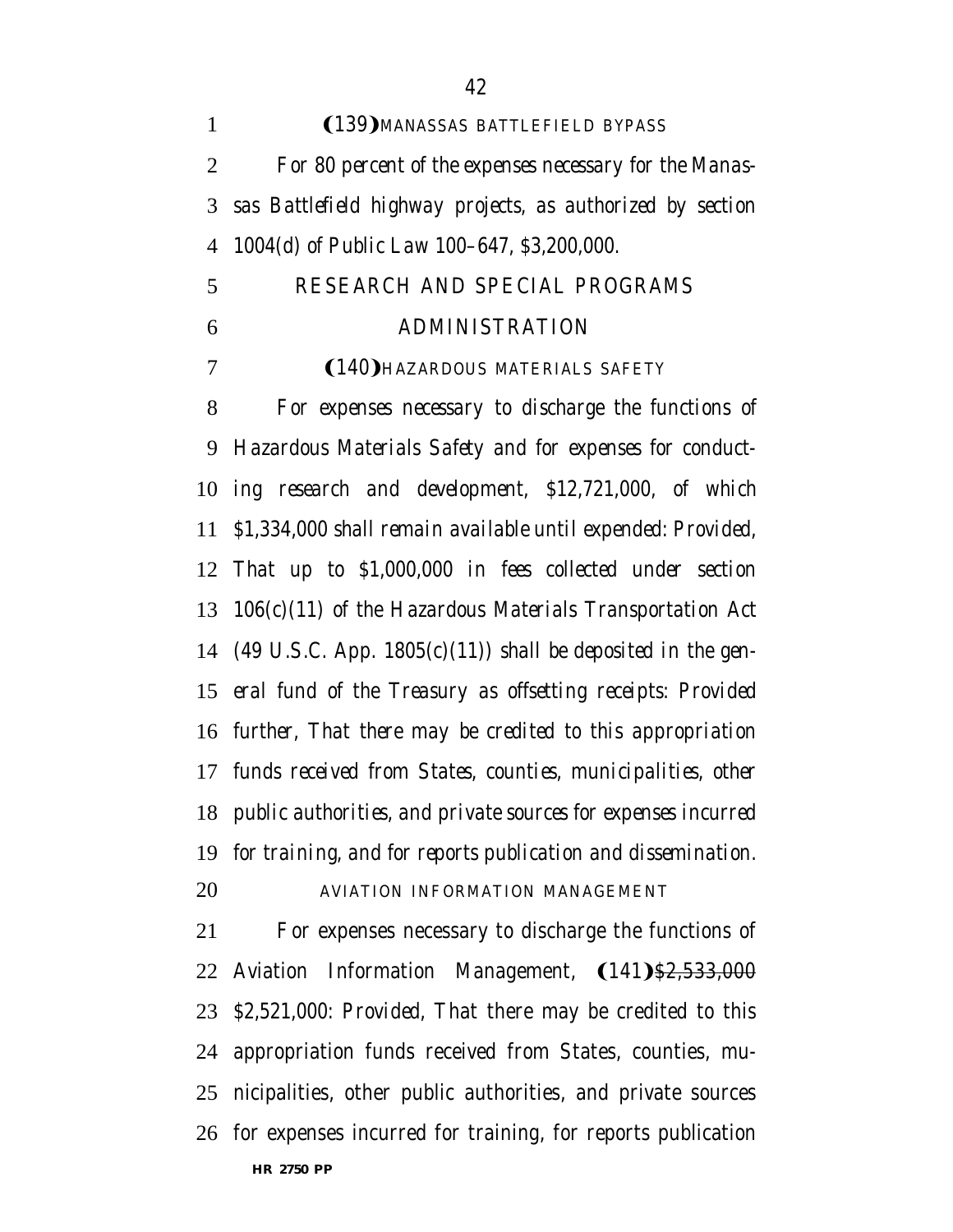and dissemination, and for aviation information manage- ment: *Provided further,* That, notwithstanding any other provision of law, there may be credited to this appropria- tion up to \$1,000,000 in funds received from user fees established to support the electronic tariff filing system: *Provided further,* That there may be credited to this appro- priation funds received from user fees established to de- fray the costs of obtaining, preparing, and publishing in automatic data processing tape format the United States International Air Travel Statistics data base published by the Department.

### 12 EMERGENCY TRANSPORTATION

 For expenses necessary to discharge the functions of Emergency Transportation and for expenses for conduct-15 ing research and development,  $(142)$ \$915,000 *\$884,000*: *Provided,* That there may be credited to this appropriation funds received from States, counties, municipalities, other public authorities, and private sources for expenses in- curred for training, and for reports publication and dis-semination.

#### 21 RESEARCH AND TECHNOLOGY

**HR 2750 PP** For expenses necessary to discharge the functions of Research and Technology and for expenses for conducting 24 research and development, (143) \$1,863,000 *\$1,781,000*, of which \$585,000 shall remain available until expended: *Provided,* That there may be credited to this appropriation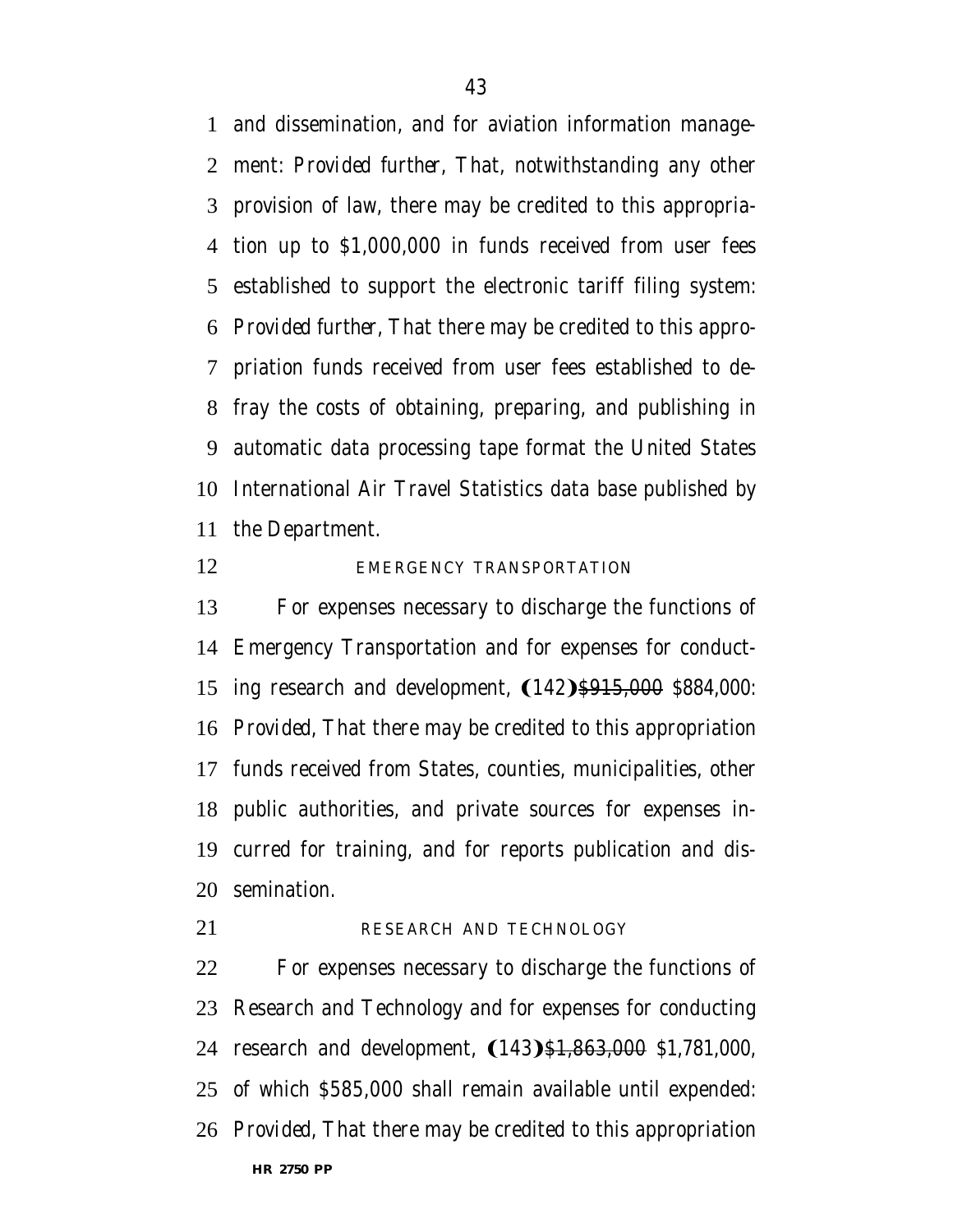funds received from States, counties, municipalities, other public authorities, and private sources for expenses in- curred for training, and for reports publication and dis-semination.

#### PROGRAM AND ADMINISTRATIVE SUPPORT

 For expenses necessary to discharge the functions of 7 Program and Administrative Support, (144)<del>\$6,160,000</del> *\$6,283,000*, of which \$180,000 shall be derived from the Pipeline Safety Fund: *Provided,* That there may be cred- ited to this appropriation funds received from States, counties, municipalities, other public authorities, and pri- vate sources for expenses incurred for training, and for reports publication and dissemination: *Provided further,* That no employees other than those compensated under this appropriation shall serve in the Office of the Adminis- trator, the Office of Policy and Programs, the Office of Management and Administration, and the Office of the Chief Counsel.

- PIPELINE SAFETY
- 

# (PIPELINE SAFETY FUND)

**HR 2750 PP** For expenses necessary to conduct the functions of the pipeline safety program, for grants-in-aid to carry out a pipeline safety program, as authorized by section 5 of the Natural Gas Pipeline Safety Act of 1968 and the Haz- ardous Liquid Pipeline Safety Act of 1979, and to dis-charge the pipeline program responsibilities of the Oil Pol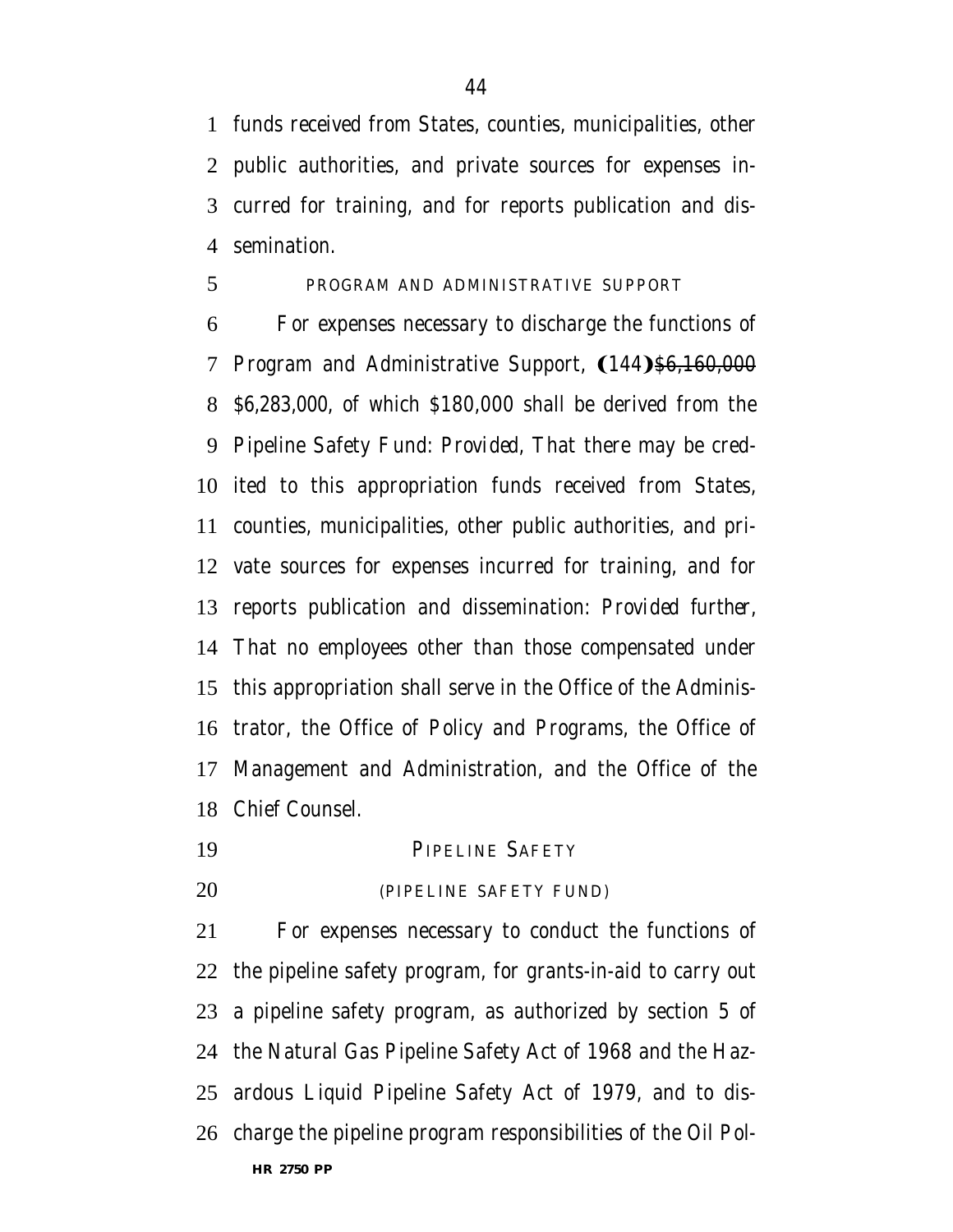1 lution Act of 1990,  $(145)$ \$19,479,000 *\$19,146,000*; of 2 which (146) \$2,449,000 *\$2,313,000* shall be derived from the Oil Spill Liability Trust Fund, to remain available 4 until expended; and of which  $(147)$ \$17,030,000 *\$16,833,000* shall be derived from the Pipeline Safety Fund, of which \$8,400,000 shall remain available until expended.

EMERGENCY PREPAREDNESS GRANTS

#### (EMERGENCY PREPAREDNESS FUND)

 For necessary expenses to carry out section 117A(i)(3)(B) of the Hazardous Materials Transportation Act, as amended, \$400,000 to be derived from the Emer- gency Preparedness Fund, to remain available until ex-14 pended: *Provided*, That not more than (148)\$10,350,000 *\$11,000,000* shall be made available for obligation in fiscal year 1994 for amounts made available by section 17 117A(h)(6)(B) and (i)(1), (2) and (4) and section 118 of the Hazardous Materials Transportation Act, as amended: *Provided further,* That such amounts shall only be avail-20 able to the Secretary of Transportation (149) and the Na-*tional Institute of Environmental Health Sciences*.

- 22 (150) OFFICE OF THE INSPECTOR GENERAL
- *SALARIES AND EXPENSES*

 *For necessary expenses of the Office of the Inspector General to carry out the provisions of the Inspector General*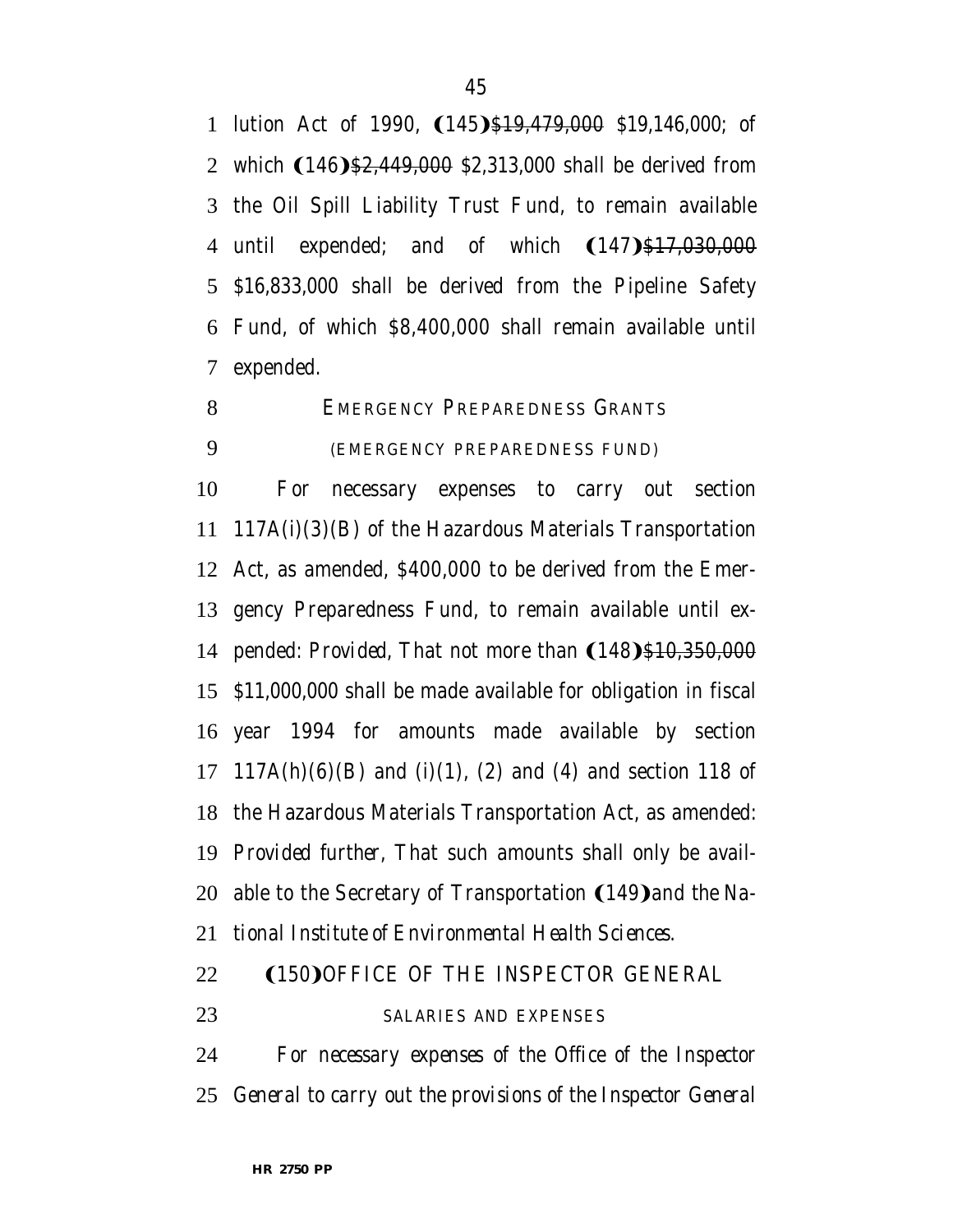*Act of 1978, as amended, \$36,595,000: Provided, That not more than \$1,000,000 of the funds made available under this head shall be available for implementation of Public Law 101–576.*

# TITLE II—RELATED AGENCIES ARCHITECTURAL AND TRANSPORTATION BARRIERS COMPLIANCE BOARD SALARIES AND EXPENSES

 For expenses necessary for the Architectural and Transportation Barriers Compliance Board, as authorized by section 502 of the Rehabilitation Act of 1973, as amended, \$3,348,000: *Provided,* That, notwithstanding any other provision of law, there may be credited to this appropriation funds received for publications and training expenses.

# NATIONAL TRANSPORTATION SAFETY BOARD

SALARIES AND EXPENSES

 For necessary expenses of the National Transpor- tation Safety Board, including hire of passenger motor ve- hicles and aircraft; services as authorized by 5 U.S.C. 3109, but at rates for individuals not to exceed the per diem rate equivalent to the rate for a GS–18; uniforms, or allowances therefor, as authorized by law (5 U.S.C. 5901–5902), \$37,105,000, of which not to exceed \$1,000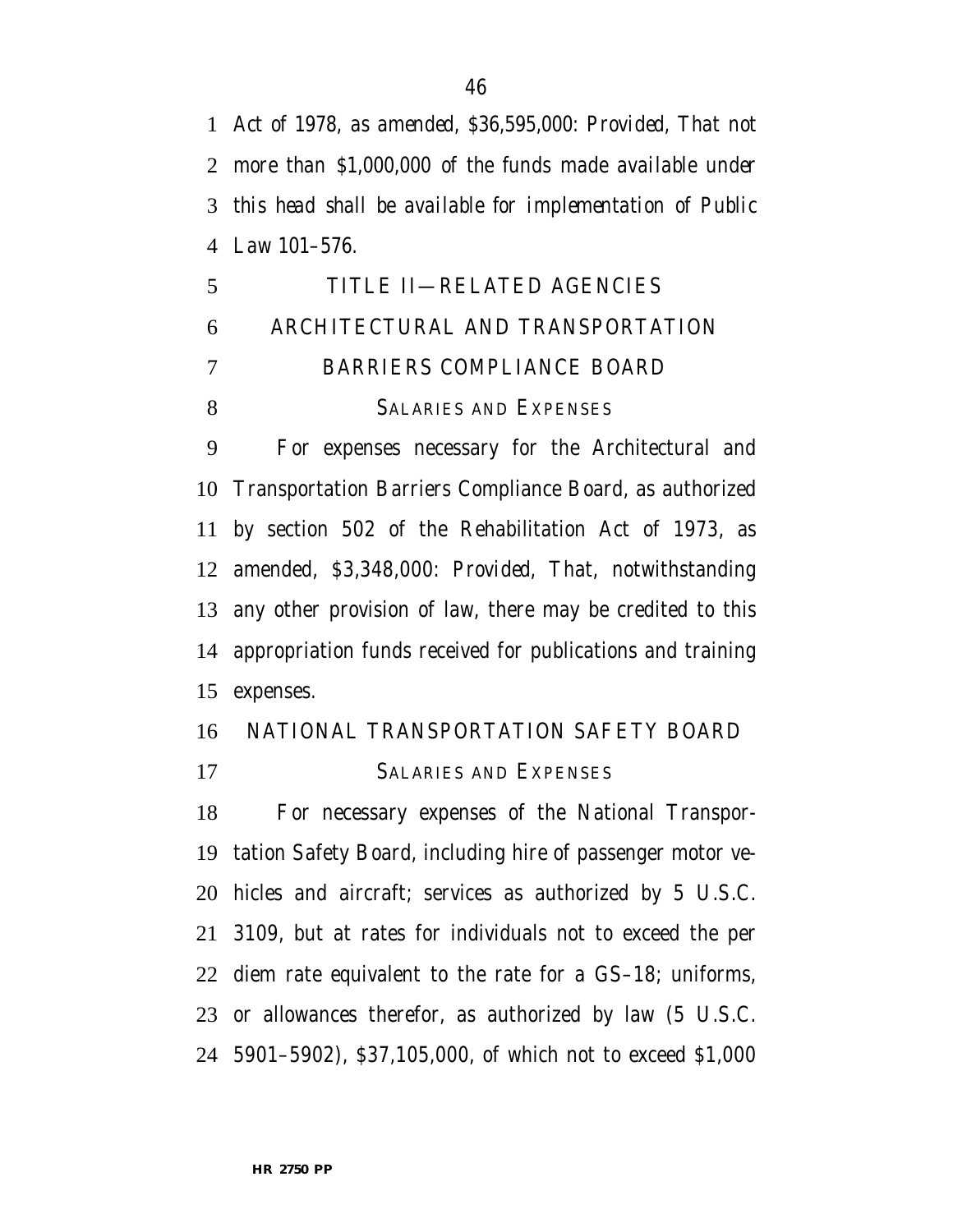may be used for official reception and representation expenses.

# INTERSTATE COMMERCE COMMISSION SALARIES AND EXPENSES

 For necessary expenses of the Interstate Commerce Commission, including services as authorized by 5 U.S.C. 3109, hire of passenger motor vehicles as authorized by 31 U.S.C. 1343(b), and not to exceed \$1,500 for official 9 reception and representation expenses,  $(151)$ \$44,904,000 *\$44,960,000*: *Provided,* That joint board members and co- operating State commissioners may use Government transportation requests when traveling in connection with their official duties as such: *Provided further,* That \$7,300,000 in fees collected in fiscal year 1994 by the Interstate Commerce Commission pursuant to 31 U.S.C. 9701 shall be made available to this appropriation in fiscal year 1994.

**PAYMENTS FOR DIRECTED RAIL SERVICE** 

(LIMITATION ON OBLIGATIONS)

 None of the funds provided in this Act shall be avail- able for the execution of programs the obligations for which can reasonably be expected to exceed \$475,000 for directed rail service authorized under 49 U.S.C. 11125 or any other Act.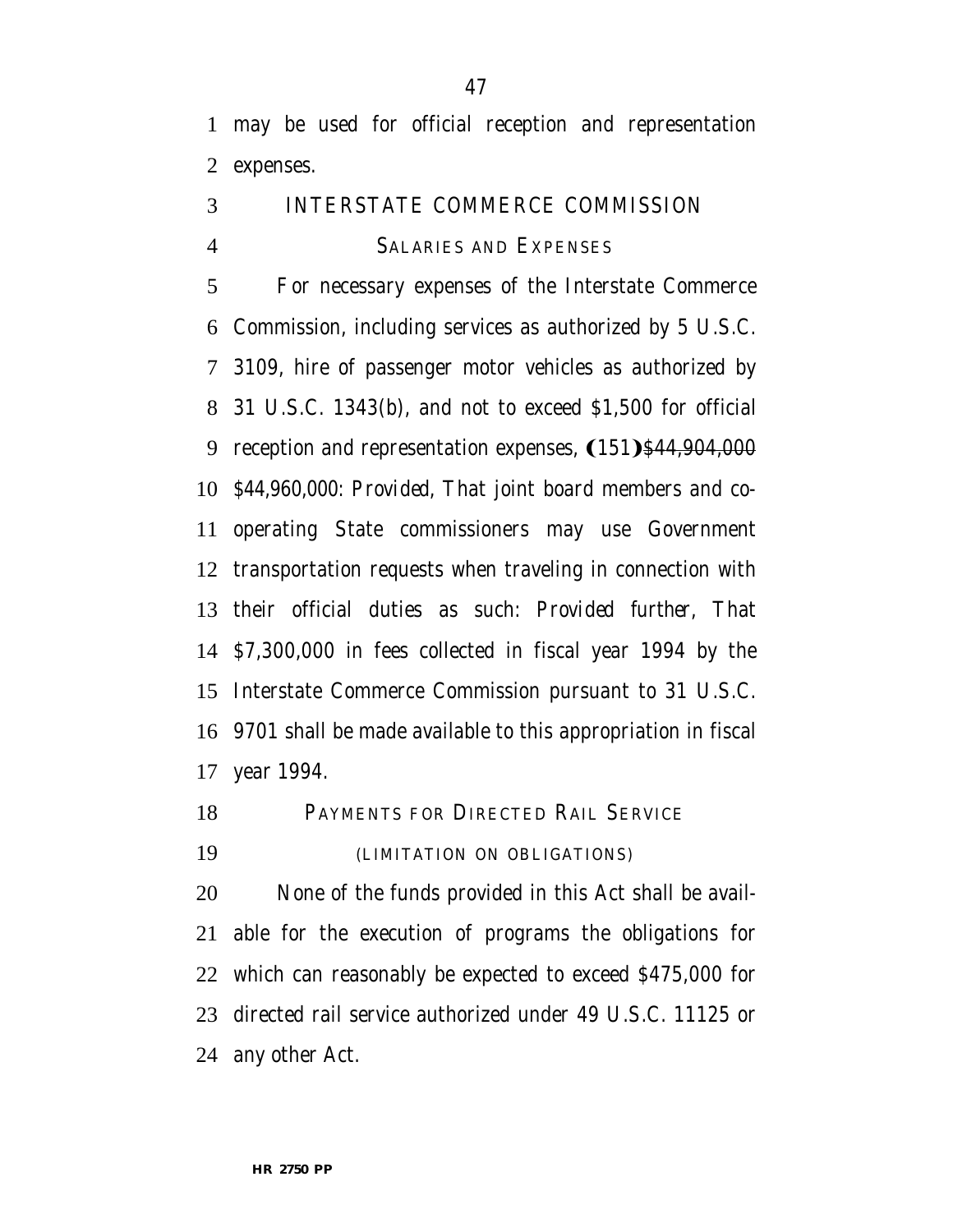### PANAMA CANAL COMMISSION

# PANAMA CANAL REVOLVING FUND

 For administrative expenses of the Panama Canal Commission, including not to exceed \$11,000 for official reception and representation expenses of the Board; not to exceed \$5,000 for official reception and representation expenses of the Secretary; and not to exceed \$30,000 for official reception and representation expenses of the Ad- ministrator, \$51,742,000, to be derived from the Panama Canal Revolving Fund: *Provided*, That none of these funds may be used for the planning or execution of nonadministrative and capital programs the obligations for which are in excess of \$540,000,000 in fiscal year 1994: *Provided further,* That funds available to the Pan- ama Canal Commission shall be available for the purchase of not to exceed thirty-five passenger motor vehicles for replacement only (including large heavy-duty vehicles used to transport Commission personnel across the Isthmus of Panama), the purchase price of which shall not exceed 20 \$19,000 per vehicle(152): *Provided further, That notwith- standing any other provision of law, none of these funds shall be used for the planning or execution of annuity pay- ments to the government of Panama in excess of \$50,000,000 until the Secretary of State and the Secretary of Transportation, in consultation with the Commandant,*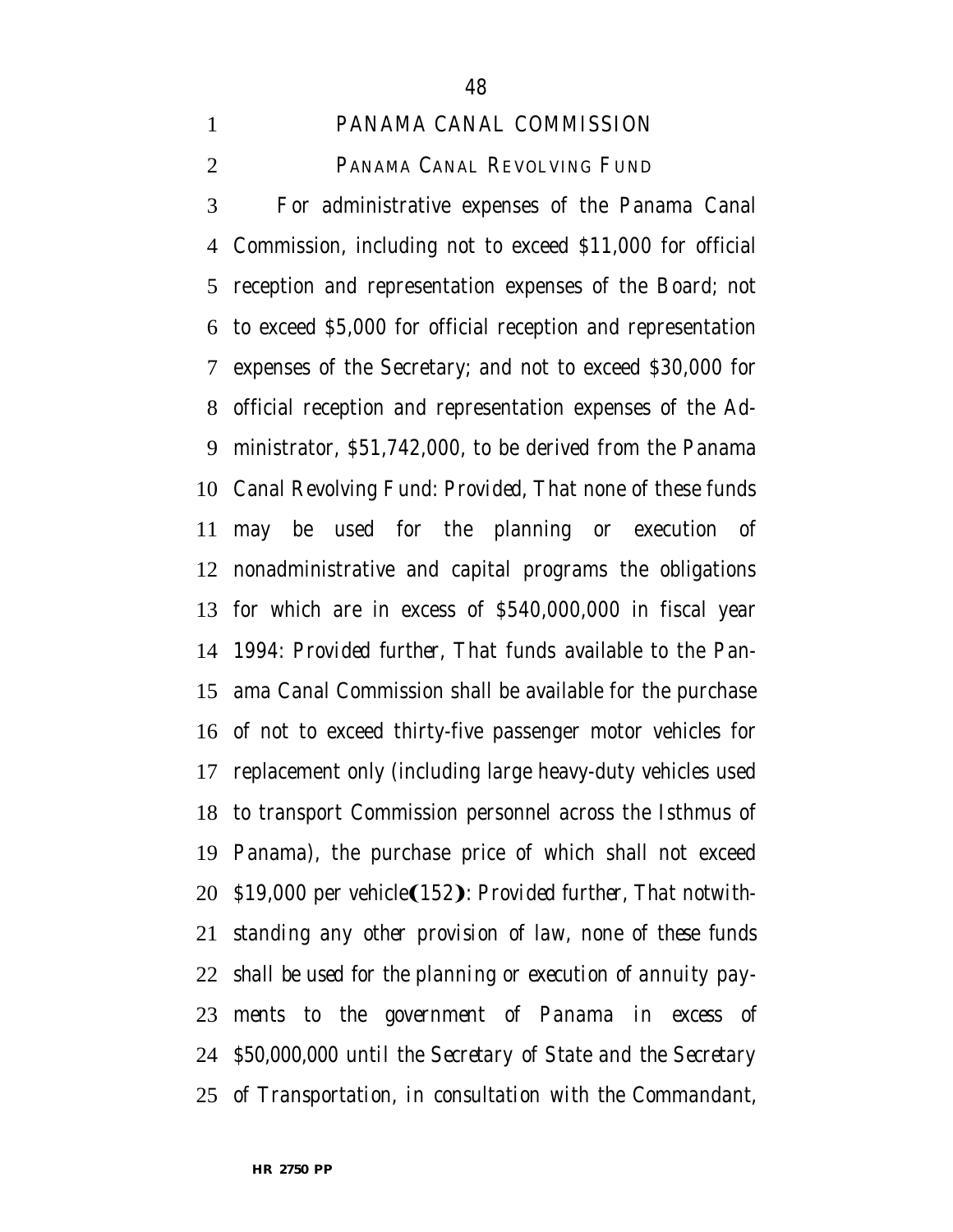*United States Coast Guard, certifies in writing that the government of Panama has taken adequate steps to inves- tigate and, when appropriate, penalize Panamanian flag ships which have been reported by other nations to have violated the provisions of Annex V of the International Con- vention for the Prevention of Pollution from Ships (MARPOL 73/78) and that the government of Panama has taken sufficient steps so as to ensure improved compliance with the provisions of Annex V of said treaty on the part of Panamanian flag ships*.

DEPARTMENT OF THE TREASURY

12 REBATE OF SAINT LAWRENCE SEAWAY TOLLS

(HARBOR MAINTENANCE TRUST FUND)

 For rebate of the United States portion of tolls paid for use of the Saint Lawrence Seaway, pursuant to Public Law 99–662, \$9,707,000, to remain available until ex- pended and to be derived from the Harbor Maintenance Trust Fund, of which not to exceed \$225,000 shall be available for expenses of administering the rebates.

- WASHINGTON METROPOLITAN AREA TRANSIT 21 AUTHORITY
- **INTEREST PAYMENTS**

 For necessary expenses for interest payments, to re- main available until expended, \$51,663,569: *Provided,* That these funds shall be disbursed pursuant to terms and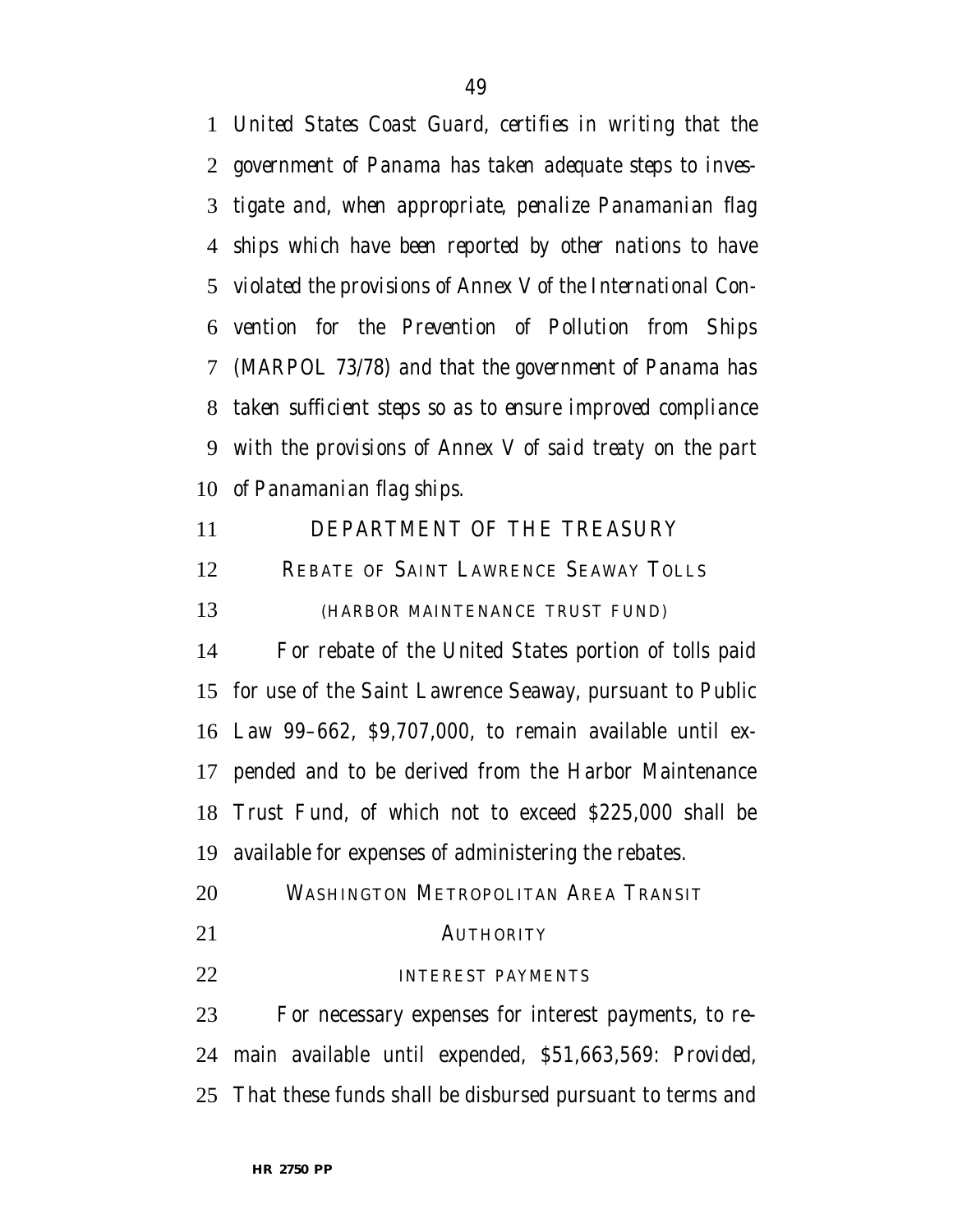conditions established by Public Law 96–184 and the Ini-

tial Bond Repayment Participation Agreement.

TITLE III—GENERAL PROVISIONS

# (INCLUDING TRANSFERS OF FUNDS)

 SEC. 301. During the current fiscal year applicable appropriations to the Department of Transportation shall be available for maintenance and operation of aircraft; hire of passenger motor vehicles and aircraft; purchase of liability insurance for motor vehicles operating in foreign countries on official department business; and uniforms, or allowances therefor, as authorized by law (5 U.S.C. 5901–5902).

 SEC. 302. Funds for the Panama Canal Commission may be apportioned notwithstanding 31 U.S.C. 1341 to the extent necessary to permit payment of such pay in- creases for officers or employees as may be authorized by administrative action pursuant to law that are not in ex- cess of statutory increases granted for the same period in corresponding rates of compensation for other employ-ees of the Government in comparable positions.

 SEC. 303. Funds appropriated under this Act for ex- penditures by the Federal Aviation Administration shall be available (1) except as otherwise authorized by the Act of September 30, 1950 (20 U.S.C. 236–244), for expenses of primary and secondary schooling for dependents of Fed-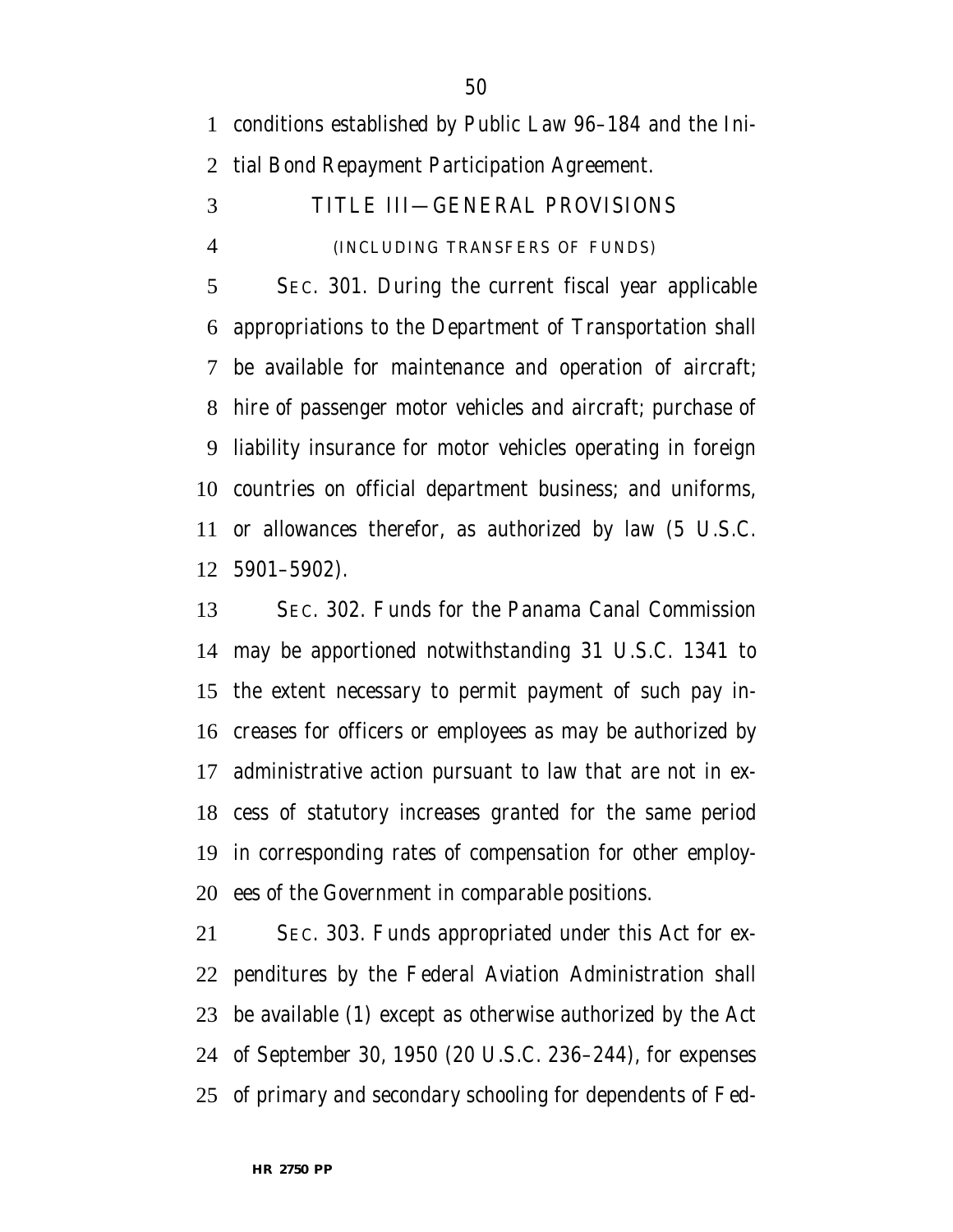eral Aviation Administration personnel stationed outside the continental United States at costs for any given area not in excess of those of the Department of Defense for the same area, when it is determined by the Secretary that the schools, if any, available in the locality are unable to provide adequately for the education of such dependents, and (2) for transportation of said dependents between schools serving the area that they attend and their places of residence when the Secretary, under such regulations as may be prescribed, determines that such schools are not accessible by public means of transportation on a regu-lar basis.

 SEC. 304. Appropriations contained in this Act for the Department of Transportation shall be available for services as authorized by 5 U.S.C. 3109, but at rates for individuals not to exceed the per diem rate equivalent to the rate for a GS–18.

18 (153) SEC. 305. None of the funds for the Panama Canal Commission may be expended unless in conform- ance with the Panama Canal Treaties of 1977 and any 21 law implementing those treaties.

 SEC. 306. None of the funds in this Act shall be used for the planning or execution of any program to pay the expenses of, or otherwise compensate, non-Federal parties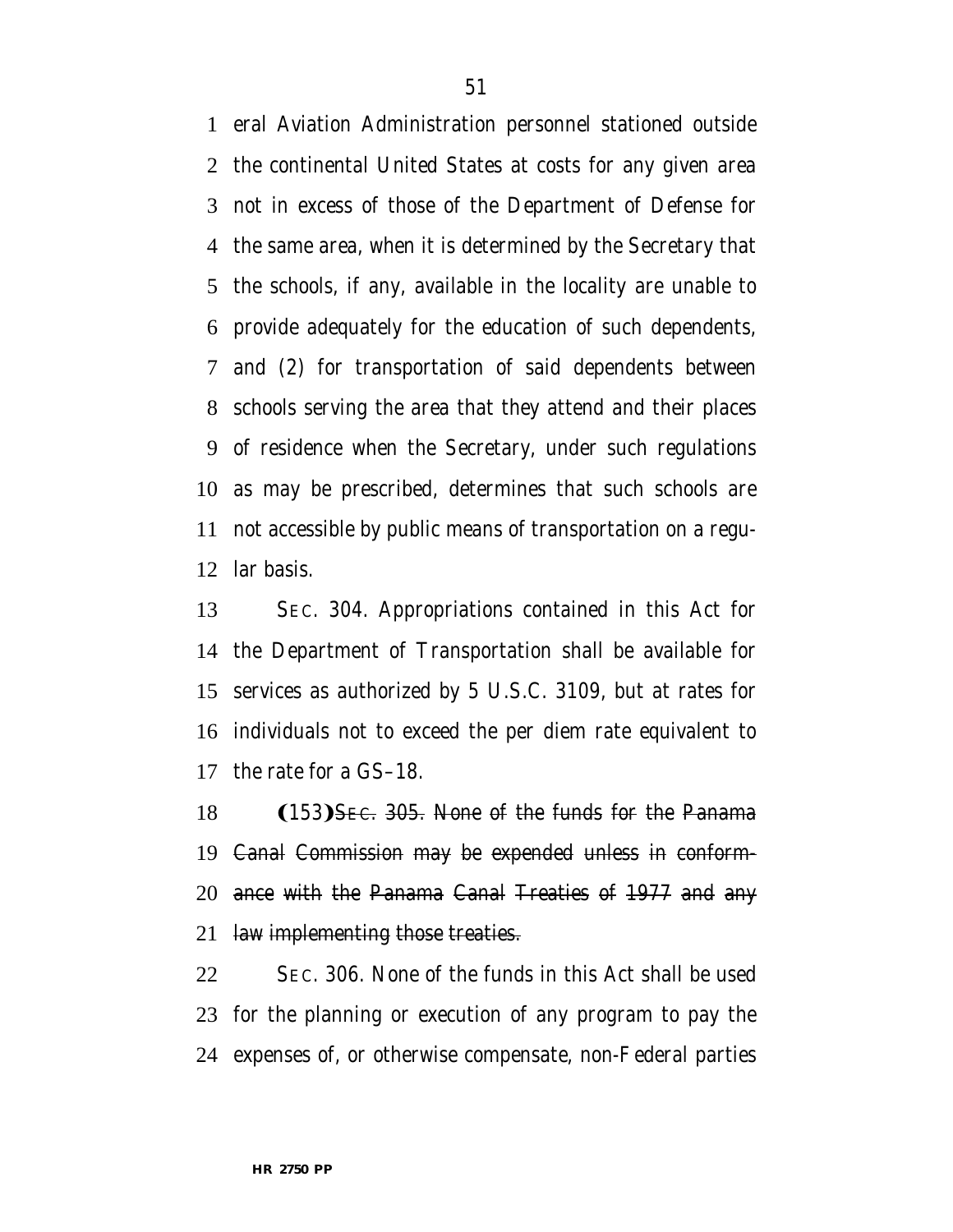intervening in regulatory or adjudicatory proceedings funded in this Act.

 SEC. 307. None of the funds appropriated in this Act shall remain available for obligation beyond the current fiscal year, nor may any be transferred to other appropria-tions, unless expressly so provided herein.

 SEC. 308. None of the funds in this Act shall be avail- able for the planning or implementation of any change in the current Federal status of the Volpe National Trans- portation Systems Center, and none of the funds in this Act shall be available for the implementation of any change in the current Federal status of the Turner-13 Fairbank Highway Research Center(154): Provided, That *the Secretary may plan for further development of the Volpe National Transportation Systems Center and for other com-patible uses of the Center's real property*(155): Provided *further, That any such planning does not alter the Federal status of the Center's research and development operation.* SEC. 309. The expenditure of any appropriation under this Act for any consulting service through procure- ment contract pursuant to section 3109 of title 5, United States Code, shall be limited to those contracts where such expenditures are a matter of public record and available for public inspection, except where otherwise provided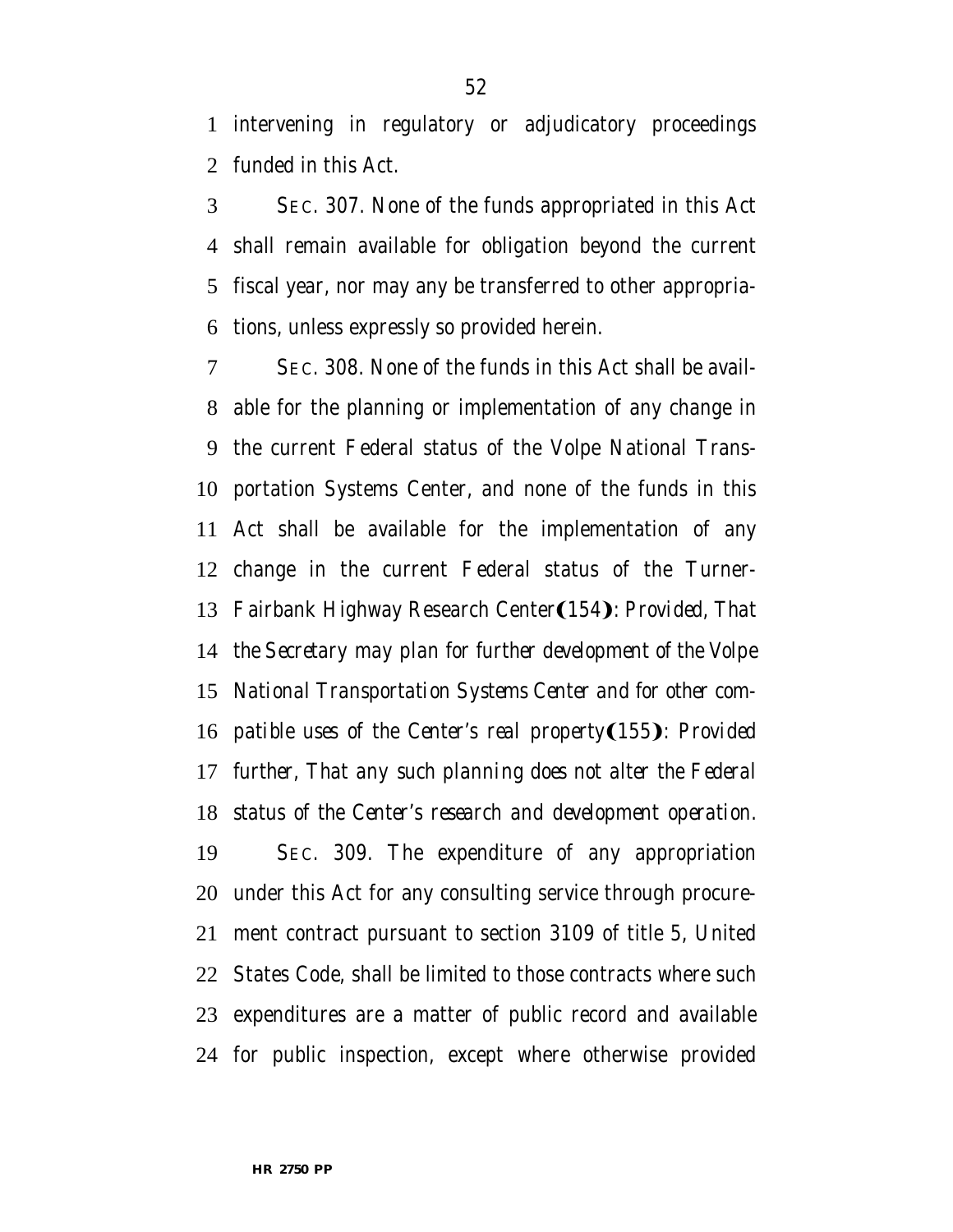under existing law, or under existing Executive order is-sued pursuant to existing law.

 SEC. 310. (a) For fiscal year 1994 the Secretary of Transportation shall distribute the obligation limitation for Federal-aid highways by allocation in the ratio which sums authorized to be appropriated for Federal-aid high- ways that are apportioned or allocated to each State for such fiscal year bear to the total of the sums authorized to be appropriated for Federal-aid highways that are ap-portioned or allocated to all the States for such fiscal year.

 (b) During the period October 1 through December 31, 1993, no State shall obligate more than 25 per centum of the amount distributed to such State under subsection (a), and the total of all State obligations during such pe- riod shall not exceed 15 per centum of the total amount distributed to all States under such subsection.

 (c) Notwithstanding subsections (a) and (b), the Sec-retary shall—

 (1) provide all States with authority sufficient to prevent lapses of sums authorized to be appro- priated for Federal-aid highways that have been ap- portioned to a State, except in those instances in which a State indicates its intention to lapse sums apportioned under section 104(b)(5)(A) of title 23, United States Code;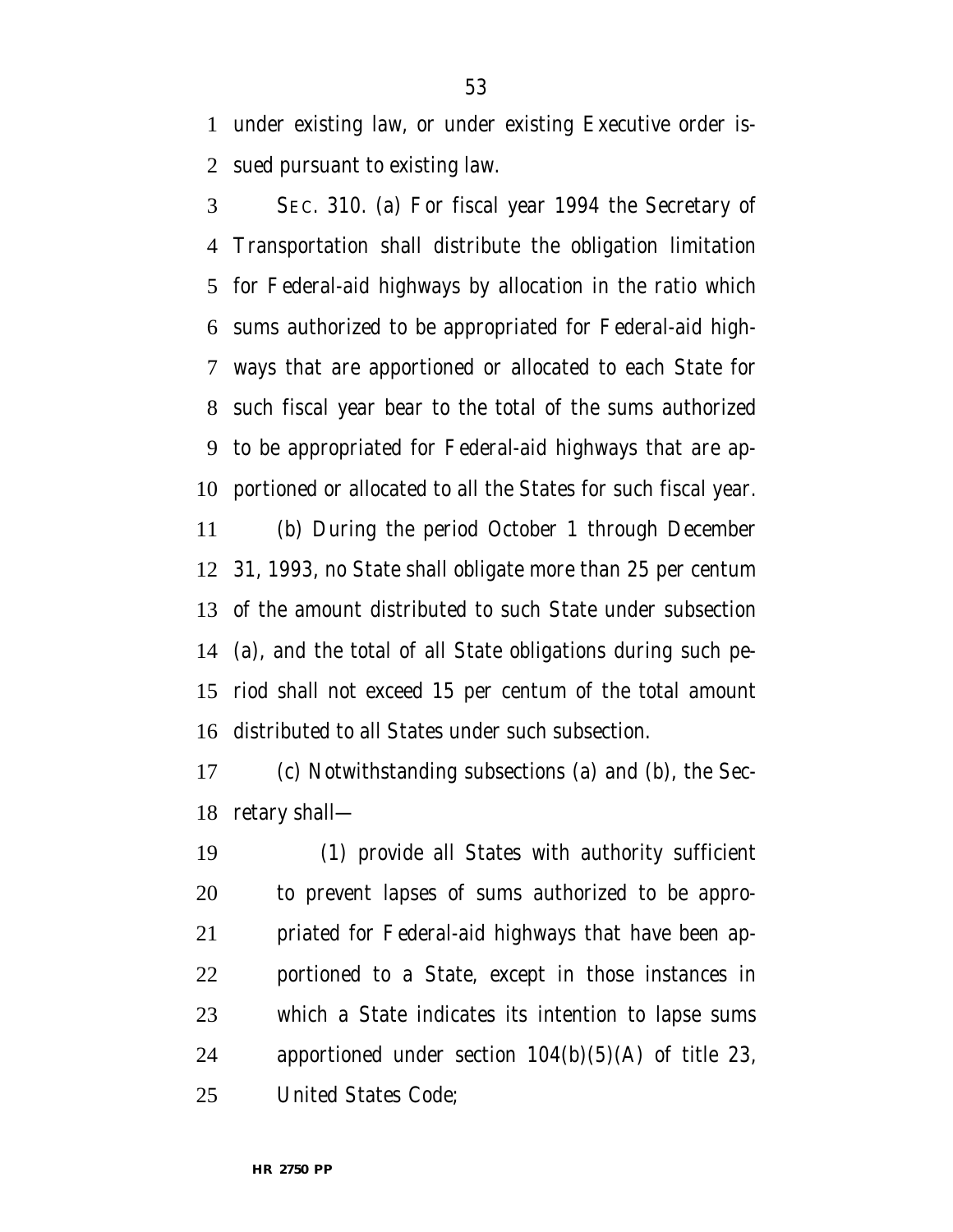(2) after August 1, 1994, revise a distribution of the funds made available under subsection (a) if a State will not obligate the amount distributed dur- ing that fiscal year and redistribute sufficient amounts to those States able to obligate amounts in addition to those previously distributed during that fiscal year giving priority to those States having large unobligated balances of funds apportioned under sections 103(e)(4), 104 and 144 of title 23, United States Code, and under sections 1013(c) and 11 1015 of Public Law 102–240; (156) and

 (3) not distribute amounts authorized for ad- ministrative expenses, the Federal lands highway program, the intelligent vehicle highway systems program, and amounts made available under sec- tions 1040, 1047, 1064, 6001, 6006, 6023, and 6024 of Public Law 102–240, and not more than 18 (157) \$1,107,124 *\$1,050,000* for section 5002 of 19 Public Law 102–240 (158) and \$458,629 for the Na- *tional Commission on Intermodal Transportation au- thorized by section 5005 of Public Law 102–240, and \$15,000,000 for administrative costs and allocation to States under section 1302(d) of the Symms National Recreational Trails Act of 1991 and \$5,000,000 for Lock and Dam No. 4 located at Pine Bluff, Arkansas.*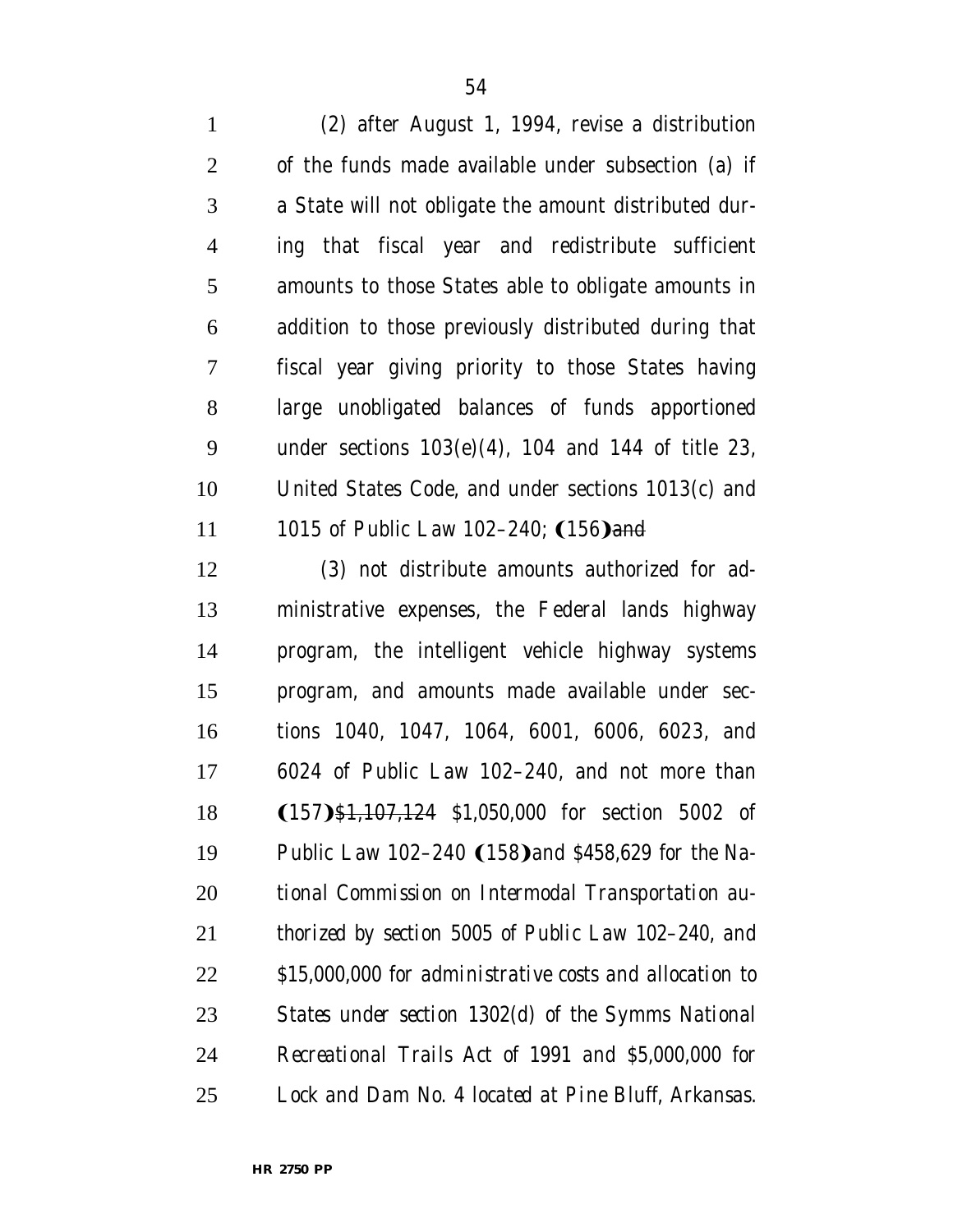| $\mathbf{1}$   | Amounts for section 5002 and section 5005 of Public       |
|----------------|-----------------------------------------------------------|
| $\overline{2}$ | Law 102-240 and amounts for section 1302(d) of the        |
| 3              | Symms National Recreational Trails Act of 1991            |
| $\overline{4}$ | shall be deemed necessary for administration under        |
| 5              | section 104(a) of title 23, United States Code; and       |
| 6              | $(4)$ Notwithstanding subsection $(a)$ or any other       |
| 7              | provision of law, the Secretary shall withhold from       |
| 8              | initial distribution the fiscal year 1994 Federal-aid     |
| 9              | highways obligation limitation set aside for Interstate   |
| 10             | Construction Discretionary projects: Provided further,    |
| 11             | That the Secretary shall distribute only after August     |
| 12             | 1, 1994, such obligation limitation withheld in ac-       |
| 13             | cordance with this section to those States receiving      |
| 14             | Interstate Discretionary allocations.                     |
| 15             | $(159)(d)$ Subject to paragraph $(c)(2)$ of this section, |

 a State which after August 1 and on or before September 30 of fiscal year 1994 obligates the amount distributed to such State in that fiscal year under paragraphs (a) and (c) of this section may obligate for Federal-aid highways on or before September 30, 1994, an additional amount not to exceed 5 percent of the aggregate amount of funds apportioned or allocated to such State—

23  $(1)$  under sections 104 and 144 of title  $23$ , United States Code, and 1013(c) and 1015 of Public Law 102–240, and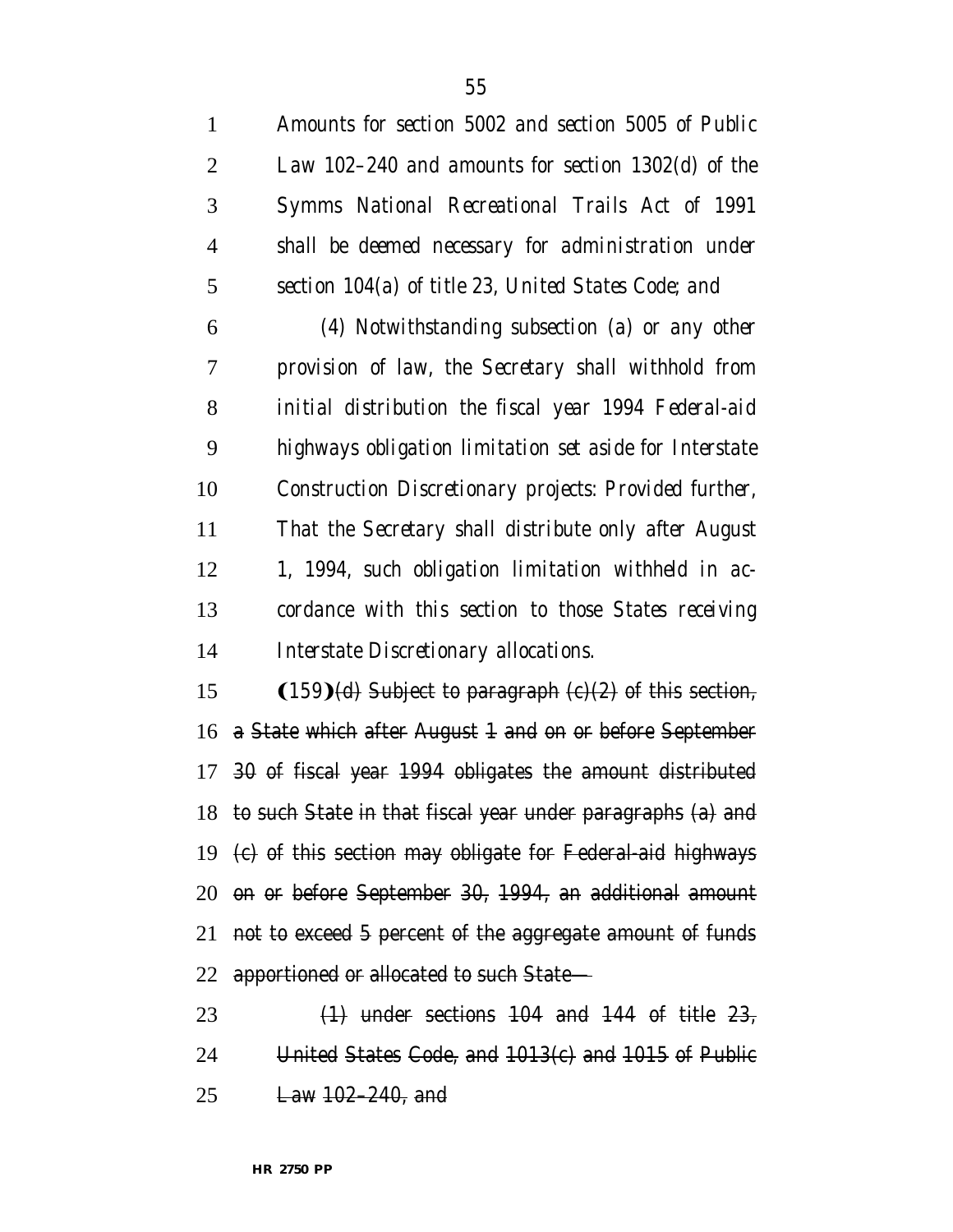$\left(2\right)$  for highway assistance projects under sec-2 tion  $103(e)(4)$  of title 23, United States Code, which are not obligated on the date such State completes obligation of the amount so distributed.

 *(d)(1) During the period October 1 through December 31, 1993, the aggregate amount of obligations under section 157 of title 23, United States Code for projects covered under section 147 of the Surface Transportation Assistance Act of 1978, section 9 of the Federal-Aid Highway Act of 1981, sections 131(b), 131(j), and 404 of Public Law 97– 424, sections 1061, 1103 through 1109, 4008, and 6023(b)(8) and 6023(b)(10) of Public Law 102–240, and for projects authorized by Public Law 99–500 and Public Law 100–17, shall not exceed \$302,551,350.*

 *(2) The limitation on obligations for Federal-aid high- ways for fiscal year 1994 shall apply, notwithstanding any other provision of law, to obligations for priority corridor feasibility studies under section 1105(h) of Public Law 102–240; obligations for the Priority Corridor Revolving Loan Fund under section 1105(i) of Public Law 102–240; and obligations for the Applied Research and Technology Program under section 307(e) of title 23, United States Code.*

 (e) During the period August 2 through September 30, 1994, the aggregate amount which may be obligated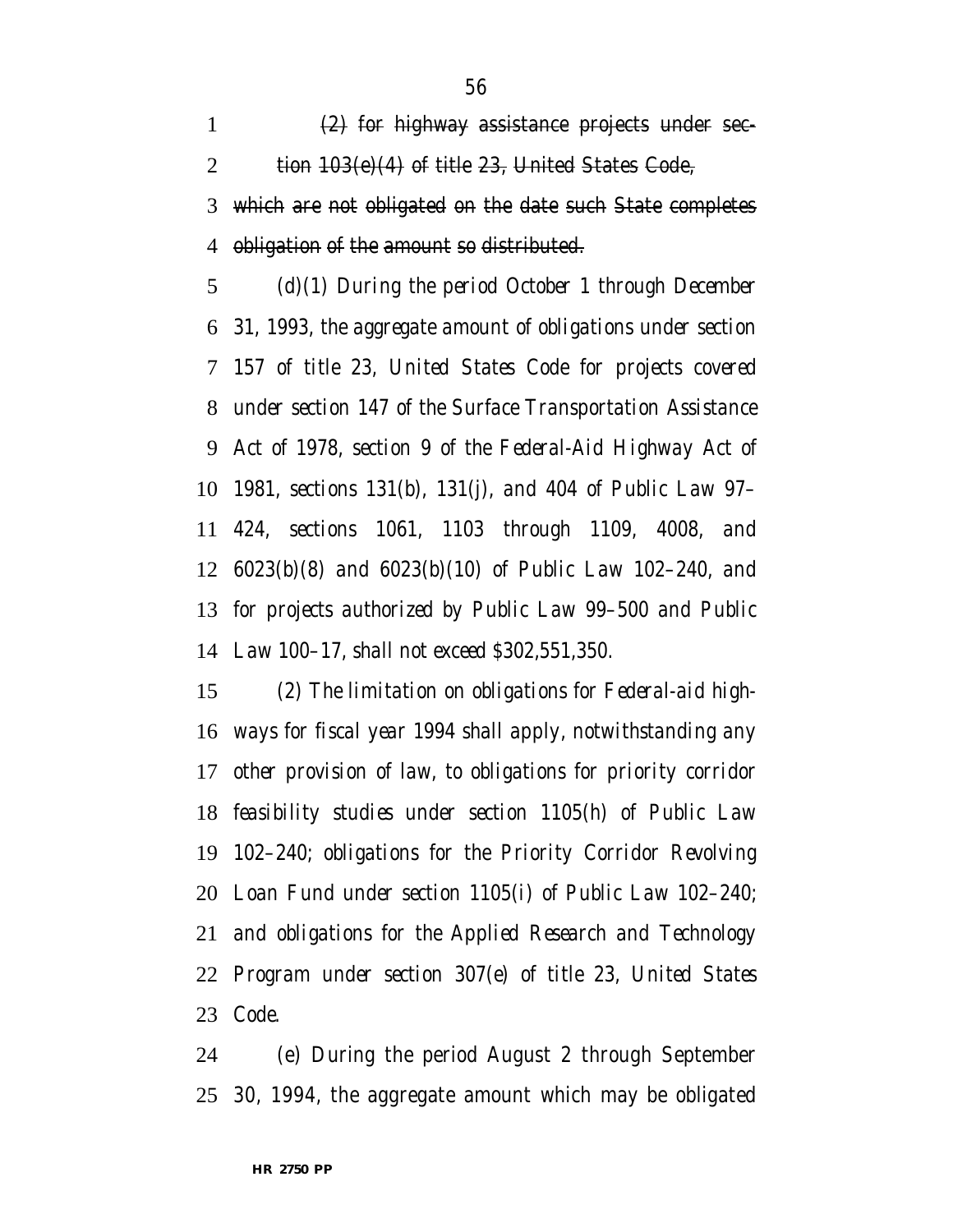by all States pursuant to paragraph (e) shall not exceed 2.5 percent of the aggregate amount of funds apportioned or allocated to all States—

 (1) under sections 104 and 144 of title 23, United States Code, and 1013(c) and 1015 of Public Law 102–240, and

 (2) for highway assistance projects under sec-tion 103(e)(4) of title 23, United States Code,

 which would not be obligated in fiscal year 1994 if the total amount of the obligation limitation provided for such fiscal year in this Act were utilized.

 (f) Paragraph (e) shall not apply to any State which on or after August 1, 1994, has the amount distributed to such State under paragraph (a) for fiscal year 1994 reduced under paragraph (c)(2).

 SEC. 311. None of the funds in this Act shall be avail- able for salaries and expenses of more than one hundred and ten political and Presidential appointees in the De- partment of Transportation: *Provided,* That none of the personnel covered by this provision may be assigned on temporary detail outside the Department of Transpor-tation.

23 SEC. 312. Not to exceed  $(160)$ \$800,000 \$1,500,000 of the funds provided in this Act for the Department of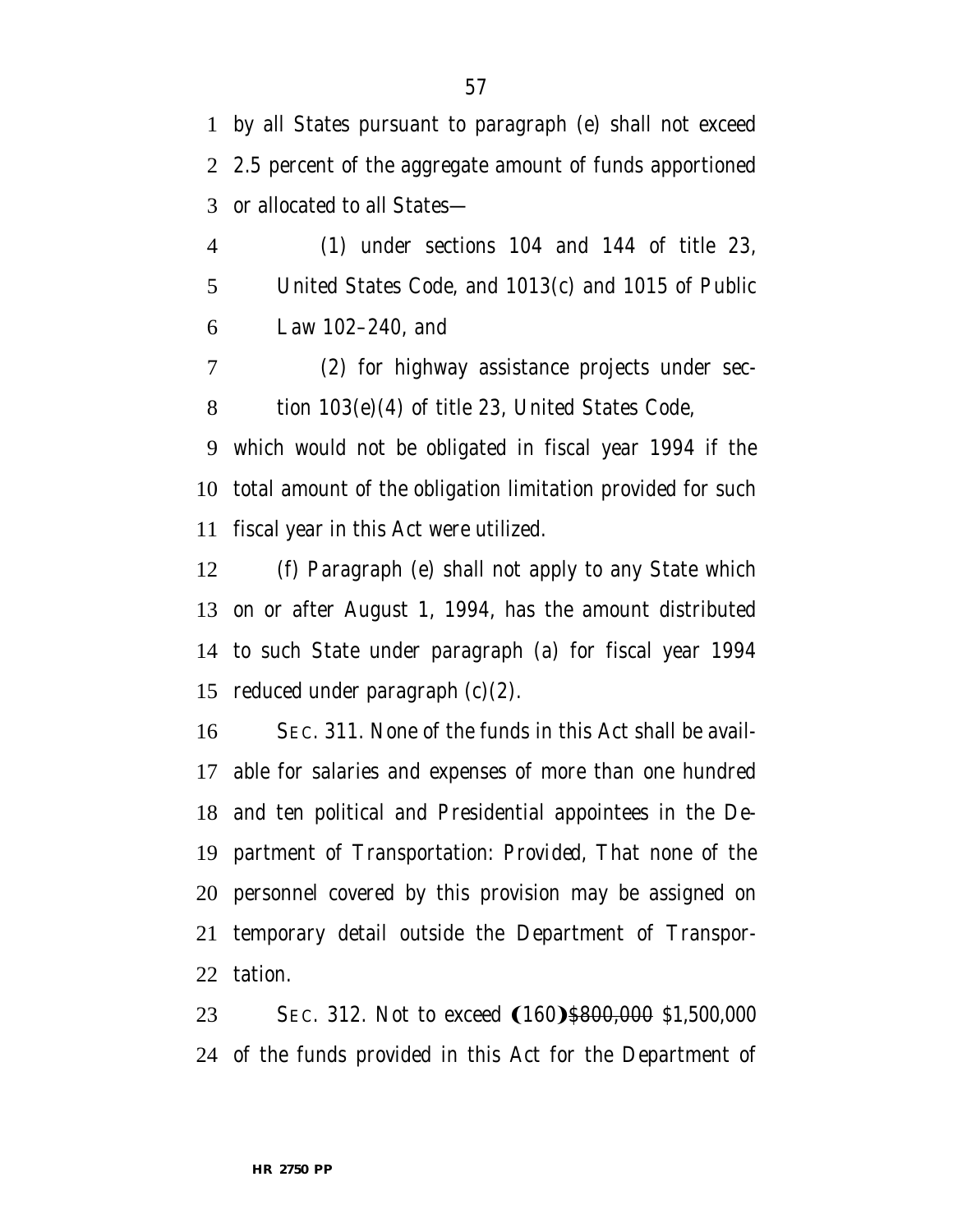Transportation shall be available for the necessary ex-penses of advisory committees.

 SEC. 313. The limitation on obligations for the pro- grams of the Federal Transit Administration shall not apply to any authority under section 21 of the Federal Transit Act, previously made available for obligation, or to any other authority previously made available for obli-gation under the Discretionary Grants program.

 SEC. 314. None of the funds in this Act shall be avail- able for the construction of, or any other costs related to, the Central Automated Transit System (Downtown People Mover) in Detroit, Michigan.

 SEC. 315. None of the funds in this Act shall be used to implement section 404 of title 23, United States Code. SEC. 316. The Secretary of Transportation is author- ized to transfer funds appropriated for any office of the Office of the Secretary to any other office of the Office of the Secretary: *Provided,* That no appropriation shall be increased or decreased by more than 12 per centum by all such transfers: *Provided further,* That any such trans- fer shall be submitted for approval to the House and Sen-ate Committees on Appropriations.

 SEC. 317. Such sums as may be necessary for fiscal year 1994 pay raises for programs funded in this Act shall be absorbed within the levels appropriated in this Act.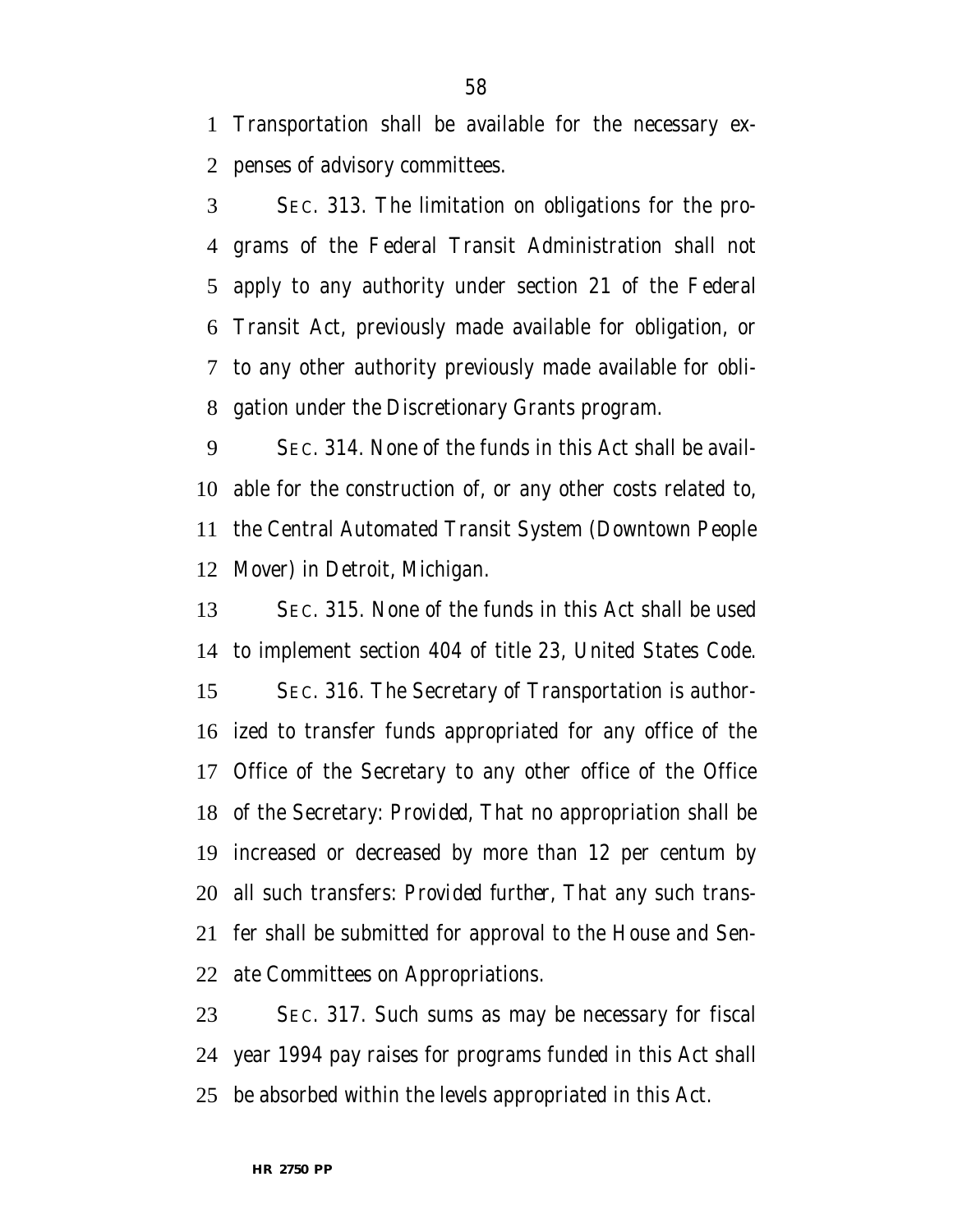SEC. 318. None of the funds in this Act shall be avail- able to plan, finalize, or implement regulations that would establish a vessel traffic safety fairway less than five miles wide between the Santa Barbara Traffic Separation Scheme and the San Francisco Traffic Separation Scheme.

 SEC. 319. Notwithstanding any other provision of law, airports may transfer, without consideration, to the Federal Aviation Administration instrument landing sys- tems (along with associated approach lighting equipment and runway visual range equipment) which conform to Federal Aviation Administration design and performance specifications, the purchase of which was assisted by a Federal airport aid program, airport development aid pro- gram or airport improvement program grant. The Federal Aviation Administration shall accept such equipment, which shall thereafter be operated and maintained by the Federal Aviation Administration in accordance with agen-cy criteria.

 (161) SEC. 320. None of the funds made available in this Act may be used by the Federal Aviation Adminis-22 tration for a new national weather graphics system.

 SEC. 321. None of the funds in this Act shall be avail- able to award a multiyear contract for production end items that (1) includes economic order quantity or long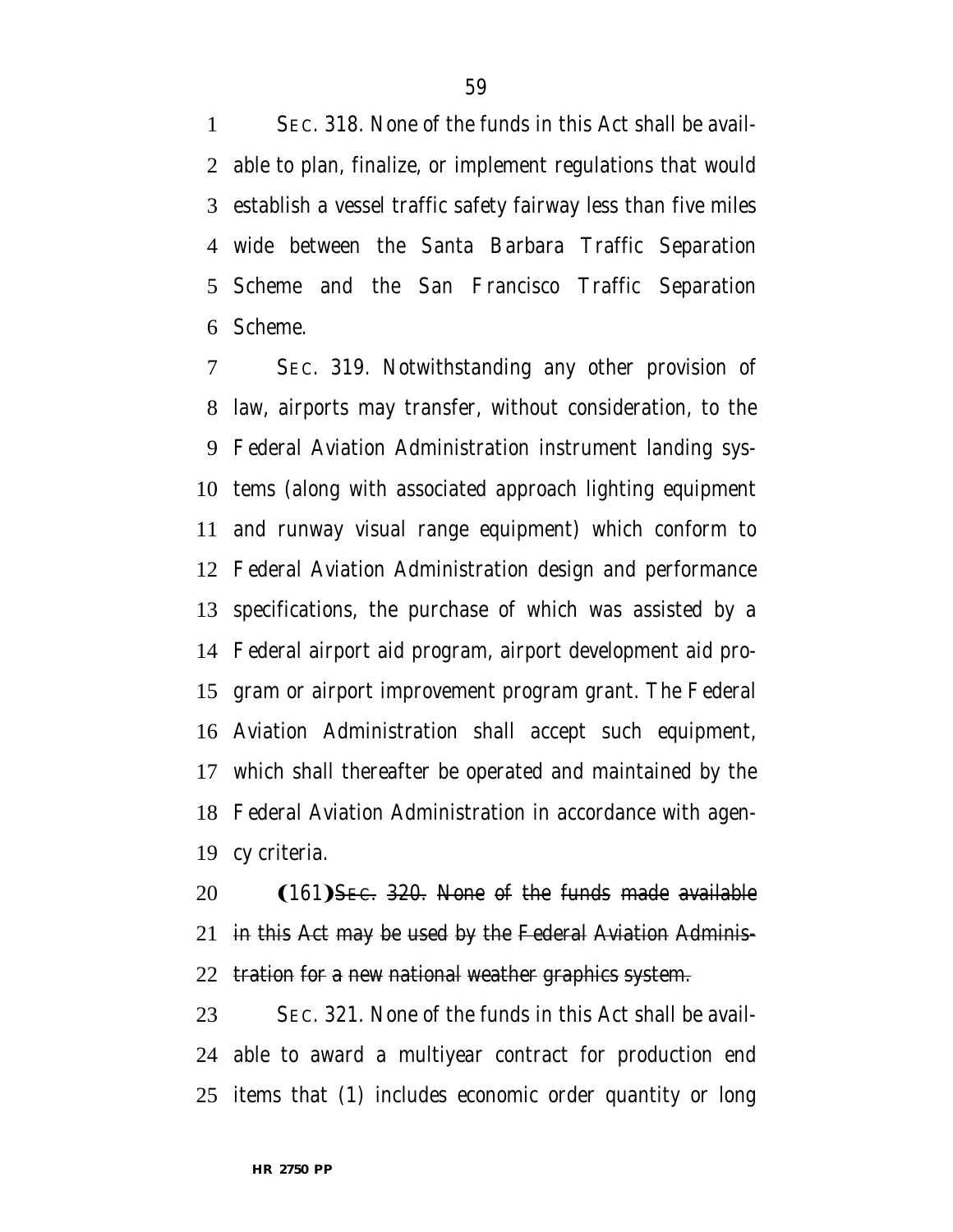lead time material procurement in excess of \$10,000,000 in any one year of the contract or (2) includes a cancella- tion charge greater than \$10,000,000 which at the time of obligation has not been appropriated to the limits of the government's liability or (3) includes a requirement that permits performance under the contract during the second and subsequent years of the contract without con- ditioning such performance upon the appropriation of funds: *Provided,* That this limitation does not apply to a contract in which the Federal Government incurs no fi- nancial liability from not buying additional systems, sub- systems, or components beyond the basic contract require-ments.

 SEC. 322. None of the funds provided in this Act shall be made available for planning and executing a pas- senger manifest program by the Department of Transpor-tation that only applies to United States flag carriers.

 SEC. 323. None of the funds in this Act shall be avail- able for the planning or implementation of any change in the current Federal status of the Federal Aviation Admin- istration's flight service stations at Red Bluff Airport in Red Bluff, California, and Tri-City Airport in Bristol, Tennessee.

24  $(162)$ SEC. 324. Of the funds provided for  $\text{``Re-}$ search, development, test, and evaluation'' in this Act, the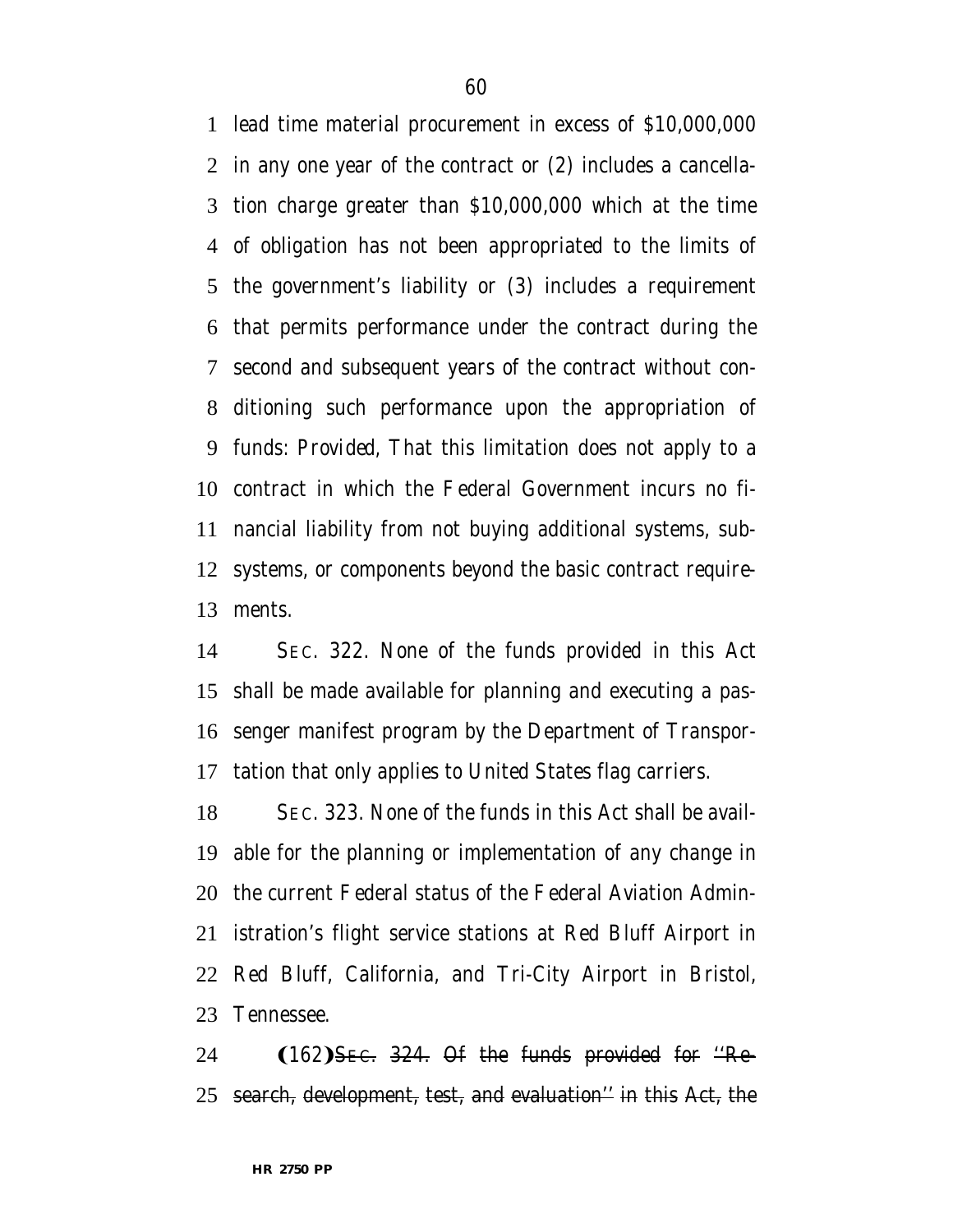Coast Guard shall utilize \$1,000,000 to enter into a grant agreement with the International Oceanographic Founda- tion, Inc. for research activities at the South Florida oil 4 spill research center.

5 (163) SEC. 324. Notwithstanding any other provision *of law, and except for fixed guideway modernization projects, funds made available by this Act or previous Acts under ''Federal Transit Administration, Discretionary Grants'' for projects specified in this Act or previous Acts or identified in reports accompanying this Act or previous Acts not obligated by September 30, 1996, shall be made available for other projects under section 3 of the Federal Transit Act, as amended.*

 SEC. 325. None of the funds made available in this Act may be used to implement, administer, or enforce the provisions of section 1038(d) of Public Law 102–240.

 (164) Sec. 326. None of the funds made available in this Act may be used to implement, administer, or en- force the labeling and marking requirements relating to bulk packagings containing oil established by the rule pub- lished by the Research and Special Programs Administra-22 tion of the Department of Transportation on February 2, 1993 (58 Fed. Reg. 6864).

 SEC. 327. Funds appropriated in Public Laws 101– 516, 102–143, and 102–388 for a structure to replace the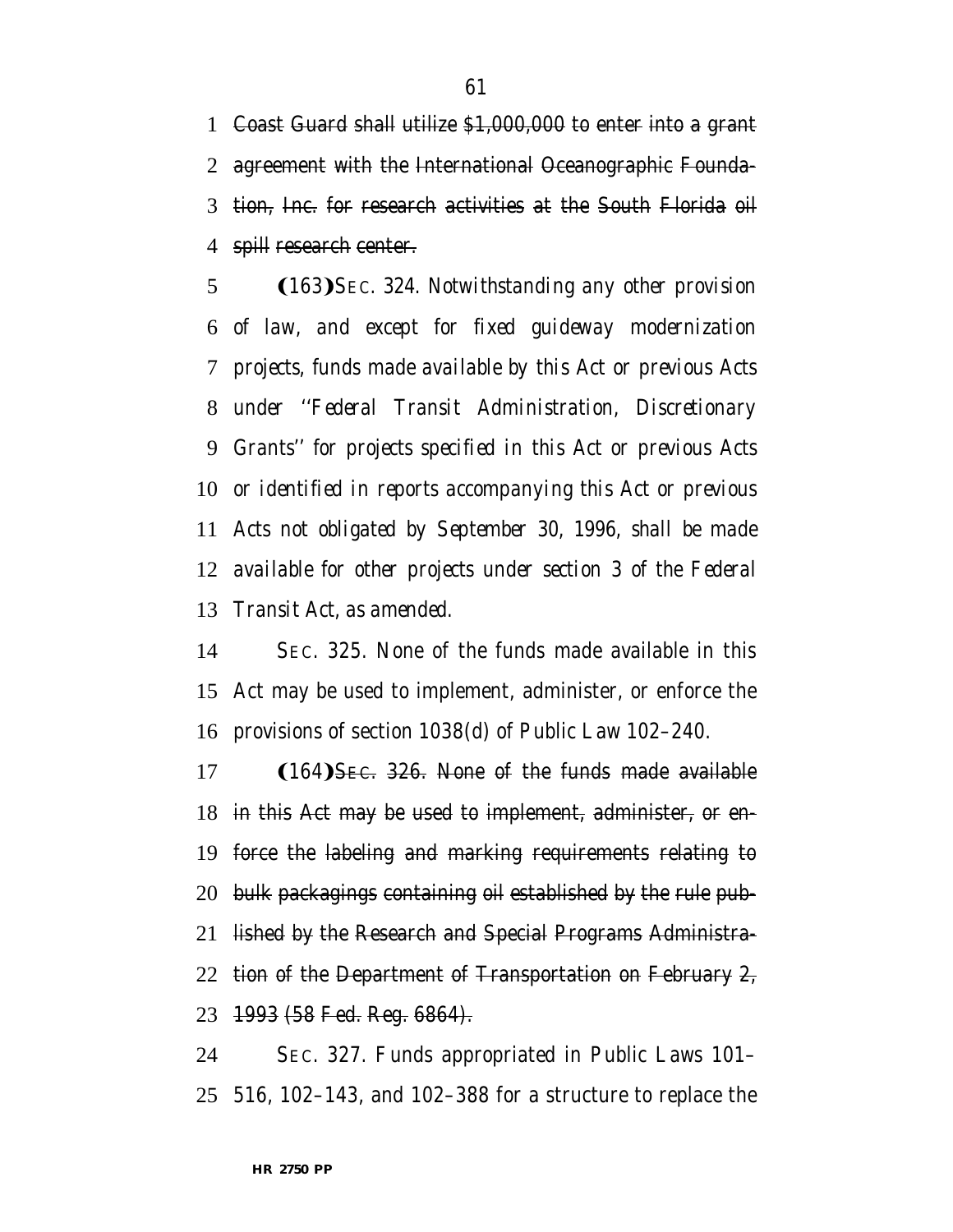bridge over the 17th Street Causeway in Fort Lauderdale, Florida, may be used either for a replacement bridge or a tunnel.

 $(165)$ SEC. 328. None of the funds provided by this Act shall be made available to any State, municipality or subdivision thereof that diverts revenue generated by a public airport in violation of the provisions of the Airport and Airway Improvement Act of 1982, as amended.

9 (166) *SEC.* 328. Sec. 373 of the Fiscal Year 1993 De- *partment of Transportation Appropriations Act is amended by striking the period in the last line, inserting a comma, and adding: ''and Provided further, That improvements identified as highest priority by section 1069(t) of Public Law 102–240 and funded pursuant to section 118(c)(2) of title 23, United States Code, in fiscal years 1993 through 1997 shall not be treated as allocations for Interstate main- tenance for such fiscal year under section 157(a)(4) of title 23, United States Code, and sections 1013(c), 1015(a)(1), and 1015(b)(1) of Public Law 102–240''.*

 $(167)$ SEC. 329. None of the funds in this Act may be used by the Federal Aviation Administration to support research, engineering or other activities conducted by a limited liability corporation.

 (168) Sec. 330. None of the funds in this Act shall be available to implement or enforce regulations that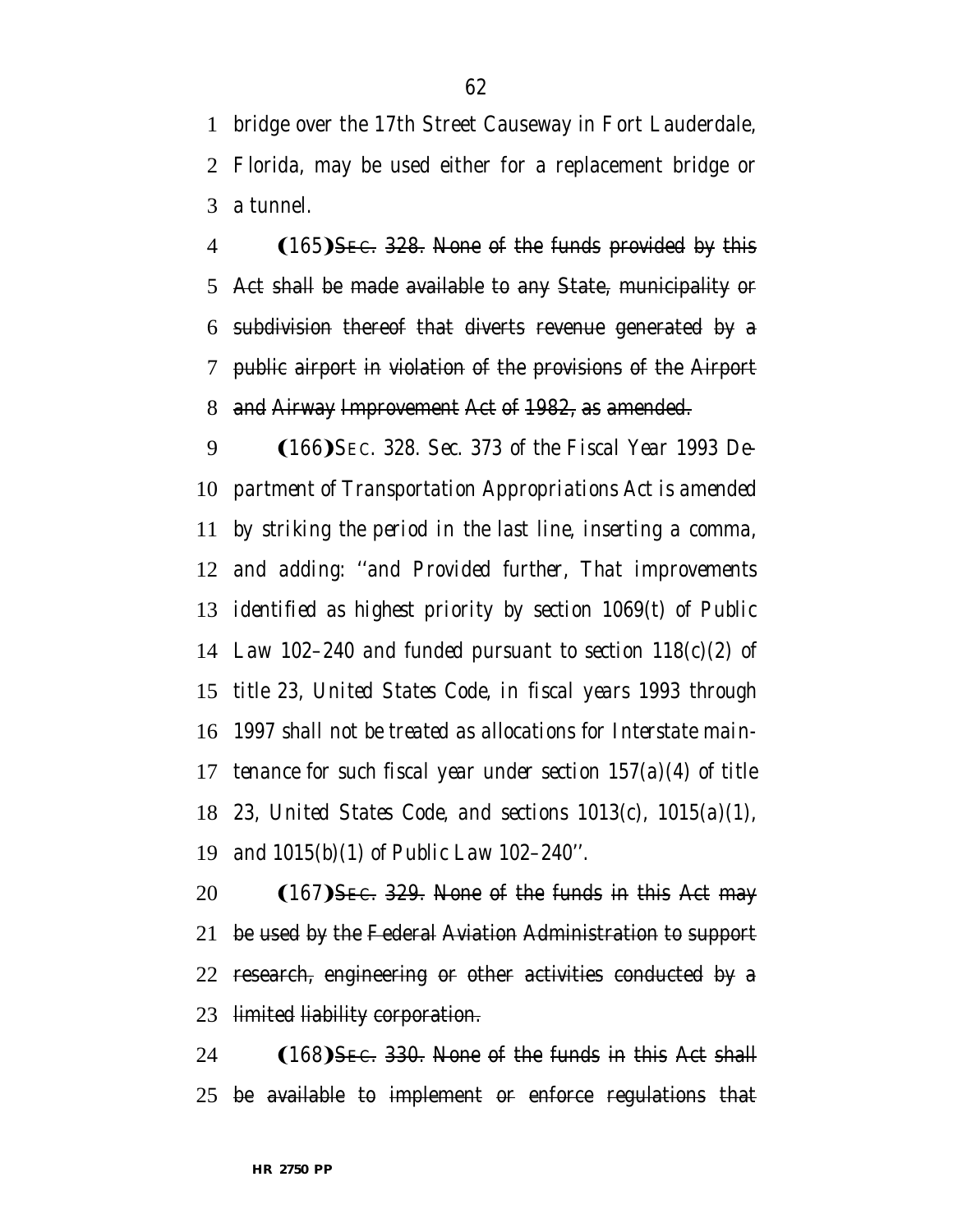would result in the withdrawal of a slot from an air carrier at O'Hare International Airport under section 93.223 of title 14 of the Code of Federal Regulations in excess of the total slots withdrawn from that air carrier as of Octo- ber 31, 1993 if such additional slot is to be allocated to an air carrier or foreign air carrier under section 93.217 of title 14 of the Code of Federal Regulations.

8 (169) SEC. 330. Funds made available for Federal-aid *highways pursuant to the provisions of the Surface Trans- portation Assistance Act of 1982 and the Surface Transpor- tation and Uniform Relocation Assistance Act of 1987 shall not be available for obligation after September 30, 1997.* SEC. 331. None of the funds in this Act may be used

 for the planning, design or construction of an additional air carrier runway at Tulsa International Airport.

  $(170)$  Sec. 332. None of the funds made available by this Act may be obligated or expended to design, con- struct, erect, modify or otherwise place any sign in any State relating to any speed limit, distance, or other meas- urement on any highway if such sign establishes such speed limit, distance, or other measurement using the met-22 rie system.

23 (171) SEC. 333. (a) COMPLIANCE WITH BUY AMER-24 ICAN ACT.—None of the funds made available in this Act may be expended by an entity unless the entity agrees that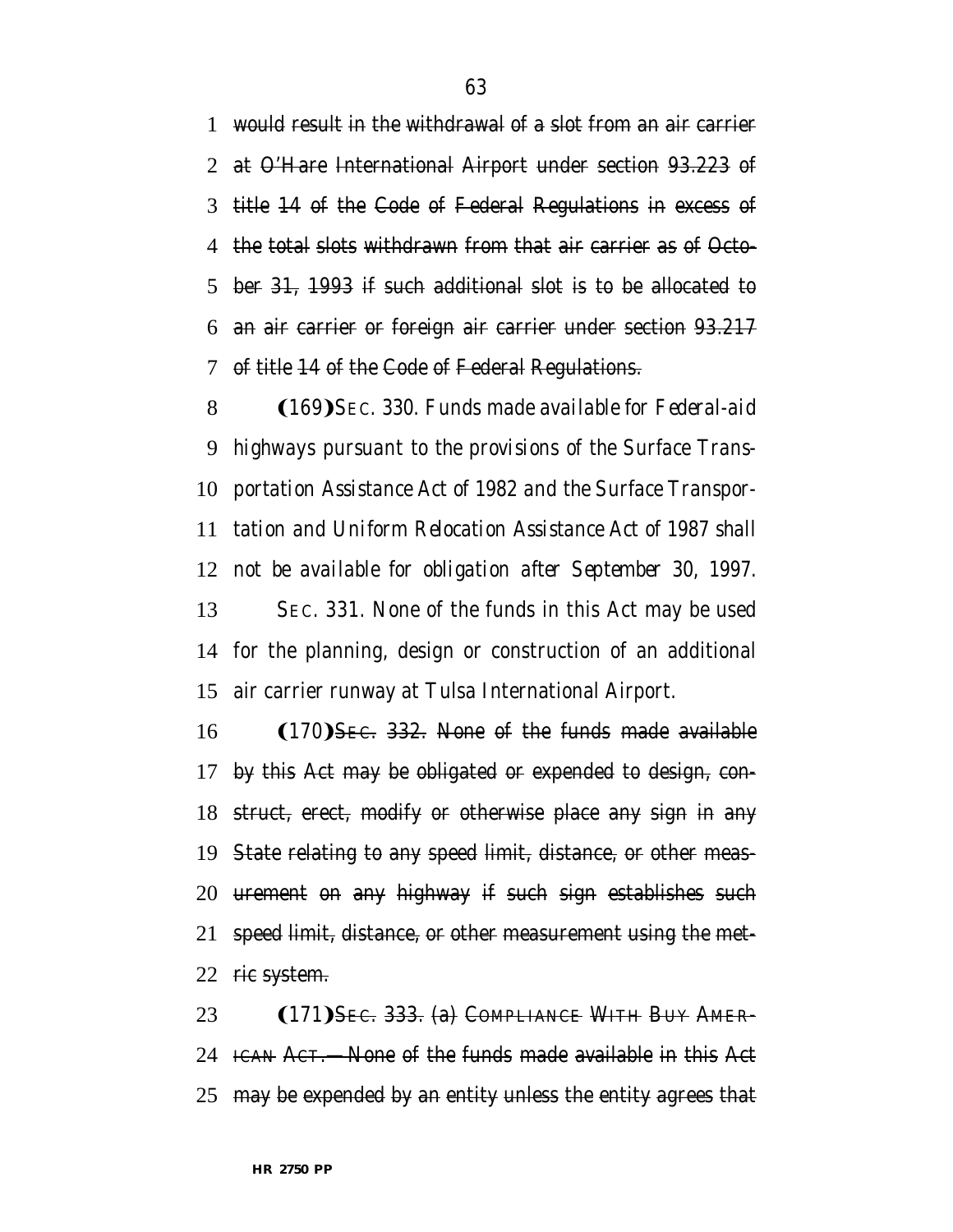in expending the funds the entity will comply with sections 2 through 4 of the Act of March 3, 1933 (41 U.S.C. 10a– 10c; popularly known as the ''Buy American Act'').

 (b) SENSE OF CONGRESS; REQUIREMENT REGARD-ING NOTICE.—

 (1) PURCHASE OF AMERICAN-MADE EQUIPMENT AND PRODUCTS.—In the case of any equipment or product that may be authorized to be purchased with financial assistance provided using funds made available in this Act, it is the sense of the Congress 11 that entities receiving the assistance should, in ex-**pending the assistance, purchase only American-**13 made equipment and products.

 (2) NOTICE TO RECIPIENTS OF ASSISTANCE.— In providing financial assistance using funds made available in this Act, the head of each Federal agen- cy shall provide to each recipient of the assistance 18 a notice describing the statement made in paragraph  $(1)$  by the Congress.

20 (c) PROHIBITION OF CONTRACTS WITH PERSONS FALSELY LABELING PRODUCTS AS MADE IN AMERICA.— If it has been finally determined by a court or Federal agency that any person intentionally affixed a label bear- ing a ''Made in America'' inscription, or any inscription with the same meaning, to any product sold in or shipped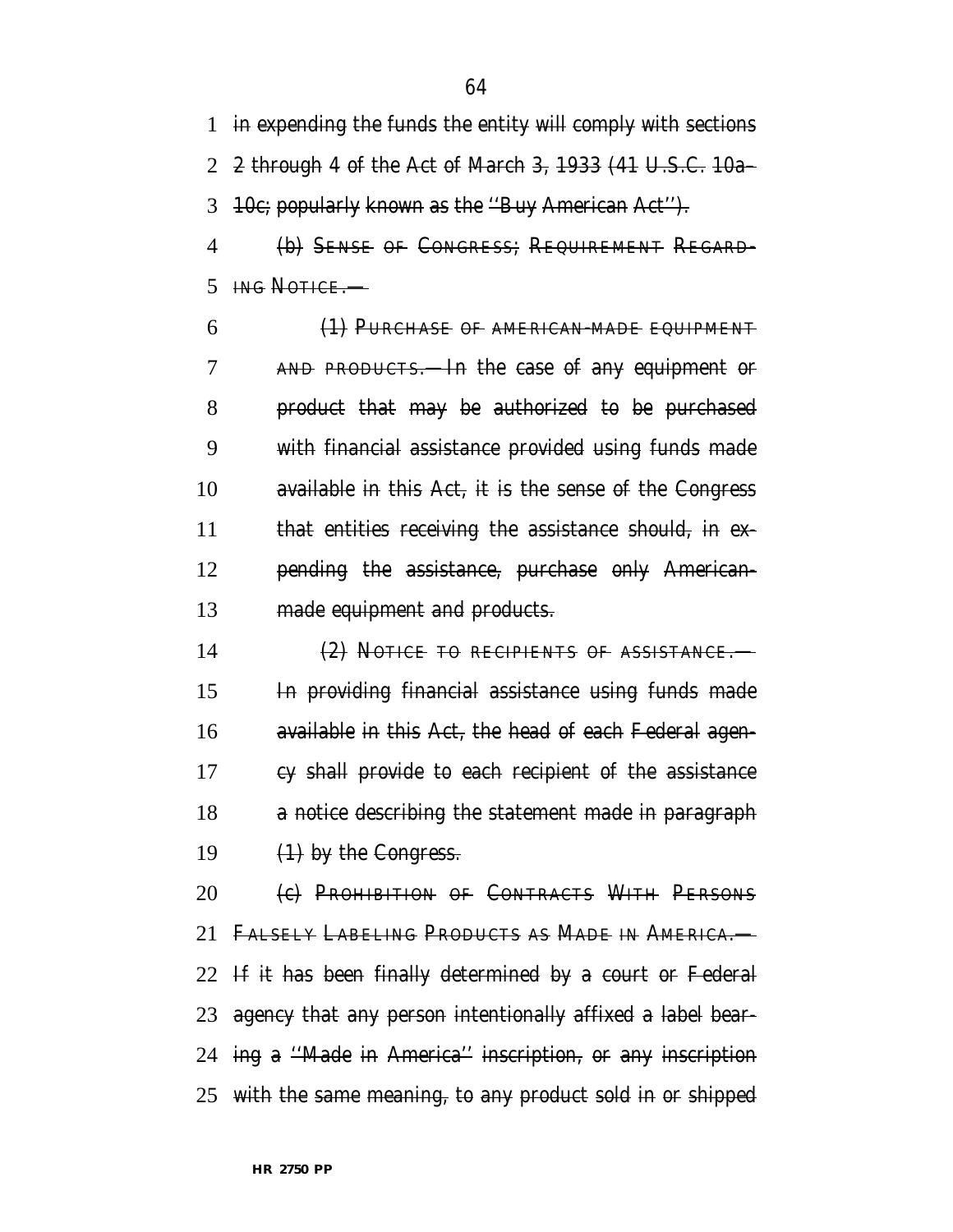to the United States that is not made in the United States, the person shall be ineligible to receive any con- tract or subcontract made with funds made available in this Act, pursuant to the debarment, suspension, and ineli- gibility procedures described in sections 9.400 through 9.409 of title 48, Code of Federal Regulations.

 SEC. 334. None of the funds provided by this Act shall be made available for any airport development project, or projects, proposed in any grant application sub- mitted in accordance with title V of Public Law 97–248 (96 Stat. 671; 49 U.S.C. App. 2201 et seq.) to any public agency, public authority, or public airport that imposes a fee for any passenger enplaning at the airport in any in- stance where the passenger did not pay for the air trans- portation which resulted in such enplanement, including any case in which the passenger obtained the ticket for the air transportation with a frequent flyer award coupon.

**(172)** *SEC.* 335. Notwithstanding any other provisions *of law, tolls collected for motor vehicles on any bridge con- necting the boroughs of Brooklyn, New York, and Staten Island, New York, shall continue to be collected for only those vehicles exiting from such bridge in Staten Island.*

**(173)** SEC. 336. None of the funds provided in this *Act or prior Appropriations Acts for Coast Guard Acquisi-tion, Construction, and Improvements shall be available*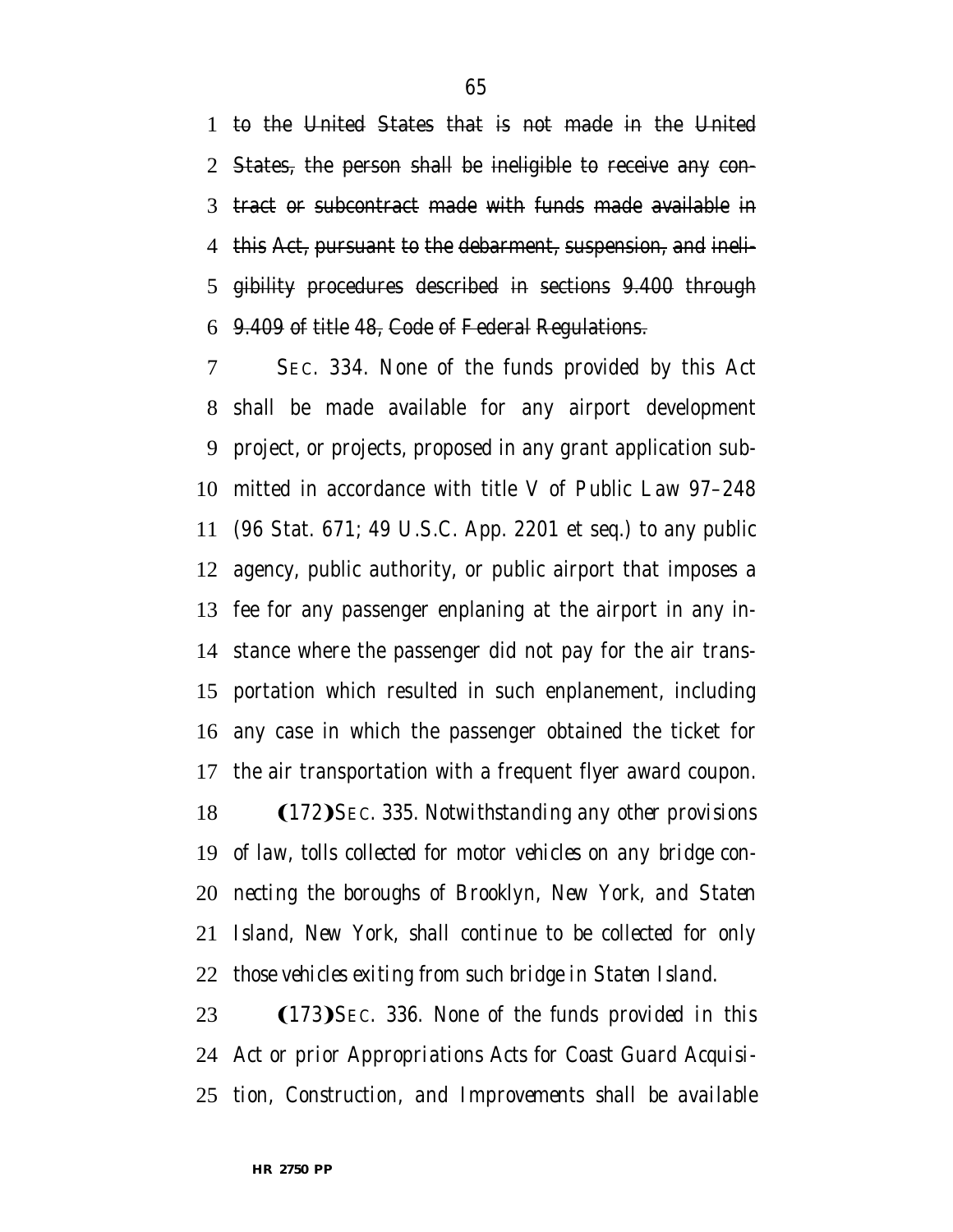*after the fifteenth day of any quarter of any fiscal year be- ginning after October 1, 1993, unless the Commandant of the Coast Guard first submits a quarterly report to the House and Senate Appropriations Committees on all major Coast Guard acquisition projects including projects exe- cuted for the Coast Guard by the United States Navy and vessel traffic service projects: Provided, That such reports shall include an acquisition schedule, estimated current and future year funding requirements, and a schedule of antici- pated obligations and outlays for each major acquisitions project: Provided further, That such reports shall rate on a relative scale the cost risk, schedule risk, and technical risk associated with each acquisition project and include a table detailing unobligated balances to date and antici- pated unobligated balances at the close of the fiscal year and the close of the following fiscal year should the Admin- istration's pending budget request for the acquisition, con- struction, and improvements account be fully funded: Pro- vided further, That such reports shall also provide abbre- viated information on the status of shore facility construc- tion and renovation projects: Provided further, That all in- formation submitted in such reports shall be current as of the last day of the preceding quarter.*

**(174)** *SEC.* 337. Section 705 of Public Law 94-210 is *amended by adding:*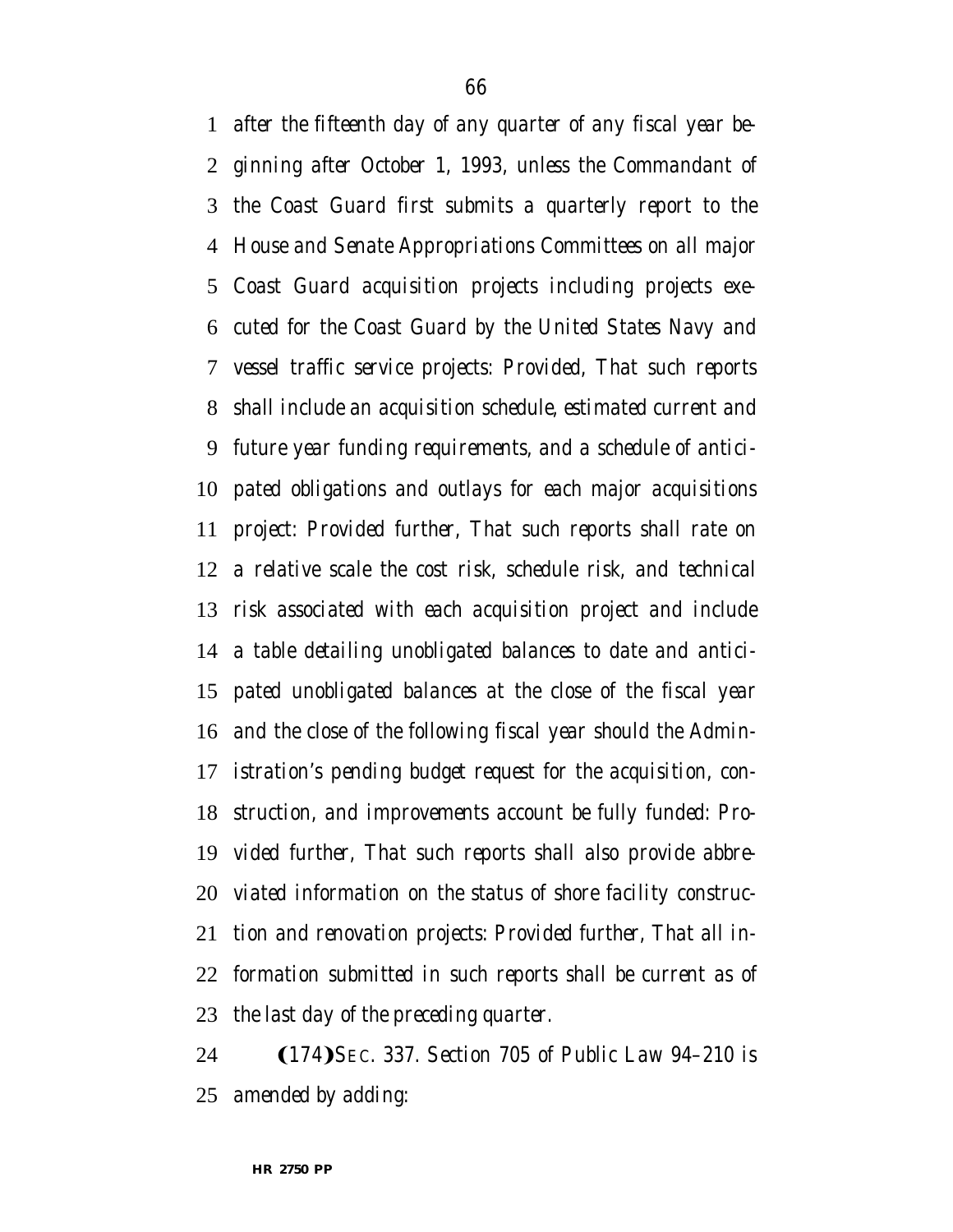*''(c) For the purpose of any State or local requirement for permit or other approval for construction of any im- provement undertaken under this title, the exemptions and procedures applicable to a project undertaken by the Fed-eral Government or agency thereof shall apply.''.*

**(175)** SEC. 338. None of the funds provided in this *or any other Act shall be used to remote radar coverage from the Roswell, New Mexico, airport prior to the Federal Aviation Administration obtaining congressional approval based upon a cost study applying (1) actual personnel staff- ing levels used at comparable facilities such as Moses Lake, Washington, and Waterloo, Iowa, and (2) the actual equip- ment costs based on integration with existing systems rather than acquisition of wholly redundant systems. The Federal Aviation Administration will report back to the committee with an appropriate study not later than December 31, 1993.*

18 (176) SEC. 339. Notwithstanding any other provision *of law, monies previously appropriated for the Chattanooga fixed rail project out of the section 3 ''New Construction'' account shall be made available for the Chattanooga electric vehicle project through the ''Bus and Bus Facilities'' ac-count.*

**(177)** SEC. 340. Notwithstanding any other provision *of law, funds previously appropriated for Project Breakeven*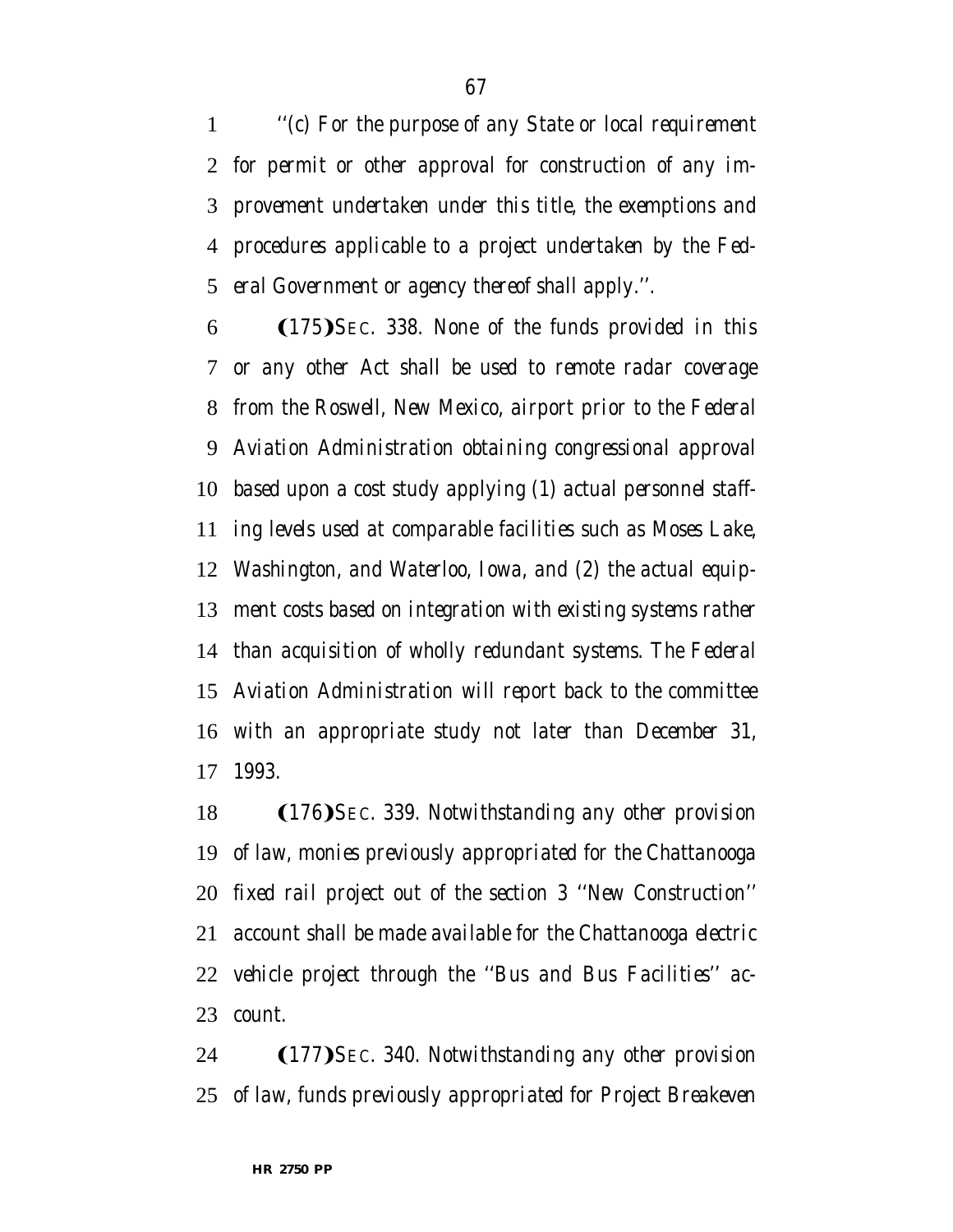*in Portland, Oregon, may, upon application by Tri-Met to the Federal Transit Administration, be expended on other eligible transit projects in the Portland metropolitan region.* Ω178æ*SEC. 341. Amend section 201 of the Act (45 U.S.C. 181) by adding to the end thereof the following sen- tence: ''As used in this title, the term 'foreign commerce' shall include flight operations (excluding ground operations performed by persons other than flight crew members) con- ducted in whole or in part outside the United States and its territories by air carriers within the meaning of 49 U.S.C. 1301(3).''.*

 *Amend section 202 of the Act, 45 U.S.C. 182, by add- ing to the end thereof the following sentence: ''As used in this title, the term 'employment' shall also include flight crew members employed by air carriers within the meaning of 49 U.S.C. 1301(3) while such flight crew members per- form work in whole or in part outside the United States and its territories.''.*

19 (179) SEC. 342. Notwithstanding any other provision *of law, of the funds made available by this Act under Fed- eral Transit Administration, Discretionary Grants, \$3,100,000 shall be made available to the County of Kauai, Hawaii, for the payment of operating expenses incurred in connection with Hurricane Iniki, and \$1,750,000 shall be made available to construct maintenance facilities for the*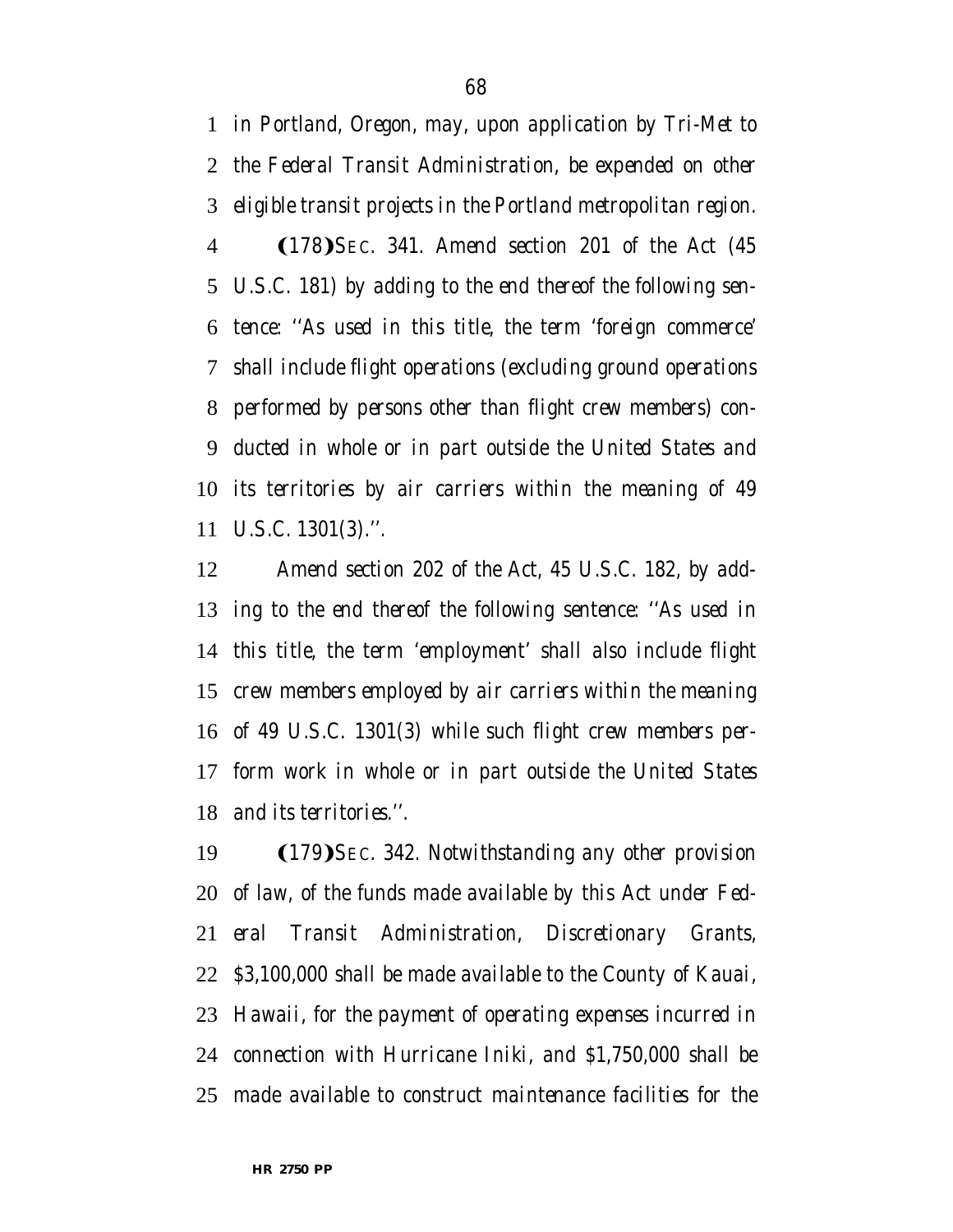*vehicles used to provide such services: Provided, That these funds shall remain available until expended.*

3 (180) *Sec. 343. NEXRAD Installation.—Notwith- standing any other provision of law, the Administrator of the Federal Aviation Administration (FAA), pursuant to the FAA's participation in the National Implementation Plan for the Modernization and Associated Restructuring of the National Weather Service, shall install nine standard FAA redundant configuration NEXRAD radar, to provide coverage to each of the following areas in Alaska, by the date indicated: Anchorage by June 1995; Sitka by July 1995; King Salmon by July 1995; Middleton Island by Au- gust 1995; Fairbanks by September 1995; Nome by October 1995; Bethel by October 1995; McGrath by September 1996; and the Bering Sea near Cold Bay or Sand Point by Sep-tember 1996.*

17 (181) *SEC.* 344. (a) It is the sense of the Senate that, *within 12 months following the date of the enactment of this Act, each motor vehicle department of a State, rather than Congress, should establish a program requiring every applicant for an original, duplicate, or renewal driver's li- cense or identification card to produce the documents speci- fied in subdivision (b) sufficient to establish the applicant's citizenship or residence status.*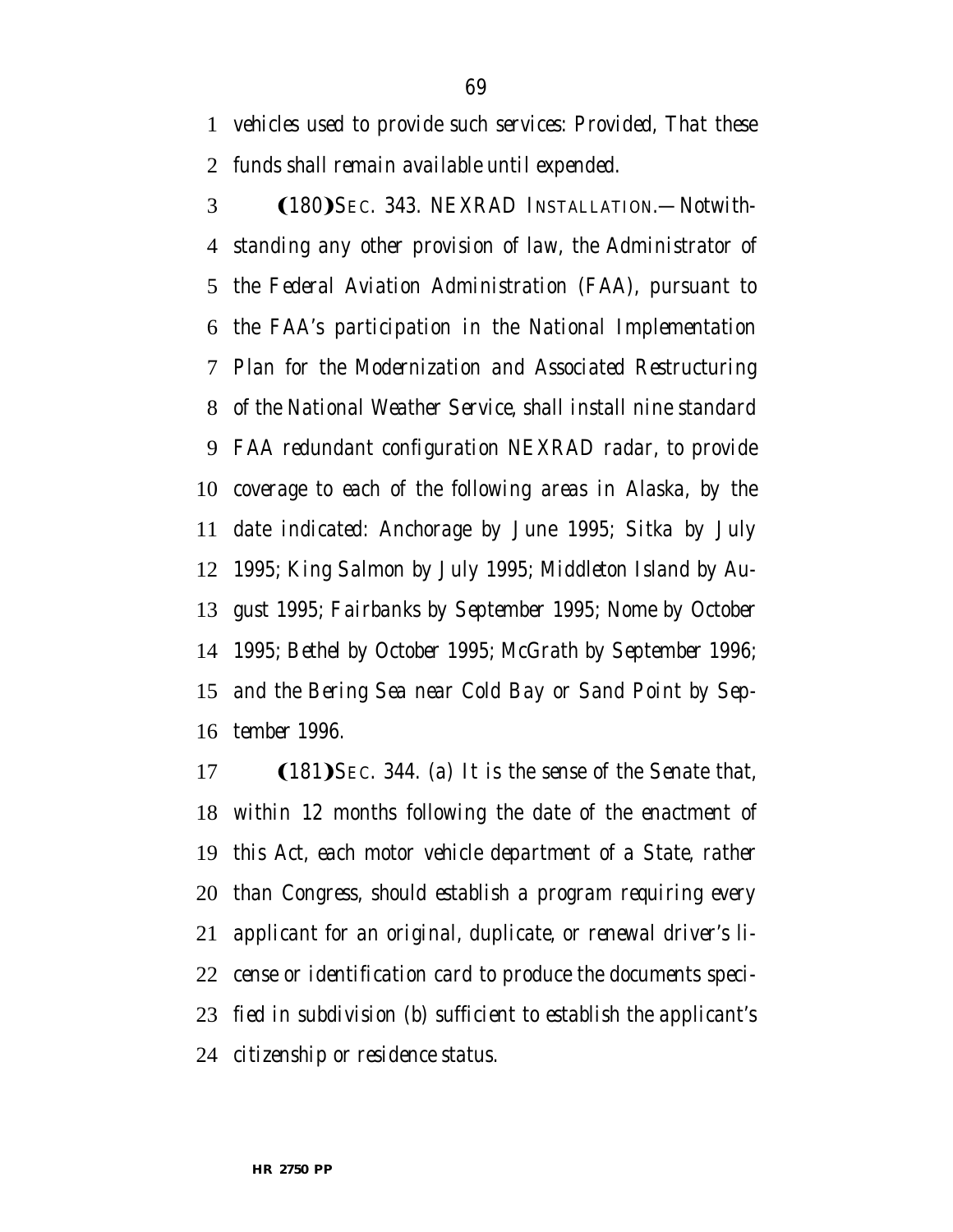*(b) Under such a program, each department would ac- cept any one of the following documents, but no other docu- ments, as proof of the person's citizenship or residence sta-tus:*

 *(1) An original or certified copy of a birth cer-tificate issued in the United States.*

 *(2) A currently valid United States passport. (3) Official immigration documents issued by the United States Immigration and Naturalization Serv- ice that either contain the person's alien registration number or provide reasonable evidence of current im-*

*migration status.*

 *(c) Under the program, an applicant who declares himself or herself to be a lawful resident in compliance with such program would have that status verified by the Immi- gration and Naturalization Service of the United States based on documents presented to the department by the ap- plicant. Verification would be either through an automated system utilizing the applicant's alien registration or file number, known as the Systematic Alien Verification for Entitlements or ''SAVE'' system, or by the department sending a copy of the original document the applicant sub- mits as evidence of his or her immigration status to the Immigration and Naturalization Service for inspection, verification, and return to the department.*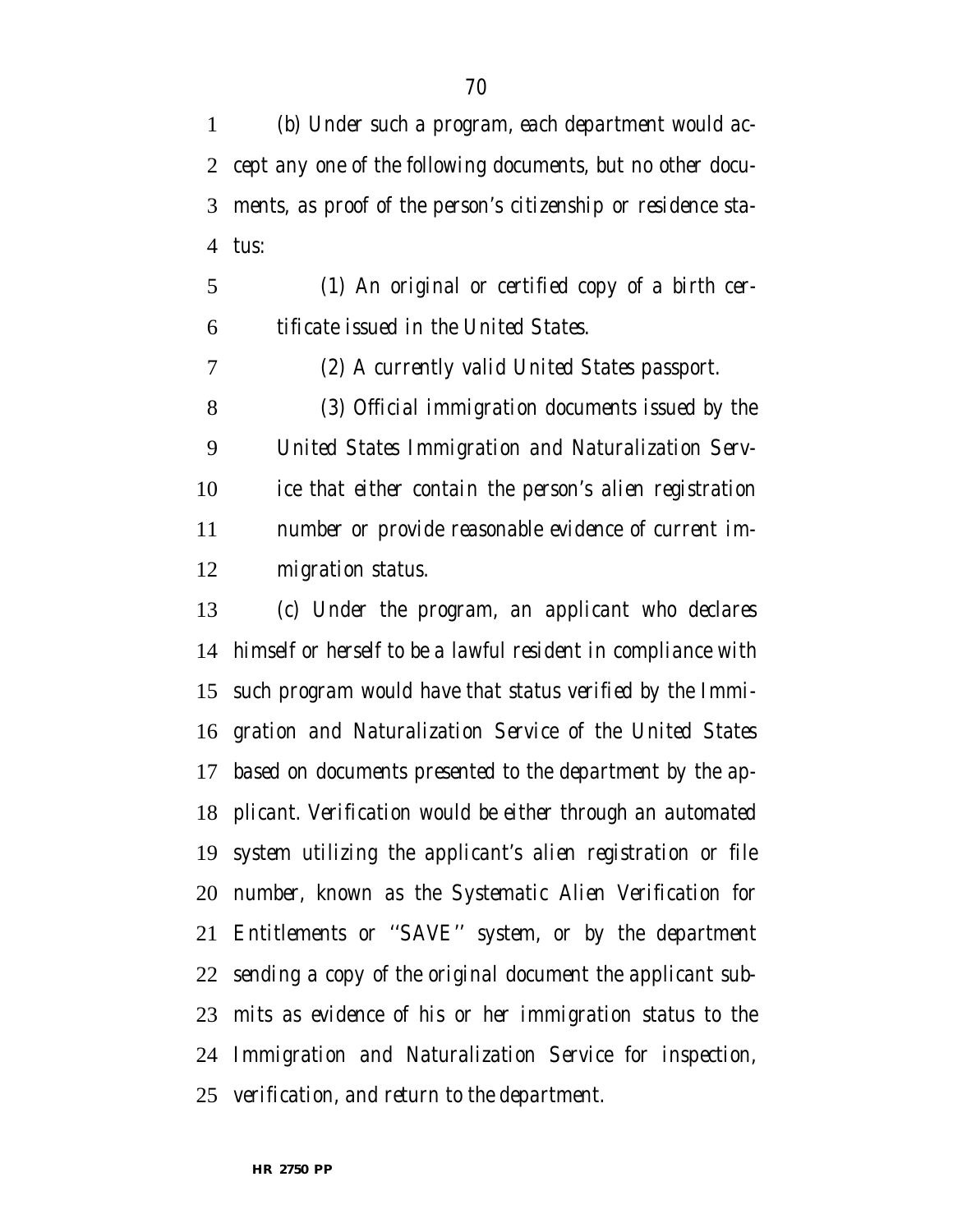*(d) Under the program, the department would not issue or renew a driver's license or identification card to any person who does not establish proof that he or she is a citizen or a legal resident of the United States pursuant to subdivision (b).*

6 (182) Sec. 345. Transfer of Apportioned Title *23 FUNDING.—The Secretary of Transportation shall per- mit the obligation of not to exceed \$4,000,000, apportioned under title 23, United States Code, section 104(b)(5)(B) for the State of Florida for operating expenses of the Tri-county Commuter Rail project in the area of Dade, Broward, and Palm Beach Counties, Florida, during each year that Inter-state 95 is under reconstruction in such area.*

14 (183) *SEC.* 346. (a) Congress finds that:

 *(1) The Federal Aviation Administration is in the process of testing alternatives to the microwave landing system, which might prove more cost effective and capable of supporting category I, II, and III landings.*

 *(2) Proceeding with full scale production of the microwave landing system, without seriously consid- ering alternatives, could result in a waste of Govern-ment resources.*

 *(b) It is the sense of the Senate that Congress should not fund full production of the microwave landing system*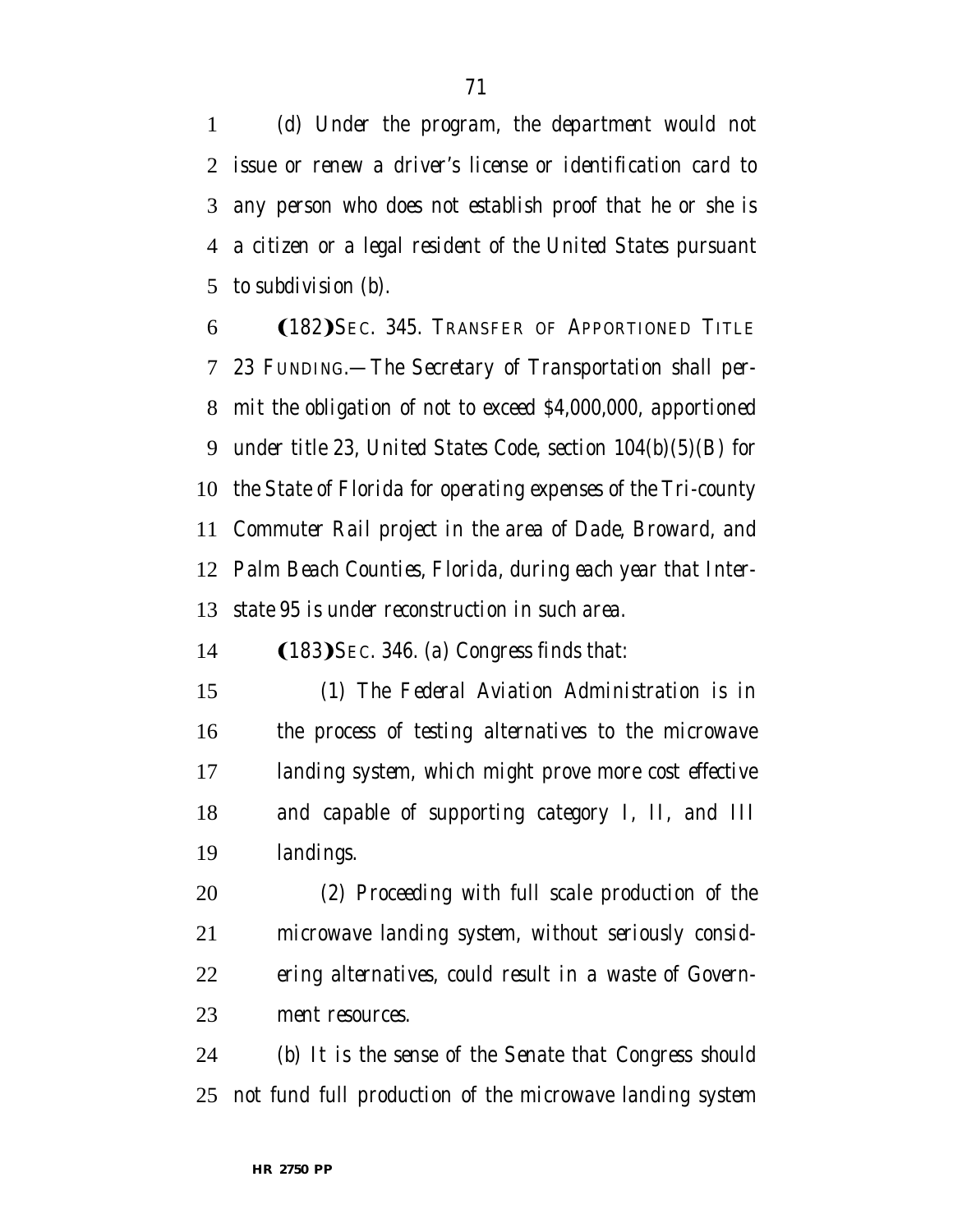*in the future until the Federal Aviation Administration de- termines whether other alternatives to the current system can meet its needs in a more cost effective manner.*

**(184)** *SEC.* 347. It is the sense of the Senate that the *Secretary of Transportation should take such action as may be necessary to revise the Department of Transportation's cost/benefit analyses process to fully take projected military enplanement and cost savings figures into consideration with regard to radar installations at joint-use civilian/mili- tary airports. It is further the sense of the Senate that the Secretary of Transportation shall require the Federal Avia- tion Administration to reevaluate the radar needs at the Cheyenne, Wyoming Airport, and enter into an immediate dialogue with officials of the Wyoming Air Guard, F.E. Warren Air Force Base, and Cheyenne area leaders in the phase II radar installation reevaluation of the Federal Aviation Administration and adjust cost/benefit determina- tions based to some appropriate degree on already provided military figures and concerns and other enplanement pro- jections in the region. The Senate further believes that the Secretary of Transportation should report the results of this reevaluation concerning the Cheyenne Airport's and South- east Wyoming's aircraft radar needs to Congress within 60 days following the date of the enactment of this Act and explain how military figures and concerns will be appro-*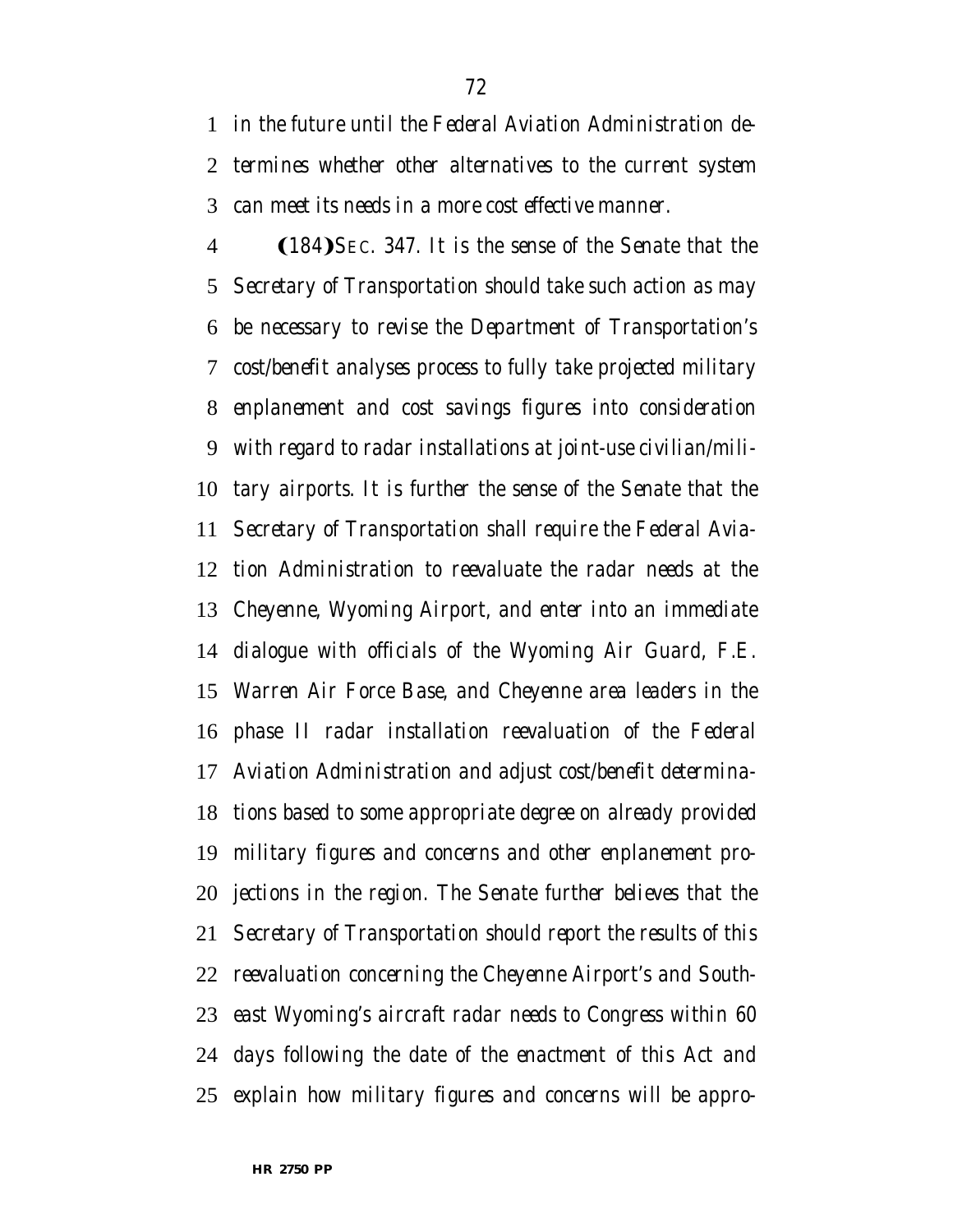*priately solicited and fully utilized in future radar deci-sions involving joint-use airport facilities.*

**(185)** SEC. 348. None of the funds appropriated by *this Act shall be available for use for closing or otherwise reducing the services of any flight service station in the State of Alaska in operation on the date of the enactment of this Act, until after the expiration of the 90-day period following the date that the Secretary of Transportation has reported to Congress regarding the effects on safety of the flight service station closing and reduction in services plan being carried out by the Federal Aviation Administration in the State of Alaska on the date immediately preceding the date of the enactment of this Act. Such report shall be submitted no later than 90 days after enactment of this Act.* 15 (186) SEC. 349. If any State or local interest, within *one year following the date of the enactment of this Act, can demonstrate to the satisfaction of the National Railroad Passenger Corporation that such State or local interest can cover any potential operating losses including the cost of equipment depreciation, or that the National Railroad Pas- senger Corporation will not incur or absorb any part of operational losses including the cost of equipment deprecia-tion due to the initiation of new State-supported service,*

*the Corporation shall initiate such new service: Provided,*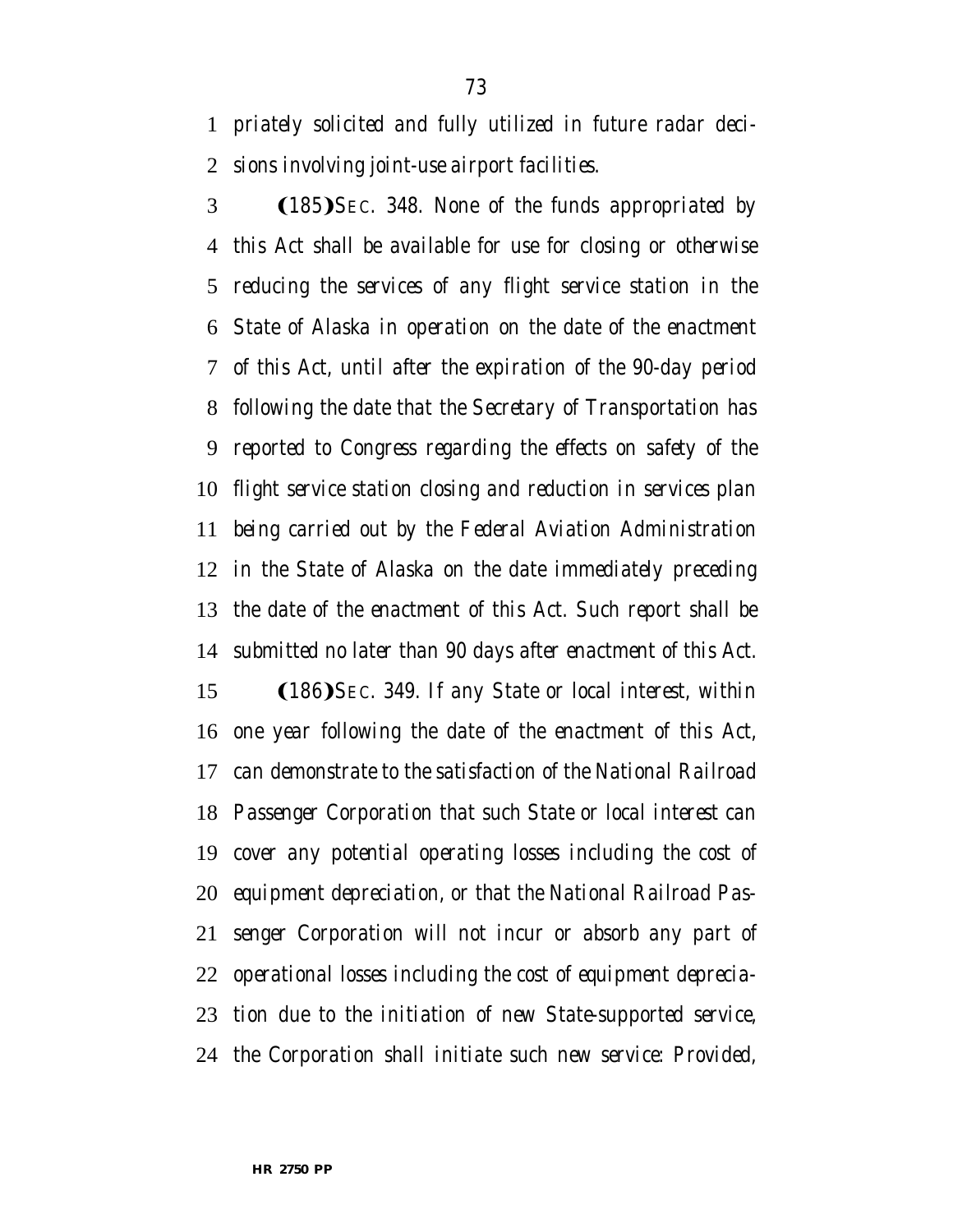1 *That the corporation determines equipment is available to* 2 *initiate such service.*

**(187)** *SEC.* 350. Paragraph (18) of section 1105(c) of *the Intermodal Surface Transportation Efficiency Act of 1991 (Public Law 102–240; 105 Stat. 2032) is amended to read as follows:*

 *''(18) Corridor from Indianapolis, Indiana, through Evansville, Indiana, and Memphis, Ten- nessee, traversing Arkansas and Louisiana, to Hous-ton, Texas.''.*

11 This Act may be cited as the ''Department of Trans-12 portation and Related Agencies Appropriations Act, 13 1994''.

Passed the House of Representatives September 23, 1993.

Attest: DONNALD K. ANDERSON, *Clerk.*

Passed the Senate October 6 (legislative day, September 27), 1993.

Attest: WALTER J. STEWART,

*Secretary.*

- HR 2750 PP——2
- HR 2750 PP——3
- HR 2750 PP——4
- HR 2750 PP——5
- HR 2750 PP——6